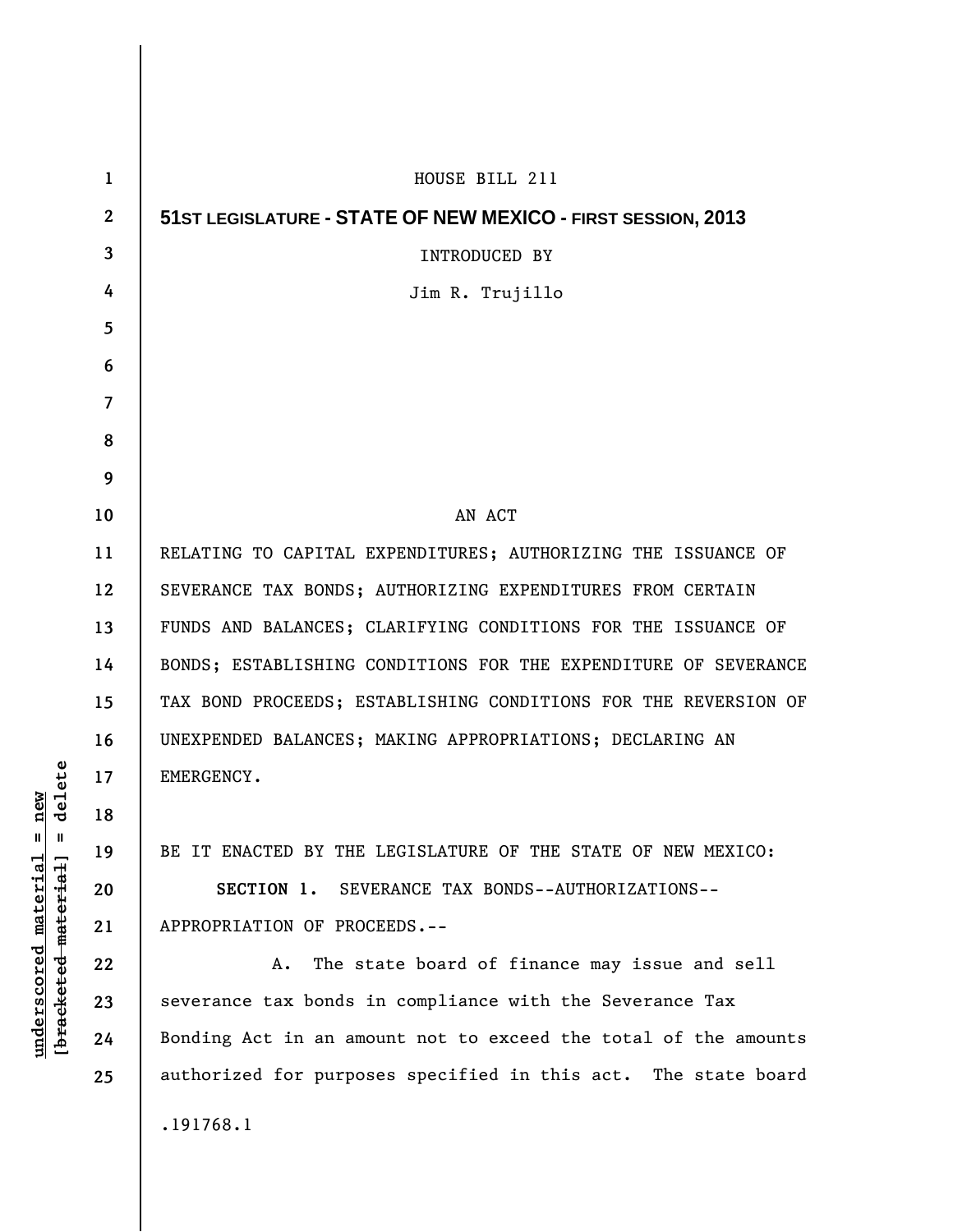of finance shall schedule the issuance and sale of the bonds in the most expeditious and economical manner possible upon a finding by the board that the project has been developed sufficiently to justify the issuance and that the project can proceed to contract within a reasonable time. The state board of finance shall further take the appropriate steps necessary to comply with the federal Internal Revenue Code of 1986, as amended. Proceeds from the sale of the bonds are appropriated for the purposes specified in this act.

B. The agencies named in this act shall certify to the state board of finance when the money from the proceeds of the severance tax bonds appropriated in this section is needed for the purposes specified in the applicable section of this act. If an agency has not certified the need for severance tax bond proceeds for a particular project, including projects that have been reauthorized, by the end of fiscal year 2015, the authorization for that project is void.

C. Before an agency may certify for the need of severance tax bond proceeds, the project must be developed sufficiently so that the agency reasonably expects to:

(1) incur within six months after the applicable bond proceeds are available for the project a substantial binding obligation to a third party to expend at least five percent of the bond proceeds for the project; and

.191768.1

 $- 2 -$ 

(2) spend at least eighty-five percent of the

 $\frac{1}{2}$  of  $\frac{1}{2}$  and  $\frac{1}{2}$  and  $\frac{1}{2}$  and  $\frac{1}{2}$  and  $\frac{1}{2}$  and  $\frac{1}{2}$  and  $\frac{1}{2}$  and  $\frac{1}{2}$  and  $\frac{1}{2}$  and  $\frac{1}{2}$  and  $\frac{1}{2}$  and  $\frac{1}{2}$  and  $\frac{1}{2}$  and  $\frac{1}{2}$  and  $\frac{1}{2}$  an **[bracketed material] = delete**  $underscored material = new$ **underscored material = new**

**1** 

**2** 

**3** 

**4** 

**5** 

**6** 

**7** 

**8** 

**9** 

**10** 

**11** 

**12** 

**13** 

**14** 

**15** 

**16** 

**17** 

**18** 

**19** 

**20** 

**21** 

**22** 

**23** 

**24**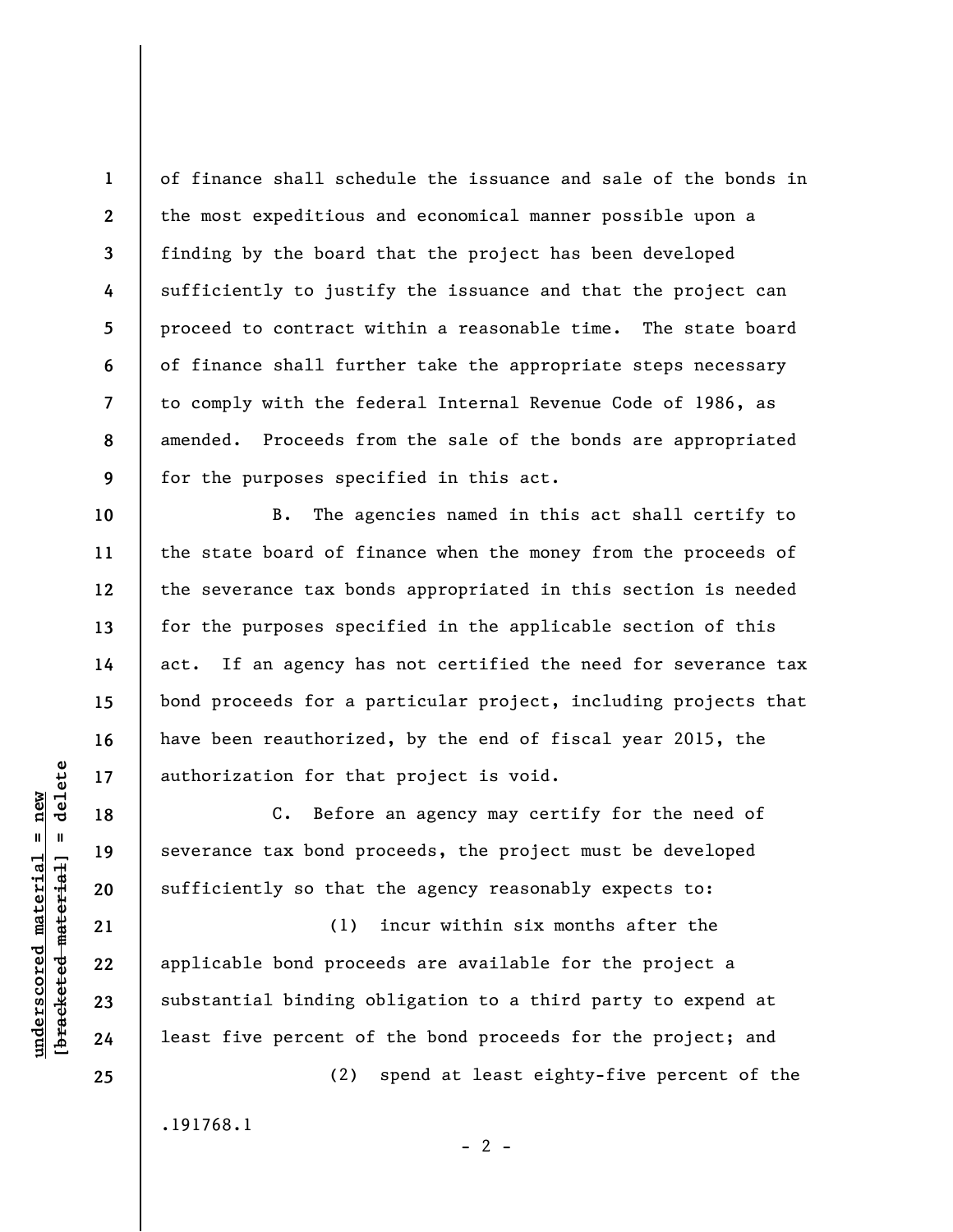**1 2**  bond proceeds within three years after the applicable bond proceeds are available for the project.

D. Except as otherwise specifically provided by law:

**5 6 7 8**  (1) the unexpended balance from the proceeds of severance tax bonds appropriated in this act for a project shall revert to the severance tax bonding fund no later than the following dates:

**9 10 11**  (a) for a project for which severance tax bond proceeds were appropriated to match federal grants, six months after completion of the project;

(b) for a project for which severance tax bond proceeds were appropriated to purchase vehicles, including emergency vehicles and other vehicles that require special equipment; heavy equipment; books; educational technology; or other equipment or furniture that is not related to a more inclusive construction or renovation project, at the end of the fiscal year two years following the fiscal year in which the severance tax bond proceeds were made available for the purchase; and

(c) for any other project for which severance tax bonds were appropriated, within six months of completion of the project, but no later than the end of fiscal year 2017; and

.191768.1

(2) all remaining balances from the proceeds

 $-3 -$ 

 $b$ racketed material] = delete **[bracketed material] = delete**  $underscored material = new$ **underscored material = new**

**3** 

**4** 

**12** 

**13** 

**14** 

**15** 

**16** 

**17** 

**18** 

**19** 

**20** 

**21** 

**22** 

**23** 

**24**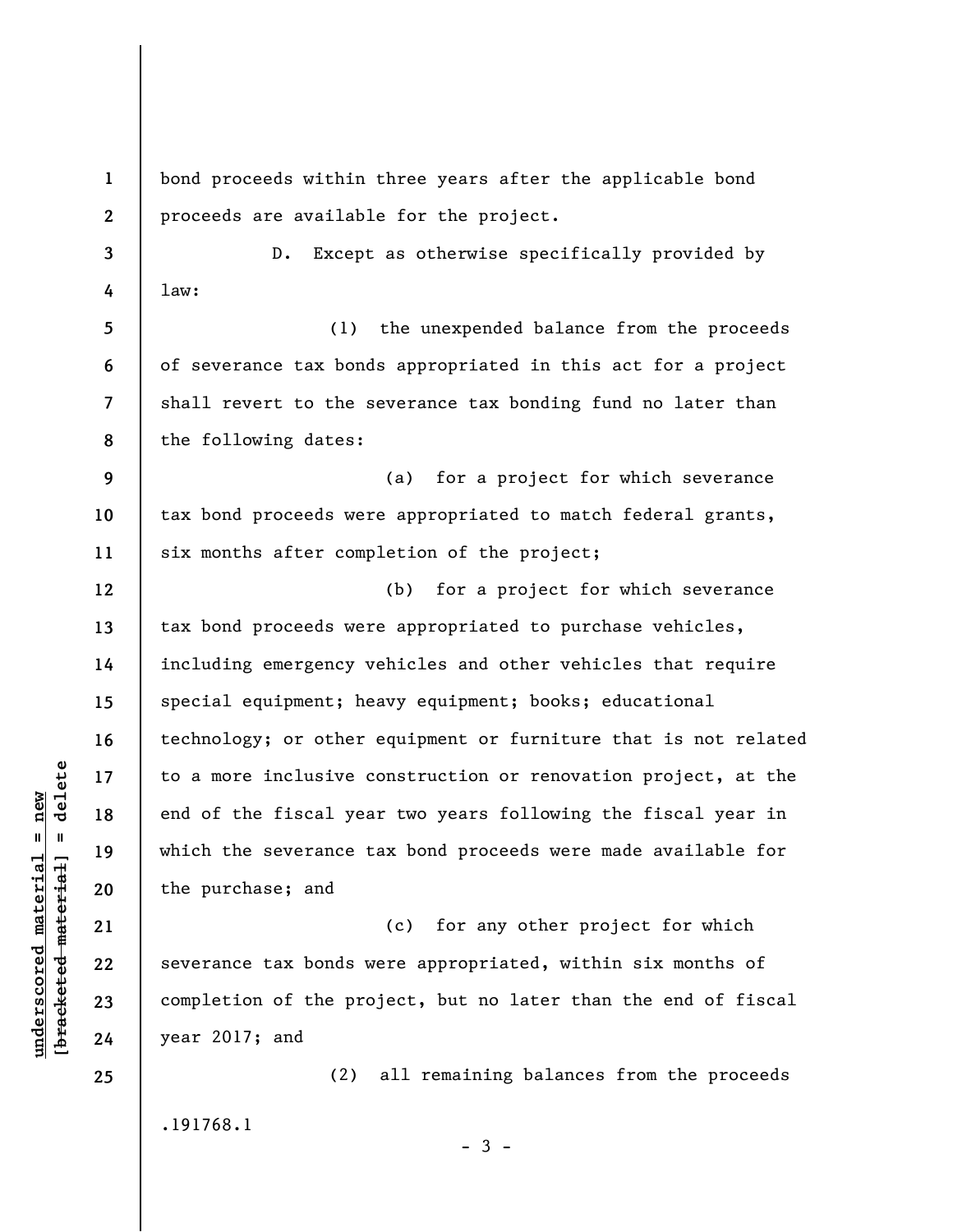of severance tax bonds appropriated for a project in this act shall revert to the severance tax bonding fund three months after the latest reversion date specified for that type of project in Paragraph (1) of this subsection.

E. Except for appropriations to the capital program fund, money from severance tax bond proceeds provided pursuant to this act shall not be used to pay indirect project costs.

F. Except for a project that was originally funded using a tax-exempt loan or bond issue, a project involving repayment of debt previously incurred shall be funded through the issuance of taxable severance tax bonds with a term that does not extend beyond the fiscal year in which they are issued.

G. For the purpose of this section, "unexpended balance" means the remainder of an appropriation after reserving for unpaid costs and expenses covered by binding written obligations to third parties.

**SECTION 2.** GENERAL FUND AND OTHER FUND APPROPRIATIONS-- LIMITATIONS--REVERSIONS.--

A. Except as otherwise specifically provided by law:

(1) the unexpended balance of an appropriation made in this act from the general fund or other state funds shall revert no later than the following dates:

- 4 -

(a) for a project for which an

.191768.1

 $\frac{1}{2}$  intereted material = delete **[bracketed material] = delete**  $underscored material = new$ **underscored material = new**

**1** 

**2** 

**3** 

**4** 

**5** 

**6** 

**7** 

**8** 

**9** 

**10** 

**11** 

**12** 

**13** 

**14** 

**15** 

**16** 

**17** 

**18** 

**19** 

**20** 

**21** 

**22** 

**23** 

**24**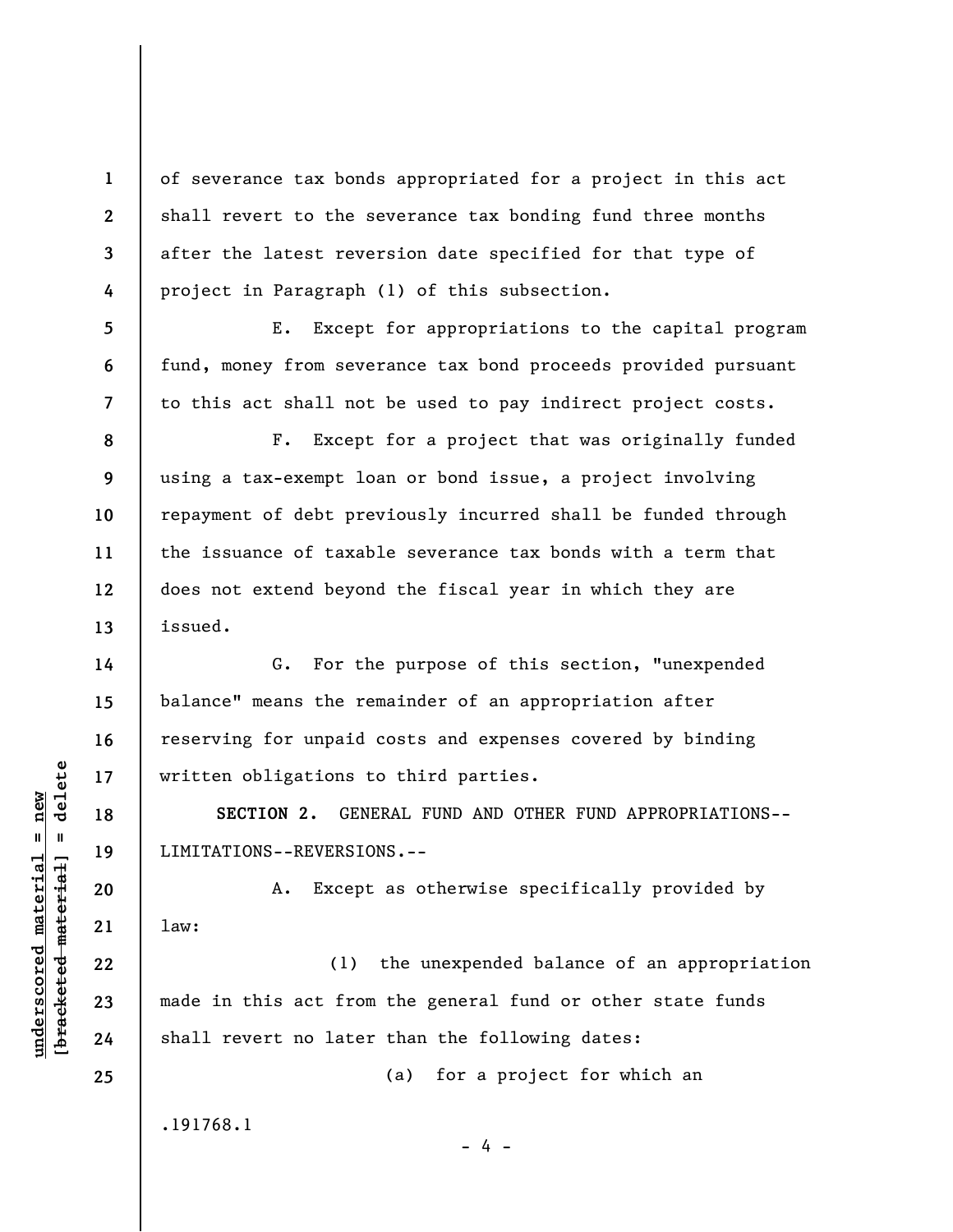appropriation was made to match federal grants, six months after completion of the project;

**3 4 5 6 7 8 9 10**  (b) for a project for which an appropriation was made to purchase vehicles, including emergency vehicles and other vehicles that require special equipment; heavy equipment; books; educational technology; or other equipment or furniture that is not related to a more inclusive construction or renovation project, at the end of the fiscal year two years following the fiscal year in which the appropriation was made for the purchase; and

(c) for any other project for which an appropriation was made, within six months of completion of the project, but no later than the end of fiscal year 2017; and

(2) all remaining balances from an appropriation made in this act for a project shall revert three months after the latest reversion date specified for that type of project in Paragraph (1) of this subsection.

B. Except for appropriations to the capital program fund, money from appropriations made in this act shall not be used to pay indirect project costs.

C. Except as provided in Subsection E of this section, the balance of an appropriation made from the general fund shall revert in the time frame set forth in Subsection A of this section to the capital projects fund.

D. Except as provided in Subsection E of this .191768.1

 $\frac{1}{2}$  of  $\frac{1}{2}$  and  $\frac{1}{2}$  and  $\frac{1}{2}$  and  $\frac{1}{2}$  and  $\frac{1}{2}$  and  $\frac{1}{2}$  and  $\frac{1}{2}$  and  $\frac{1}{2}$  and  $\frac{1}{2}$  and  $\frac{1}{2}$  and  $\frac{1}{2}$  and  $\frac{1}{2}$  and  $\frac{1}{2}$  and  $\frac{1}{2}$  and  $\frac{1}{2}$  an **[bracketed material] = delete**  $underscored material = new$ **underscored material = new**

**1** 

**2** 

**11** 

**12** 

**13** 

**14** 

**15** 

**16** 

**17** 

**18** 

**19** 

**20** 

**21** 

**22** 

**23** 

**24** 

**25** 

 $- 5 -$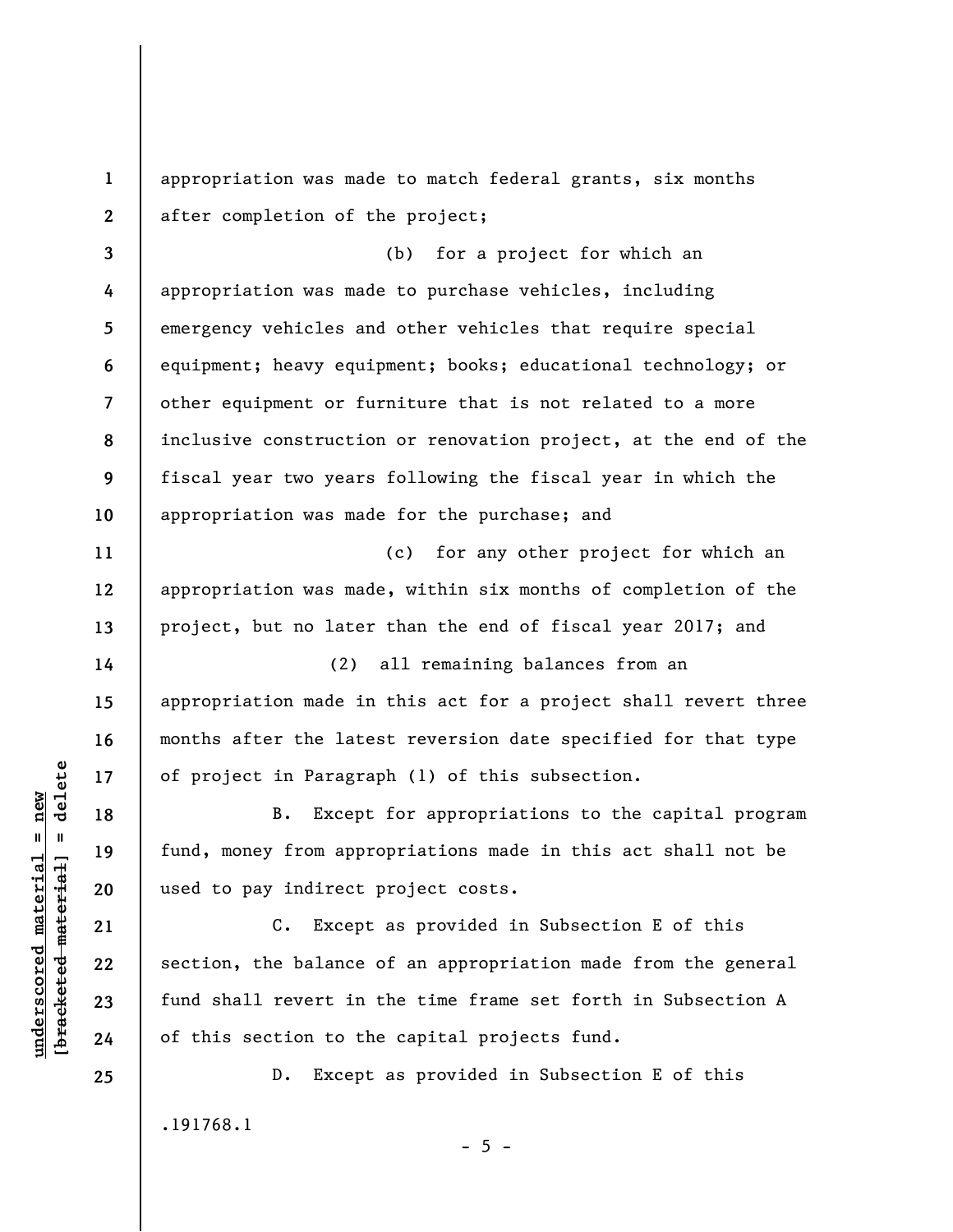section, the balance of an appropriation made from other state funds shall revert in the time frame set forth in Subsection A of this section to the originating fund.

E. The balance of an appropriation made from the general fund or other state fund to the Indian affairs department or the aging and long-term services department for a project located on lands of an Indian nation, tribe or pueblo shall revert in the time frame set forth in Subsection A of this section to the tribal infrastructure project fund.

**12**  F. For the purpose of this section, "unexpended balance" means the remainder of an appropriation after reserving for unpaid costs and expenses covered by binding written obligations to third parties.

**SECTION 3.** AGING AND LONG-TERM SERVICES DEPARTMENT PROJECTS--SEVERANCE TAX BONDS.--Pursuant to the provisions of Section 1 of this act, upon certification by the aging and long-term services department that the need exists for the issuance of the bonds, the following amounts are appropriated to the aging and long-term services department for the following purposes:

1. sixty-eight thousand two hundred dollars (\$68,200) to plan, design, renovate and equip senior centers countywide in Bernalillo county;

2. four thousand dollars (\$4,000) to plan, design, renovate and equip the Pueblo of Isleta senior center in .191768.1

 $- 6 -$ 

 $\frac{1}{2}$  intereted material = delete **[bracketed material] = delete**  $underscored material = new$ **underscored material = new**

**24 25** 

**1** 

**2** 

**3** 

**4** 

**5** 

**6** 

**7** 

**8** 

**9** 

**10** 

**11** 

**13** 

**14** 

**15** 

**16** 

**17** 

**18** 

**19** 

**20** 

**21** 

**22**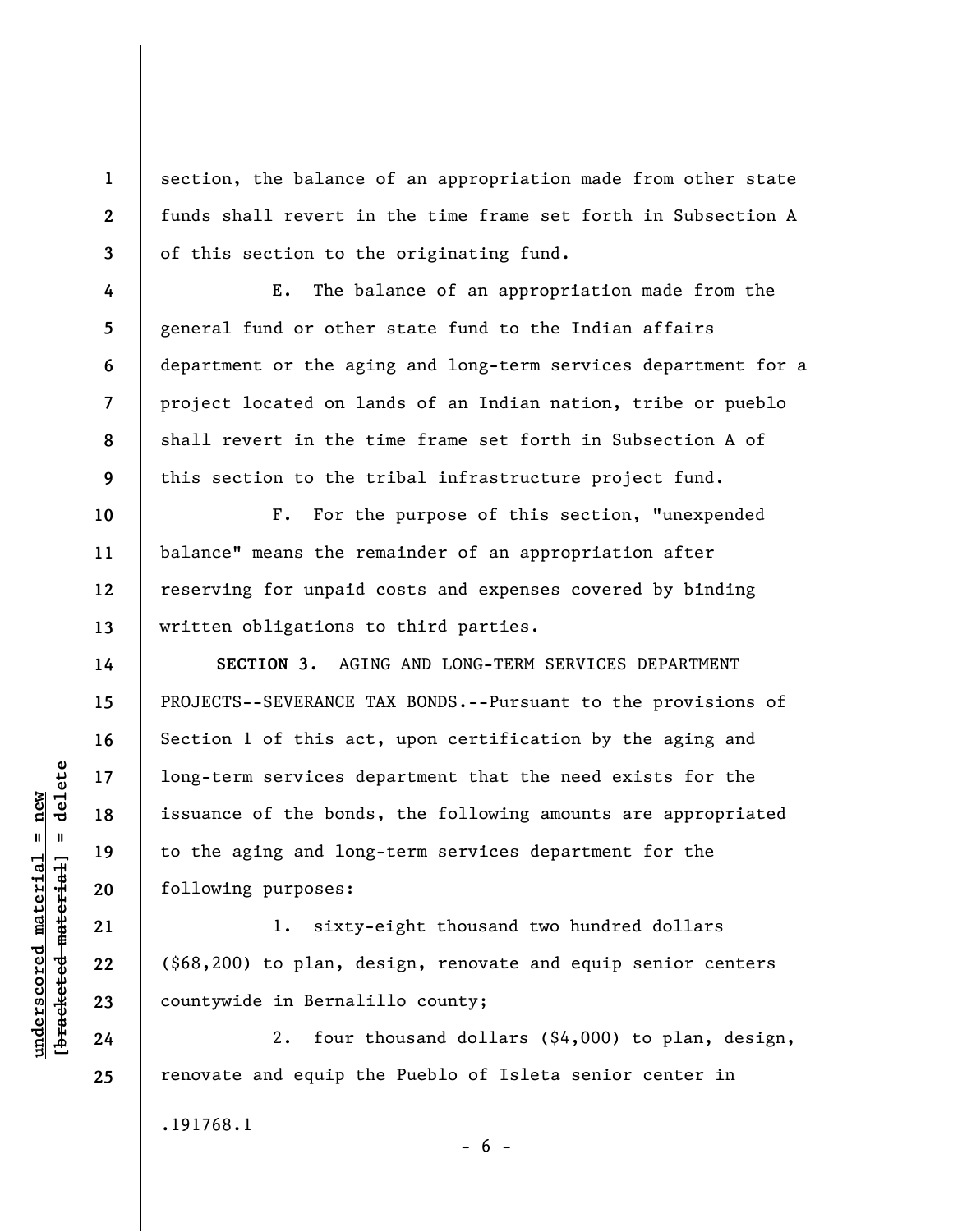**1**  Bernalillo county;

**2 3 4 5 6 7 8 9 10 11 12 13 14 15 16 17 18 19 20 21 22 23 24 25**  3. sixty thousand dollars (\$60,000) to make improvements for building code compliance, including purchase and installation of equipment, to the Reserve senior center in Catron county; 4. seventy-two thousand dollars (\$72,000) to plan, design, renovate and equip senior centers countywide in Colfax county; 5. seventy-two thousand dollars (\$72,000) to plan, design, renovate and equip the Raton senior center in Colfax county; 6. sixteen thousand three hundred dollars (\$16,300) to make improvements for building code compliance, including purchase and installation of equipment, to the Alice Converse senior center in Curry county; 7. fifty-five thousand dollars (\$55,000) to make improvements for building code compliance, including purchase and installation of equipment, to the Baxter-Curren senior center in Curry county; 8. thirty thousand dollars (\$30,000) to plan, design, renovate and equip the Artesia senior center in Eddy county; 9. thirty-eight thousand nine hundred dollars (\$38,900) to plan, design, renovate and equip the La Loma senior center in Guadalupe county;

.191768.1

 $b$ racketed material] = delete **[bracketed material] = delete**  $underscored material = new$ **underscored material = new**

- 7 -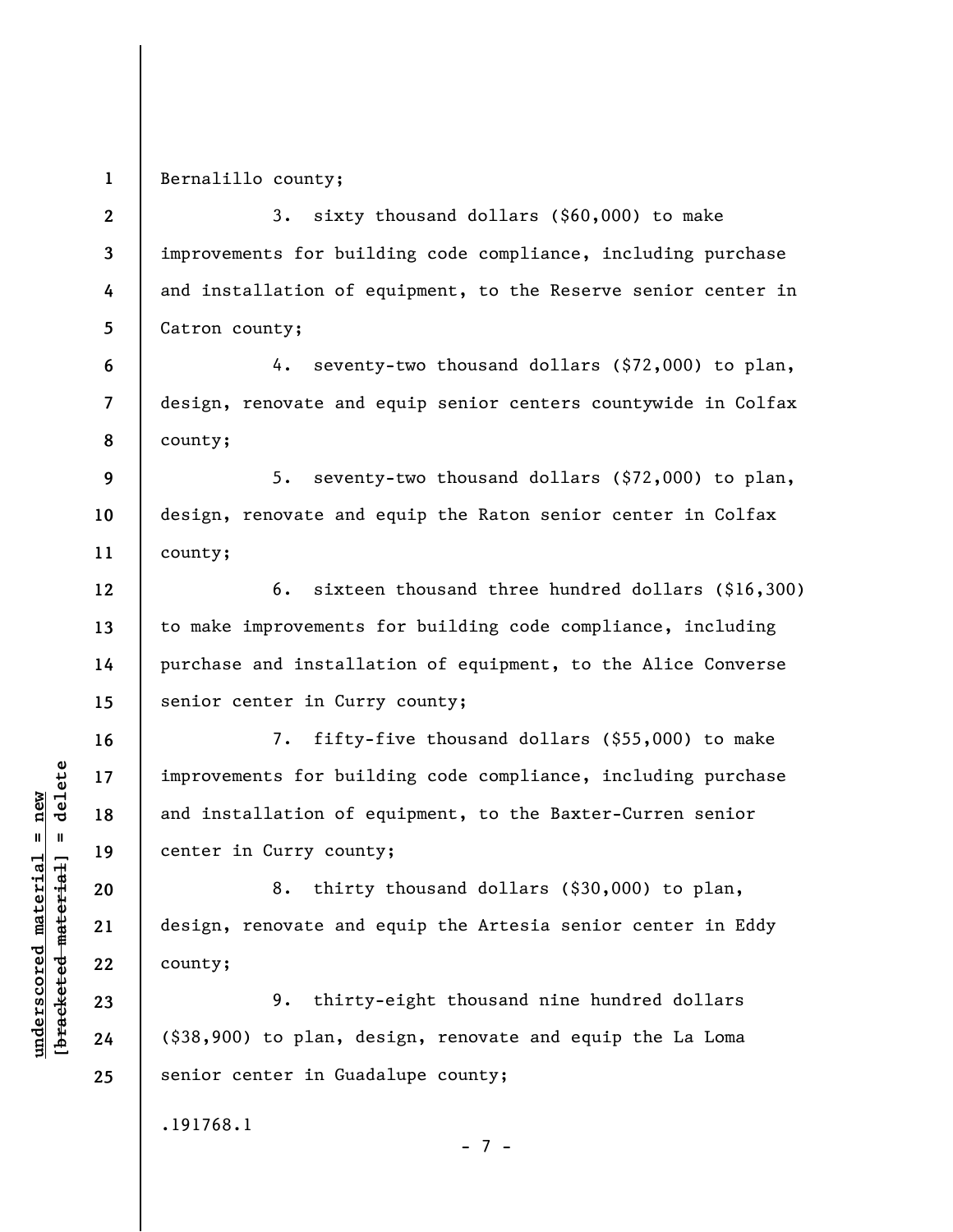10. fifty-five thousand dollars (\$55,000) to make improvements for building code compliance, including purchase and installation of equipment, to the Jal senior center in Lea county;

11. twenty-two thousand five hundred dollars (\$22,500) to plan, design, renovate and equip the Ruidoso senior center in Lincoln county;

12. seventy-eight thousand five hundred dollars (\$78,500) to make improvements for building code compliance, including purchase and installation of equipment, to the Ford Canyon senior center in Gallup in McKinley county;

13. one hundred three thousand six hundred dollars (\$103,600) to make improvements for building code compliance, including purchase and installation of equipment, to the Alamogordo senior center in Otero county;

14. twenty-five thousand dollars (\$25,000) to make improvements for building code compliance, including purchase and installation of equipment, to the Tucumcari senior center in Quay county;

15. eighteen thousand dollars (\$18,000) to plan, design, renovate and equip the Tucumcari senior center in Quay county;

16. seventy-eight thousand dollars (\$78,000) to make improvements for building code compliance, including purchase and installation of equipment, to the Chama senior .191768.1

- 8 -

 $\frac{1}{2}$  intereted material = delete **[bracketed material] = delete**  $underscored$  material = new **underscored material = new**

**1** 

**2** 

**3** 

**4** 

**5** 

**6** 

**7** 

**8** 

**9** 

**10** 

**11** 

**12** 

**13** 

**14** 

**15** 

**16** 

**17** 

**18** 

**19** 

**20** 

**21** 

**22** 

**23** 

**24**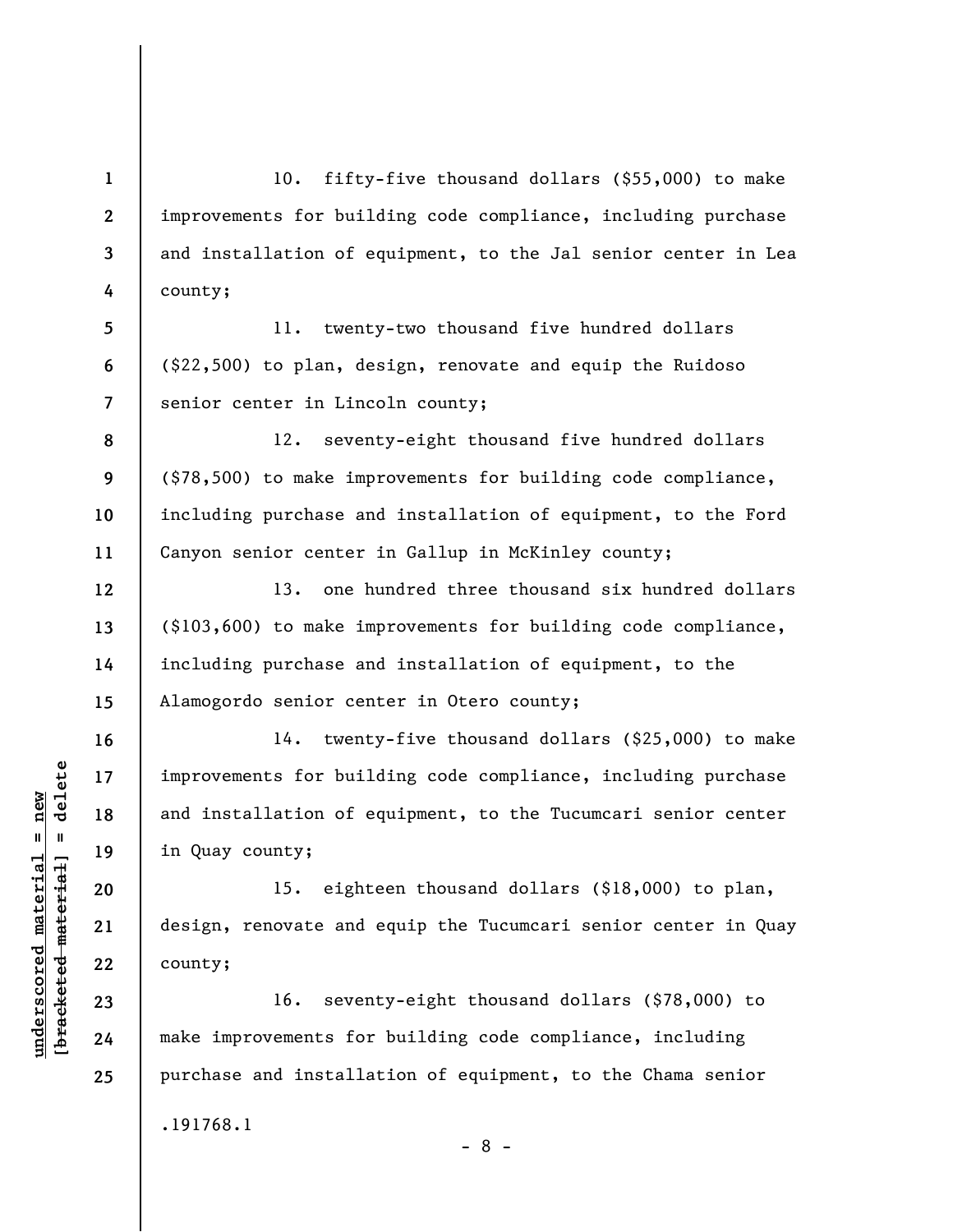**1**  center in Rio Arriba county;

**2** 

**3** 

**4** 

**13** 

**14** 

**15** 

**16** 

**17** 

**18** 

**19** 

**20** 

**21** 

**22** 

**23** 

**24** 

**25** 

17. seventy-eight thousand dollars (\$78,000) to plan, design, renovate and equip the Coyote senior center in Rio Arriba county;

**5 6 7**  18. ten thousand dollars (\$10,000) to plan, design, renovate and equip the Beatrice Martinez senior center in Rio Arriba county;

**8 9 10 11**  19. twenty-seven thousand six hundred dollars (\$27,600) to make improvements for building code compliance, including purchase and installation of equipment, to the Bonnie Dallas senior center in San Juan county;

**12**  20. twelve thousand eight hundred dollars (\$12,800) to make improvements for building code compliance, including purchase and installation of equipment, to the Lower Valley senior center in San Juan county;

21. sixteen thousand dollars (\$16,000) to plan, design, renovate and equip the Aztec senior center in San Juan county;

22. four thousand eight hundred dollars (\$4,800) to plan, design, renovate and equip the Pecos senior center in San Miguel county;

23. forty-four thousand five hundred dollars (\$44,500) to make improvements for building code compliance, including purchase and installation of equipment, to the Jemez senior center in Sandoval county;

- 9 -

.191768.1

 $b$ racketed material] = delete **[bracketed material] = delete**  $underscored material = new$ **underscored material = new**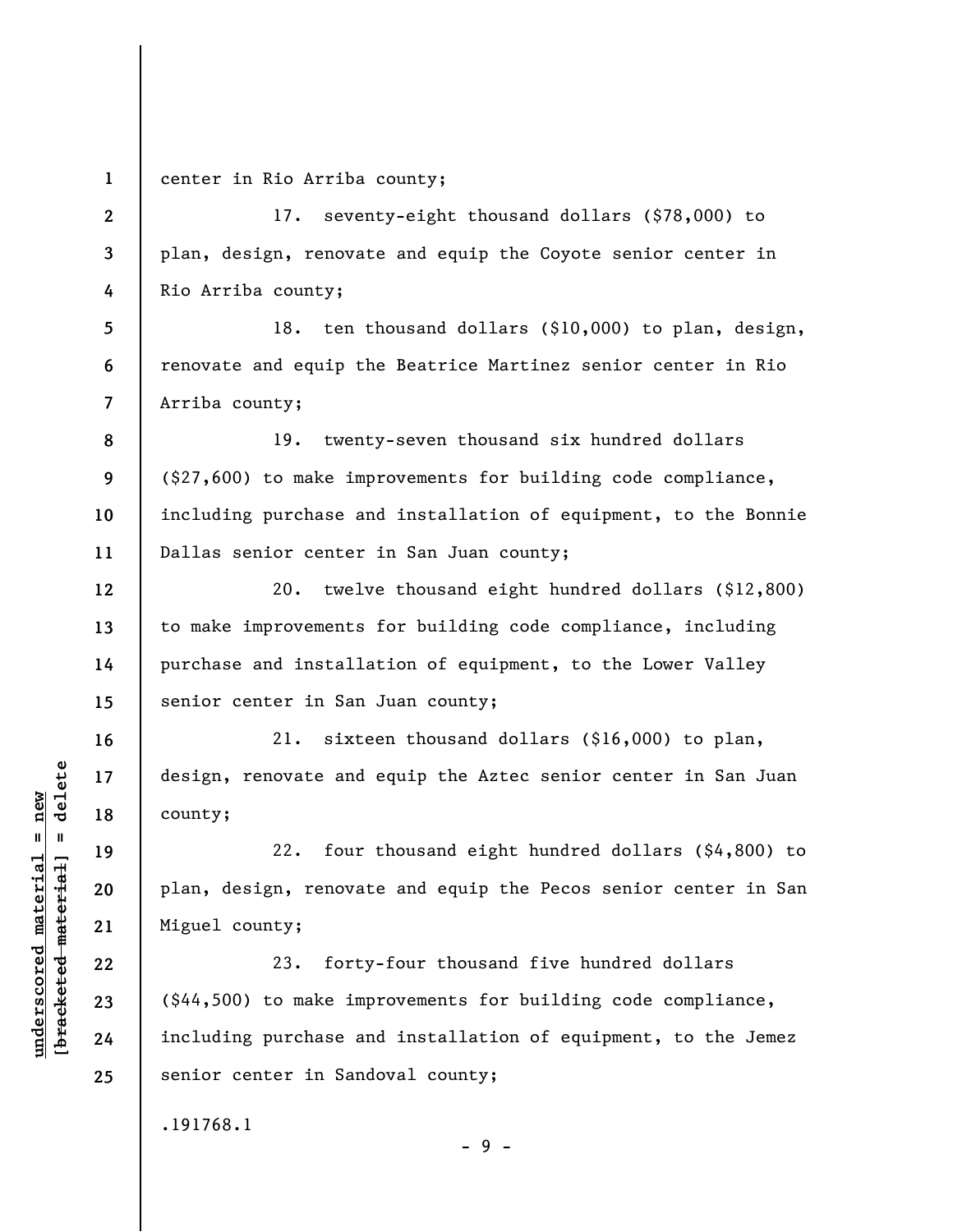**1 2 3 4 5 6 7 8 9 10 11 12 13 14 15 16 17 18 19 20 21 22 23 24 25**  24. thirty-six thousand five hundred dollars (\$36,500) to plan, design, renovate and equip the Jemez senior center in Sandoval county; 25. five hundred sixty-two thousand six hundred dollars (\$562,600) to make improvements for building code compliance, including purchase and installation of equipment, to the Meadowlark senior center in Sandoval county; 26. twenty-four thousand one hundred dollars (\$24,100) to make improvements for building code compliance, including purchase and installation of equipment, to the Cuba senior center in Sandoval county; 27. fourteen thousand two hundred dollars (\$14,200) to plan, design, renovate and equip the Cuba senior center in Sandoval county; 28. three hundred fourteen thousand four hundred dollars (\$314,400) to plan, design, renovate and equip the Pueblo of San Felipe senior center in Sandoval county; 29. five thousand dollars (\$5,000) to make improvements for building code compliance, including purchase and installation of equipment, to the Pueblo of Santa Ana senior center in Sandoval county; 30. forty-five thousand dollars (\$45,000) to make improvements for building code compliance, including purchase and installation of equipment, to the Benny Chavez senior center in Santa Fe county; .191768.1

 $b$ racketed material] = delete **[bracketed material] = delete**  $underscored material = new$ **underscored material = new**

 $- 10 -$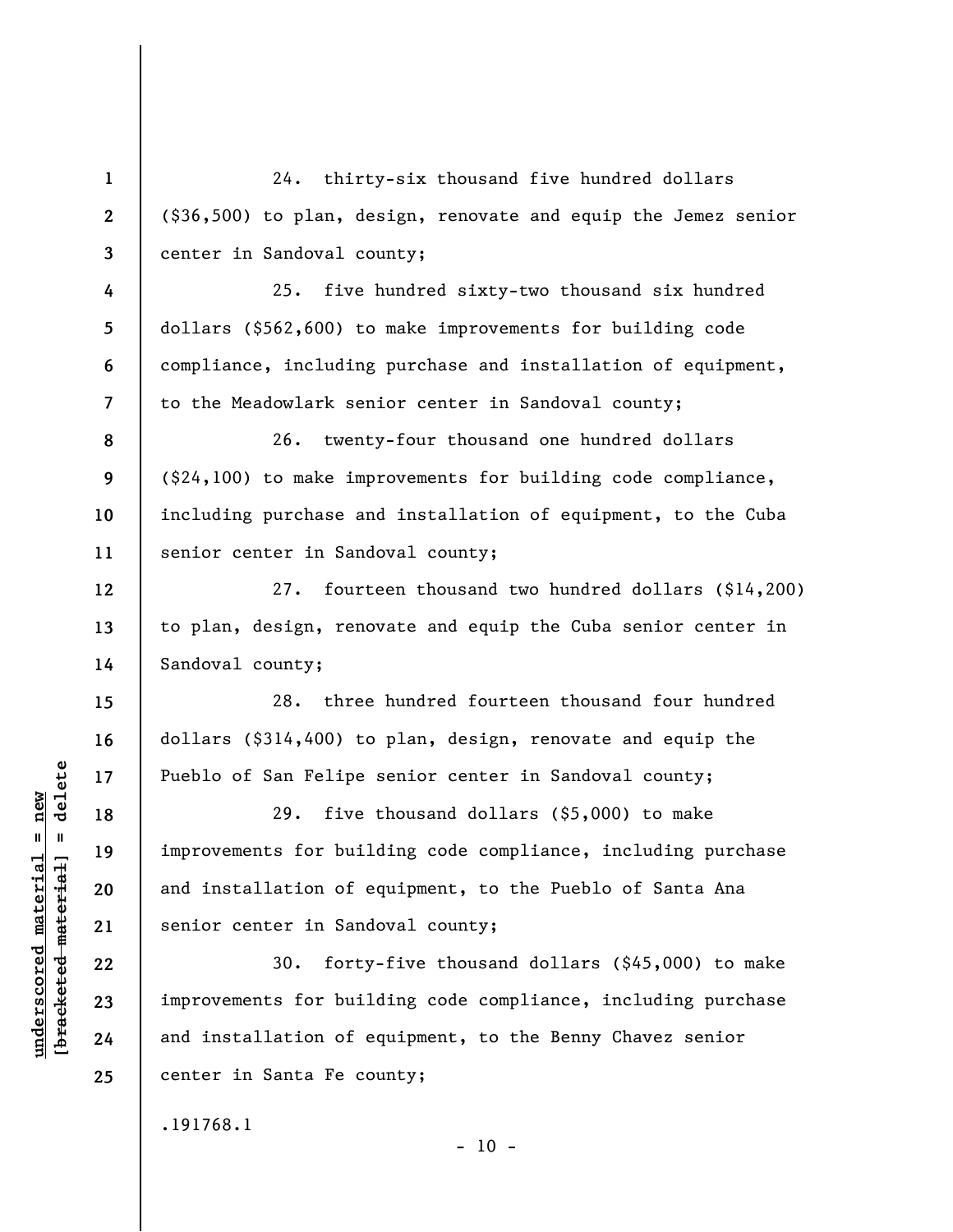**1 2 3**  31. one hundred twenty-four thousand five hundred dollars (\$124,500) to plan, design, renovate and equip the El Rancho senior center in Santa Fe county;

**7**  32. twenty-five thousand dollars (\$25,000) to make improvements for building code compliance, including purchase and installation of equipment, to the Rio en Medio senior center in Santa Fe county;

**8 9 10 11**  33. one hundred thousand dollars (\$100,000) to make improvements for building code compliance, including purchase and installation of equipment, to the Edgewood senior center in Santa Fe county;

34. nine thousand nine hundred dollars (\$9,900) to plan, design, renovate and equip the Pueblo of Nambe senior center in Santa Fe county;

35. seventy-five thousand dollars (\$75,000) to plan, design, renovate and equip the Pueblo of Pojoaque senior center in Santa Fe county;

36. one hundred forty-six thousand eight hundred dollars (\$146,800) to plan, design, renovate and equip the Luisa senior center in Santa Fe county;

37. one hundred fifty-four thousand dollars (\$154,000) to make improvements for building code compliance, including purchase and installation of equipment, to the Mary Esther Gonzales senior center in Santa Fe county;

38. twenty-five thousand dollars (\$25,000) to make .191768.1 - 11 -

 $\frac{1}{2}$  intereted material = delete **[bracketed material] = delete**  $underscored$  material = new **underscored material = new**

**4** 

**5** 

**6** 

**12** 

**13** 

**14** 

**15** 

**16** 

**17** 

**18** 

**19** 

**20** 

**21** 

**22** 

**23** 

**24**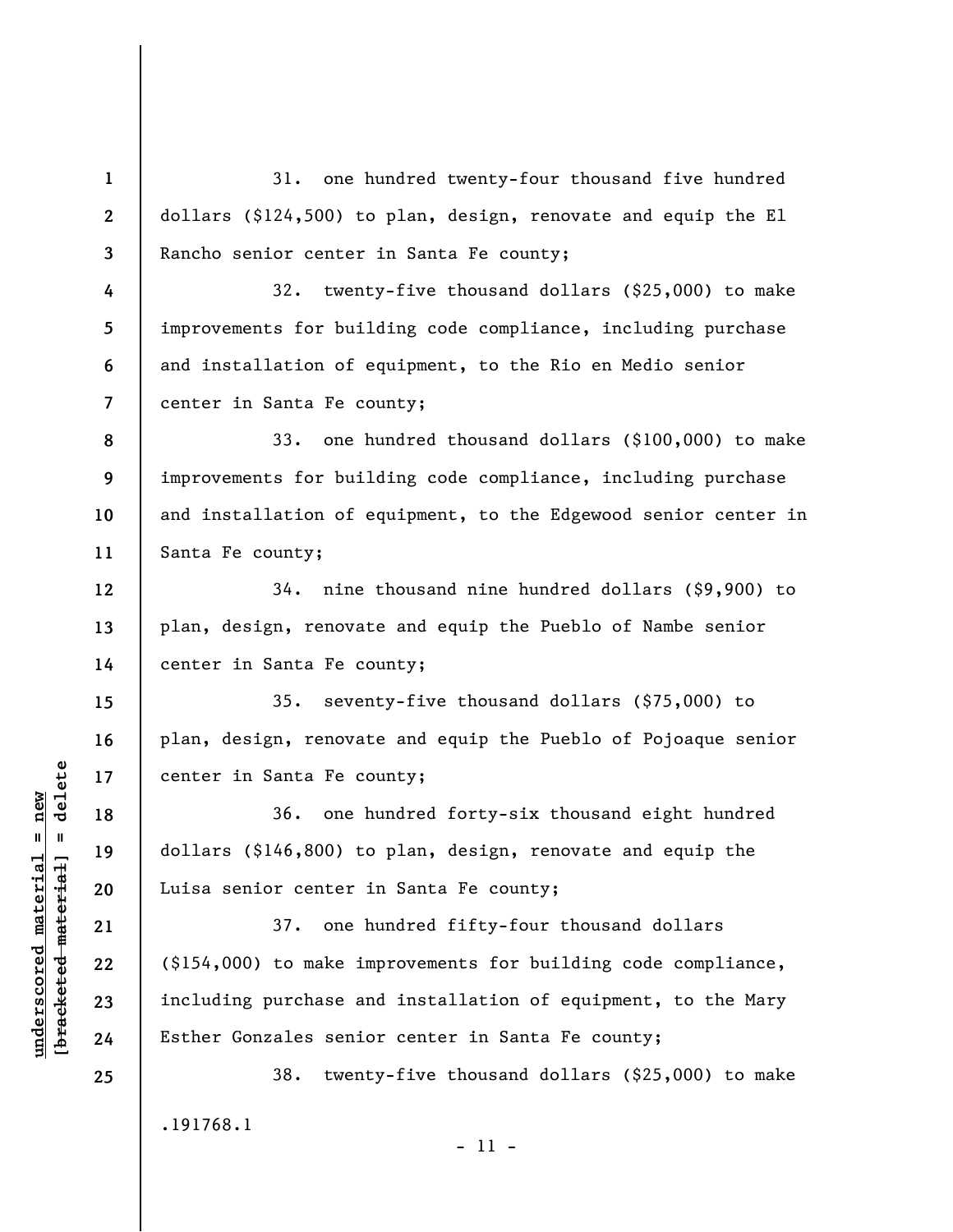**1 2 3**  improvements for building code compliance, including purchase and installation of equipment, to the Truth or Consequences senior center in Sierra county;

39. thirteen thousand seven hundred dollars (\$13,700) to plan, design, renovate and equip senior centers countywide in Socorro county;

**8 9**  40. thirty-three thousand dollars (\$33,000) to make improvements for building code compliance, including purchase and installation of equipment, to the Socorro senior center in Socorro county;

41. twenty-nine thousand two hundred dollars (\$29,200) to plan, design, renovate and equip the Ancianos senior center in Taos county;

42. two thousand four hundred dollars (\$2,400) to plan, design, renovate and equip the Pueblo of Taos senior center in Taos county;

43. three hundred thousand dollars (\$300,000) to make improvements for building code compliance, including purchase and installation of equipment, to the Fred Luna senior center in Valencia county; and

44. one hundred fifty-three thousand dollars (\$153,000) to plan, design, renovate and equip the Belen senior center in Valencia county.

**SECTION 4.** STATE ARMORY BOARD PROJECT--SEVERANCE TAX BONDS.--Pursuant to the provisions of Section 1 of this act, .191768.1  $- 12 -$ 

 $\frac{1}{2}$  intereted material = delete **[bracketed material] = delete**  $underscored material = new$ **underscored material = new**

**4** 

**5** 

**6** 

**7** 

**10** 

**11** 

**12** 

**13** 

**14** 

**15** 

**16** 

**17** 

**18** 

**19** 

**20** 

**21** 

**22** 

**23** 

**24**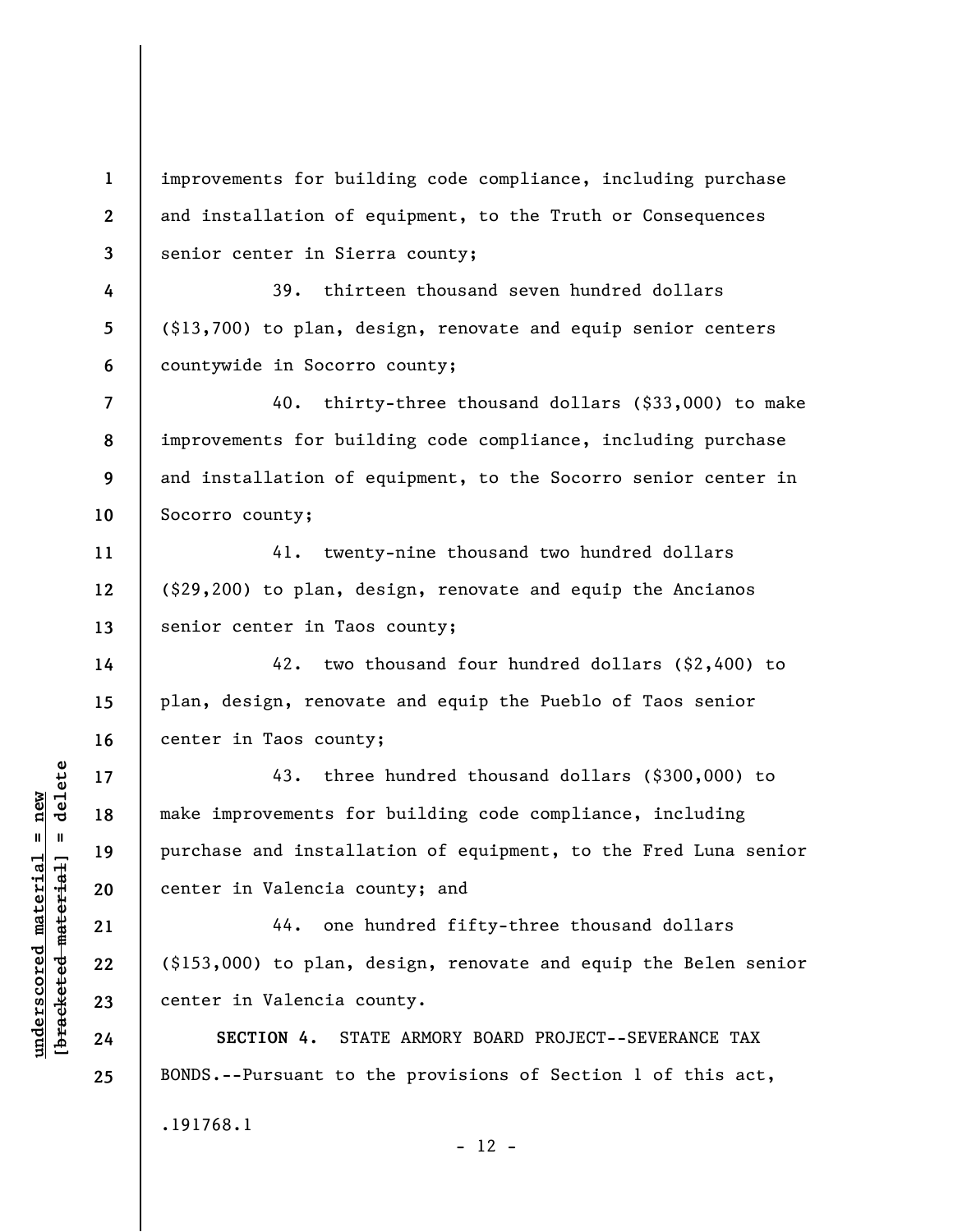upon certification by the state armory board that the need exists for the issuance of the bonds, one million dollars (\$1,000,000) is appropriated to the state armory board for improvements, including energy-efficient systems, to correct infrastructure deficiencies and staging areas at armories statewide.

**7 8 9 10 11 12 13 14 15 SECTION 5.** BERNALILLO COUNTY METROPOLITAN COURT PROJECT-- SEVERANCE TAX BONDS.--Pursuant to the provisions of Section 1 of this act, upon certification by the Bernalillo county metropolitan court that the need exists for the issuance of the bonds, nine hundred ninety thousand dollars (\$990,000) is appropriated to the Bernalillo county metropolitan court to plan, design and construct public restroom facilities and egress access on the fourth floor of the Bernalillo county metropolitan courthouse in Albuquerque in Bernalillo county.

**SECTION 6.** CAPITAL PROGRAM FUND PROJECTS--SEVERANCE TAX BONDS.--Pursuant to the provisions of Section 1 of this act, upon certification by the property control division of the general services department that the need exists for the issuance of the bonds, the following amounts are appropriated to the capital program fund for the following purposes:

1. three million dollars (\$3,000,000) for building repairs, including ventilation modifications, at the state scientific laboratory building in Albuquerque in Bernalillo county;

.191768.1

delete **[bracketed material] = delete**  $underscored material = new$ **underscored material = new**  $\mathbf{u}$ bracketed material

**1** 

**2** 

**3** 

**4** 

**5** 

**6** 

**16** 

**17** 

**18** 

**19** 

**20** 

**21** 

**22** 

**23** 

**24** 

 $- 13 -$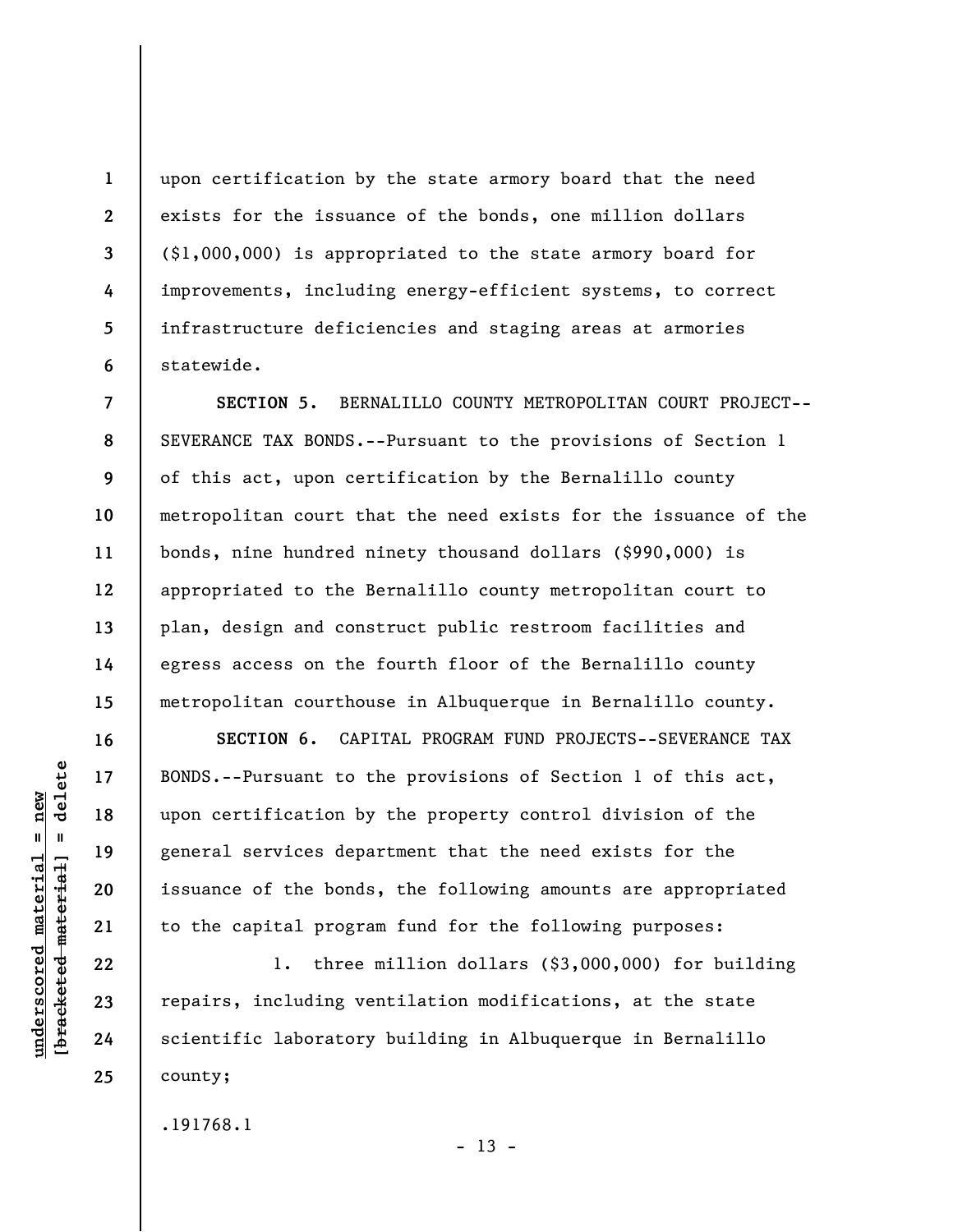2. one million five hundred fifty-nine thousand two hundred dollars (\$1,559,200) for improvements and upgrades for liability, energy efficiency, safety and code compliance at the Tiwa building in Albuquerque in Bernalillo county;

3. two million dollars (\$2,000,000) to plan, design, construct, equip and furnish infrastructure improvements to existing youth diagnostic and development center facilities in support of the Cambiar objectives, including improvements to comply with the Americans with Disabilities Act of 1990 and for accessibility, security and a centralized waste removal system, in Albuquerque in Bernalillo county;

4. four million eight hundred thousand dollars (\$4,800,000) for heating, ventilation and air conditioning system upgrades at the central New Mexico correctional facility in Valencia county and the western New Mexico correctional facility in Cibola county;

5. four million five hundred thousand dollars (\$4,500,000) for patient health and safety upgrades at the New Mexico behavioral health institute in Las Vegas in San Miguel county, at the New Mexico state veterans' home in Truth or Consequences in Sierra county, at the Sequoyah facility in Albuquerque in Bernalillo county and at the Los Lunas facility in Valencia county; and for renovation and upgrades to isolation rooms, the kitchen and laundry and heating,

.191768.1

 $\frac{1}{2}$  of  $\frac{1}{2}$  and  $\frac{1}{2}$  and  $\frac{1}{2}$  and  $\frac{1}{2}$  and  $\frac{1}{2}$  and  $\frac{1}{2}$  and  $\frac{1}{2}$  and  $\frac{1}{2}$  and  $\frac{1}{2}$  and  $\frac{1}{2}$  and  $\frac{1}{2}$  and  $\frac{1}{2}$  and  $\frac{1}{2}$  and  $\frac{1}{2}$  and  $\frac{1}{2}$  an **[bracketed material] = delete**  $underscored material = new$ **underscored material = new**

**1** 

**2** 

**3** 

**4** 

**5** 

**6** 

**7** 

**8** 

**9** 

**10** 

**11** 

**12** 

**13** 

**14** 

**15** 

**16** 

**17** 

**18** 

**19** 

**20** 

**21** 

**22** 

**23** 

**24** 

**25** 

 $- 14 -$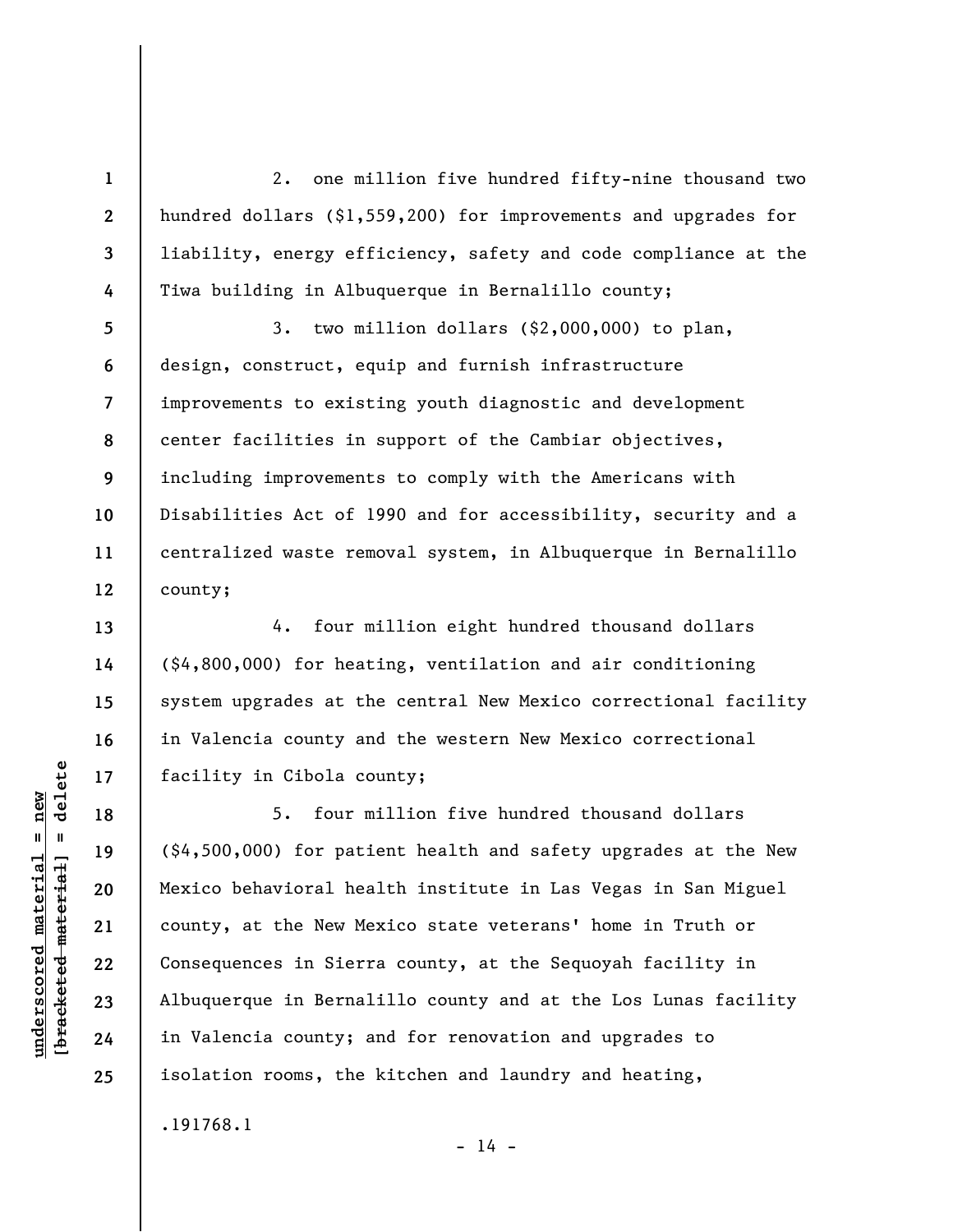ventilation and air conditioning upgrades at Fort Bayard medical center in Santa Clara in Grant county;

6. five million dollars (\$5,000,000) for facilities upgrades at the New Mexico behavioral health institute in Las Vegas in San Miguel county, at the New Mexico state veterans' home in Truth or Consequences in Sierra county and at the Sequoyah facility in Albuquerque in Bernalillo county;

7. three million five hundred twenty thousand dollars (\$3,520,000) for renovation and construction of the state police district office in Espanola in Rio Arriba county;

8. eight hundred eleven thousand dollars (\$811,000) for constructing and equipping the state police district office, including a secondary access road, in Las Vegas in San Miguel county;

9. two million five hundred thousand dollars (\$2,500,000) to demolish the old Meadows building, including rerouting utilities, excavation and other site improvements, in preparation for phase 3 of the new Meadows building at the New Mexico behavioral health institute in Las Vegas in San Miguel county;

10. six hundred thousand dollars (\$600,000) for renovations at the dormitories, including upgrading fire suppression and heating, ventilation and air conditioning systems, at the New Mexico law enforcement academy in Santa Fe county;

.191768.1

 $- 15 -$ 

 $b$ racketed material] = delete **[bracketed material] = delete**  $underscored material = new$ **underscored material = new**

**1** 

**2** 

**3** 

**4** 

**5** 

**6** 

**7** 

**8** 

**9** 

**10** 

**11** 

**12** 

**13** 

**14** 

**15** 

**16** 

**17** 

**18** 

**19** 

**20** 

**21** 

**22** 

**23** 

**24**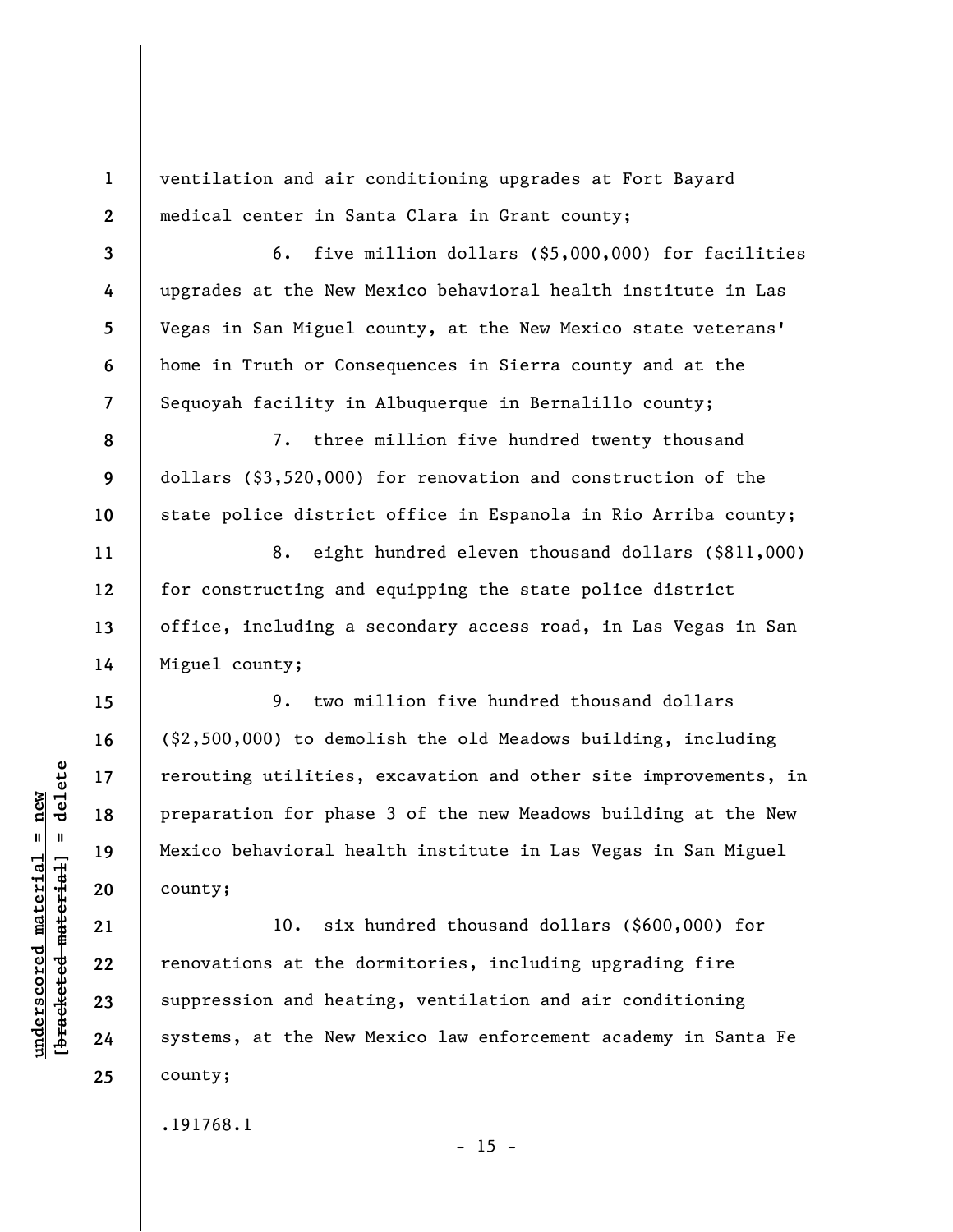**1 2 3 4**  11. two hundred ten thousand dollars (\$210,000) for electrical upgrades to address liability, safety and code compliance at the DeVargas building in Santa Fe in Santa Fe county;

**5 6 7 8**  12. six million dollars (\$6,000,000) to make repairs at correctional facilities statewide to correct safety hazards and address operational interruptions and facility deterioration;

**9 10 11 12 13**  13. four million dollars (\$4,000,000) to decommission and demolish unusable state facilities statewide, including abatement of the rehabilitation center in Roswell in Chaves county and the old Fort Bayard medical center in Grant county; and

14. eight million dollars (\$8,000,000) for renovations and infrastructure upgrades at state buildings statewide.

**SECTION 7.** CULTURAL AFFAIRS DEPARTMENT PROJECTS-- SEVERANCE TAX BONDS.--Pursuant to the provisions of Section 1 of this act, upon certification by the cultural affairs department that the need exists for the issuance of the bonds, the following amounts are appropriated to the cultural affairs department for the following purposes:

1. seven million dollars (\$7,000,000) for project completion, for purchasing equipment for museums and monuments statewide and for a master plan and design of Santa Fe

.191768.1

 $b$ racketed material] = delete **[bracketed material] = delete**  $underscored material = new$ **underscored material = new**

**14** 

**15** 

**16** 

**17** 

**18** 

**19** 

**20** 

**21** 

**22** 

**23** 

**24** 

**25** 

 $- 16 -$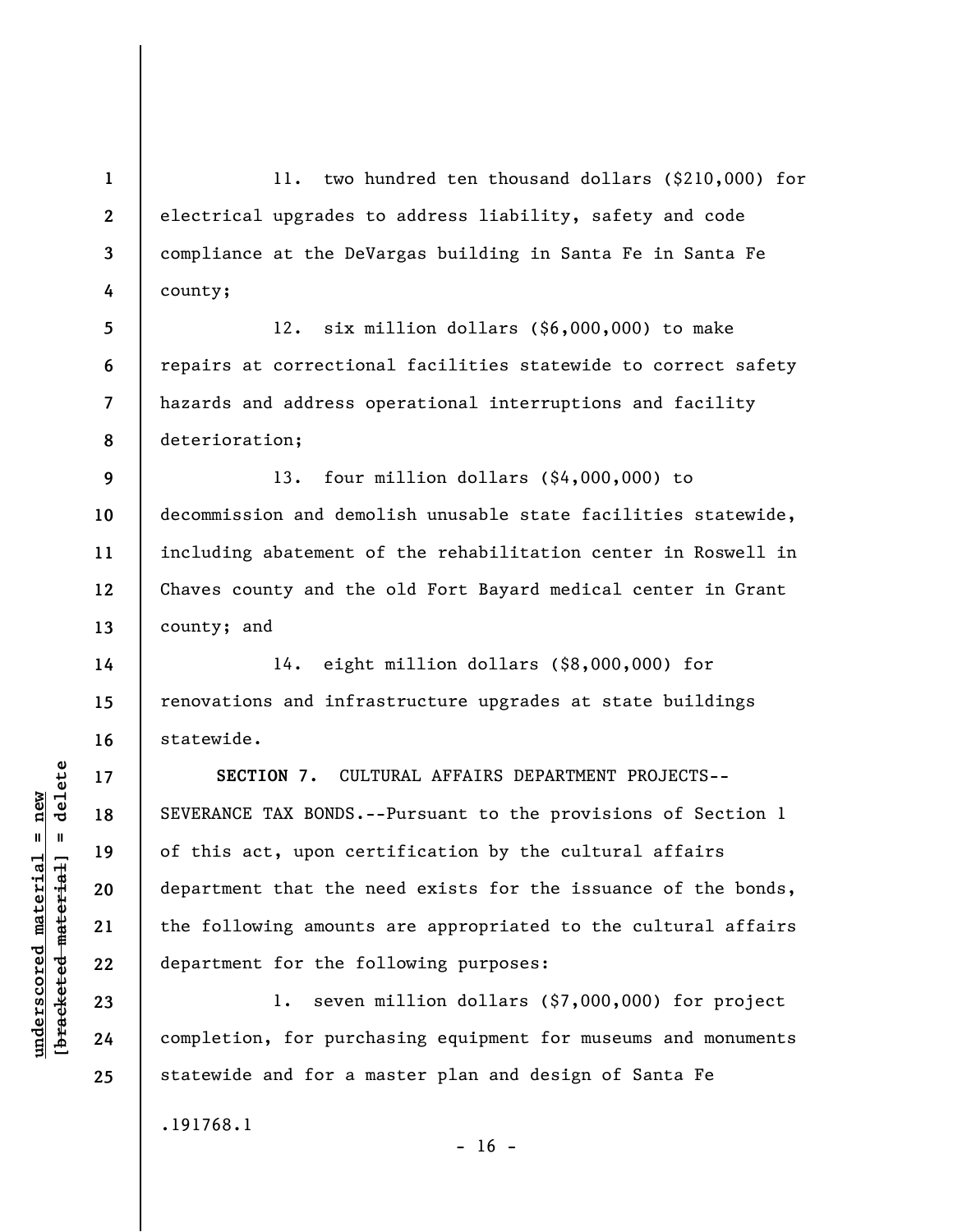**1**  facilities in Santa Fe county; and

2. five million dollars (\$5,000,000) for critical repairs, upgrades and renovations at museums and monuments statewide.

**SECTION 8.** CUMBRES AND TOLTEC SCENIC RAILROAD COMMISSION PROJECTS--SEVERANCE TAX BONDS.--Pursuant to the provisions of Section 1 of this act, upon certification by the Cumbres and Toltec scenic railroad commission that the need exists for the issuance of the bonds, the following amounts are appropriated to the Cumbres and Toltec scenic railroad commission for the following purposes:

1. eight hundred fifty thousand dollars (\$850,000) for track and locomotive boiler upgrades and rehabilitation to comply with federal railroad administration standards and for improvements and rehabilitation of passenger cars for the Cumbres and Toltec scenic railroad that operates between New Mexico and Colorado; and

2. two hundred thousand dollars (\$200,000) to renovate and upgrade the Chama depot interior in Chama in Rio Arriba county.

**SECTION 9.** ENERGY, MINERALS AND NATURAL RESOURCES DEPARTMENT PROJECT--SEVERANCE TAX BONDS.--Pursuant to the provisions of Section 1 of this act, upon certification by the energy, minerals and natural resources department that the need exists for the issuance of the bonds, three million dollars .191768.1

- 17 -

 $\frac{1}{2}$  intereted material = delete **[bracketed material] = delete**  $underscored material = new$ **underscored material = new**

**2** 

**3** 

**4** 

**5** 

**6** 

**7** 

**8** 

**9** 

**10** 

**11** 

**12** 

**13** 

**14** 

**15** 

**16** 

**17** 

**18** 

**19** 

**20** 

**21** 

**22** 

**23** 

**24**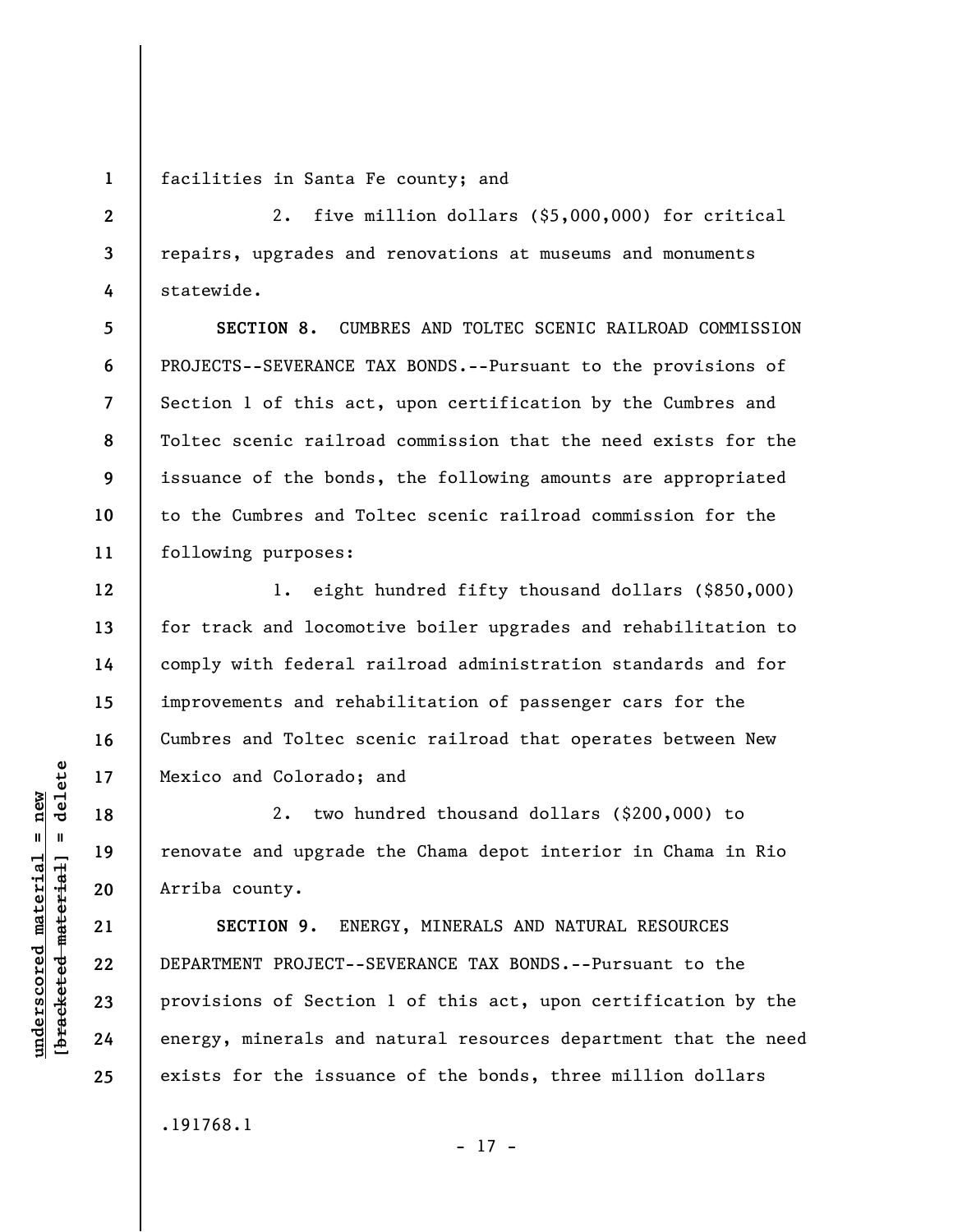**1** 

**2** 

**3** 

**4** 

**5** 

**6** 

**7** 

**8** 

**9** 

**10** 

**11** 

**12** 

**13** 

**14** 

**15** 

**16** 

**17** 

**18** 

**19** 

**20** 

**21** 

**22** 

**23** 

**24** 

**25** 

(\$3,000,000) is appropriated to the energy, minerals and natural resources department for wildfire mitigation at urban forest interfaces for communities at risk statewide.

**SECTION 10.** STATE PARKS DIVISION OF THE ENERGY, MINERALS AND NATURAL RESOURCES DEPARTMENT PROJECT--SEVERANCE TAX BONDS.--Pursuant to the provisions of Section 1 of this act, upon certification by the state parks division of the energy, minerals and natural resources department that the need exists for the issuance of the bonds, two million dollars (\$2,000,000) is appropriated to the state parks division of the energy, minerals and natural resources department for infrastructure improvements at state parks statewide.

**SECTION 11.** OFFICE OF THE STATE ENGINEER PROJECT-- SEVERANCE TAX BONDS.--Pursuant to the provisions of Section 1 of this act, upon certification by the office of the state engineer that the need exists for the issuance of the bonds, six million four hundred thousand dollars (\$6,400,000) is appropriated to the office of the state engineer for construction and rehabilitation of the dam in Springer in Colfax county.

**SECTION 12.** INDIAN WATER RIGHTS SETTLEMENT--SEVERANCE TAX BONDS.--Pursuant to the provisions of Section 1 of this act, upon certification by the office of the state engineer that the need exists for the issuance of the bonds, six million five hundred thousand dollars (\$6,500,000) is appropriated to .191768.1 - 18 -

delete **[bracketed material] = delete**  $underscored material = new$ **underscored material = new**  $\mathbf{I}$ bracketed material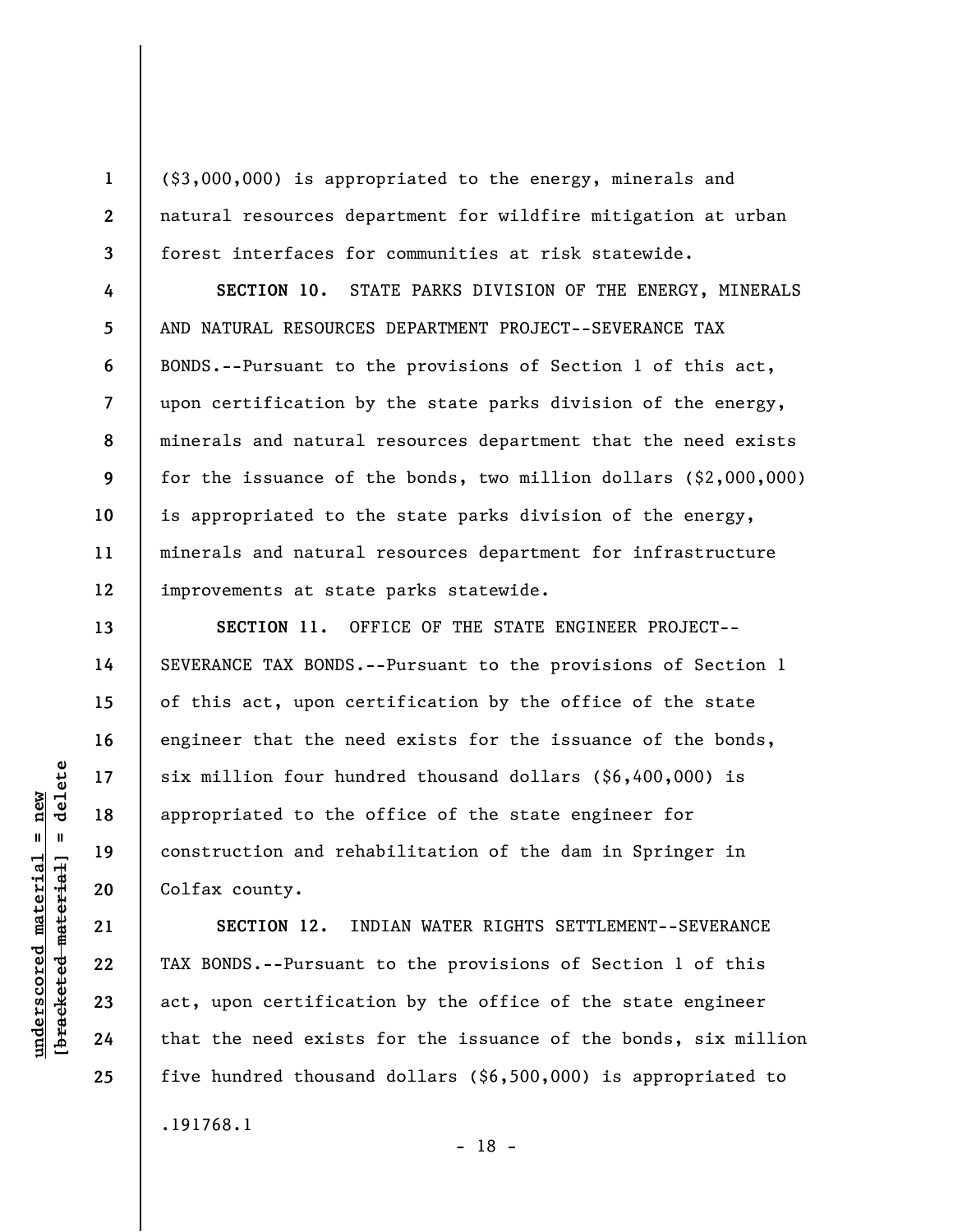**1 2 3 4 5 6 7 8 9**  the Indian water rights settlement fund. Notwithstanding the requirement for a joint resolution of the legislature in Subsection A of Section 72-1-11 NMSA 1978, if corresponding commitments have been made for the federal portion of the settlement in the *Navajo Nation*, *Taos* and *Aamodt* cases, the money may be expended by the interstate stream commission in fiscal year 2014 and subsequent fiscal years to implement the state's portion of the settlement, and any unexpended balances shall not revert at the end of a fiscal year.

**SECTION 13.** STATE FAIR COMMISSION PROJECT--SEVERANCE TAX BONDS.--Pursuant to the provisions of Section 1 of this act, upon certification by the state fair commission that the need exists for the issuance of the bonds, three million dollars (\$3,000,000) is appropriated to the state fair commission to plan, design and construct infrastructure improvements and deferred maintenance to facilities at the New Mexico state fairgrounds in Albuquerque in Bernalillo county.

**SECTION 14.** INDIAN AFFAIRS DEPARTMENT PROJECTS--SEVERANCE TAX BONDS.--Pursuant to the provisions of Section 1 of this act, upon certification by the Indian affairs department that the need exists for the issuance of the bonds, the following amounts are appropriated to the Indian affairs department for the following purposes:

1. four hundred thousand dollars (\$400,000) to plan and design a multipurpose classroom and wellness center at .191768.1  $- 19 -$ 

delete **[bracketed material] = delete**  $underscored material = new$ **underscored material = new**  $\frac{1}{2}$ 

**10** 

**11** 

**12** 

**13** 

**14** 

**15** 

**16** 

**17** 

**18** 

**19** 

**20** 

**21** 

**22** 

**23** 

**24**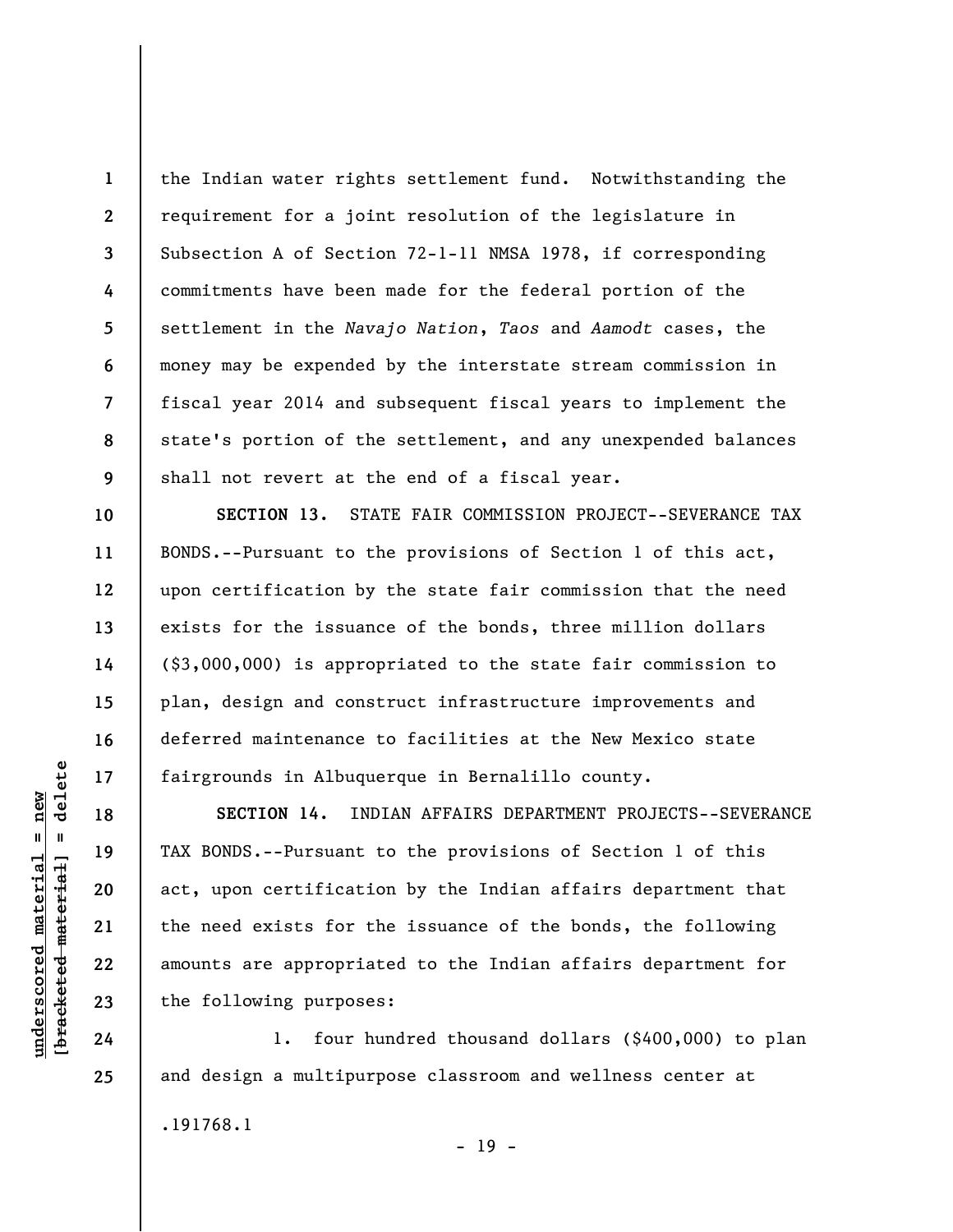**1 2** 

**3** 

**4** 

**5** 

**6** 

**7** 

**8** 

**17** 

**18** 

**19** 

**20** 

**21** 

**22** 

**23** 

**24** 

**25** 

Navajo technical college in Crownpoint in McKinley county;

2. five hundred fifty thousand dollars (\$550,000) to prepare the site for and plan and design a math and science building at the south campus of Dine college in Shiprock in San Juan county; and

3. six hundred thousand dollars (\$600,000) to plan and design a fitness and wellness center at the institute of American Indian arts in Santa Fe county.

**9 10 11 12 13 14 15 16 SECTION 15.** SUPREME COURT BUILDING COMMISSION PROJECT-- SEVERANCE TAX BONDS.--Pursuant to the provisions of Section 1 of this act, upon certification by the supreme court building commission that the need exists for the issuance of the bonds, nine hundred seventy-five thousand eight hundred dollars (\$975,800) is appropriated to the supreme court building commission for renovations and repairs at the supreme court building in Santa Fe in Santa Fe county.

**SECTION 16.** DEPARTMENT OF TRANSPORTATION PROJECTS-- SEVERANCE TAX BONDS.--Pursuant to the provisions of Section 1 of this act, upon certification by the department of transportation that the need exists for the issuance of the bonds, the following amounts are appropriated to the department of transportation for the following purposes:

1. three hundred fifty thousand dollars (\$350,000) to construct a commercial lane, including related infrastructure, on the southbound road at the port of entry in .191768.1  $- 20 -$ 

 $\frac{1}{2}$  of  $\frac{1}{2}$  and  $\frac{1}{2}$  and  $\frac{1}{2}$  and  $\frac{1}{2}$  and  $\frac{1}{2}$  and  $\frac{1}{2}$  and  $\frac{1}{2}$  and  $\frac{1}{2}$  and  $\frac{1}{2}$  and  $\frac{1}{2}$  and  $\frac{1}{2}$  and  $\frac{1}{2}$  and  $\frac{1}{2}$  and  $\frac{1}{2}$  and  $\frac{1}{2}$  an **[bracketed material] = delete**  $underscored material = new$ **underscored material = new**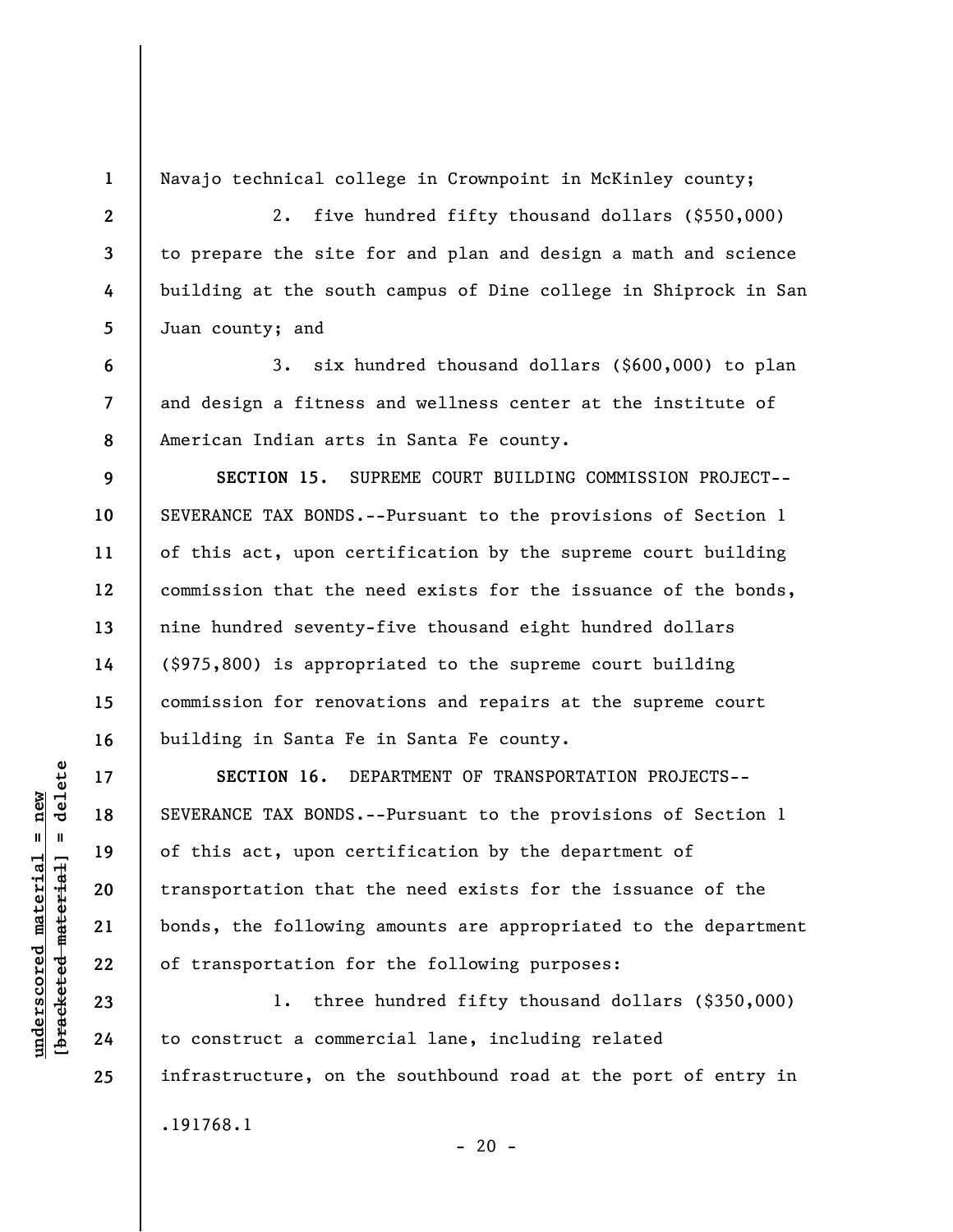**1**  Santa Teresa in Dona Ana county; and

2. three hundred thousand dollars (\$300,000) to plan, design and construct improvements to streets and drainage in the vicinity of the port of entry in Columbus in Luna county.

**SECTION 17.** HIGHER EDUCATION DEPARTMENT PROJECTS-- SEVERANCE TAX BONDS.--Pursuant to the provisions of Section 1 of this act, upon certification by the higher education department that the need exists for the issuance of the bonds, the following amounts are appropriated to the higher education department for the following purposes:

1. two million dollars (\$2,000,000) to plan, design and construct the fiber optic loop, including site improvements, to connect technology services throughout the campus of central New Mexico community college in Albuquerque in Bernalillo county;

2. six hundred thousand dollars (\$600,000) for infrastructure improvements at New Mexico junior college in Hobbs in Lea county; and

3. three million dollars (\$3,000,000) to design, construct, furnish and equip, including erosion control improvements, the school of energy at San Juan college in Farmington in San Juan county.

**SECTION 18.** EASTERN NEW MEXICO UNIVERSITY PROJECT-- SEVERANCE TAX BONDS.--Pursuant to the provisions of Section 1 .191768.1  $-21 -$ 

 $\frac{1}{2}$  intereted material = delete **[bracketed material] = delete**  $underscored material = new$ **underscored material = new**

**2** 

**3** 

**4** 

**5** 

**6** 

**7** 

**8** 

**9** 

**10** 

**11** 

**12** 

**13** 

**14** 

**15** 

**16** 

**17** 

**18** 

**19** 

**20** 

**21** 

**22** 

**23** 

**24**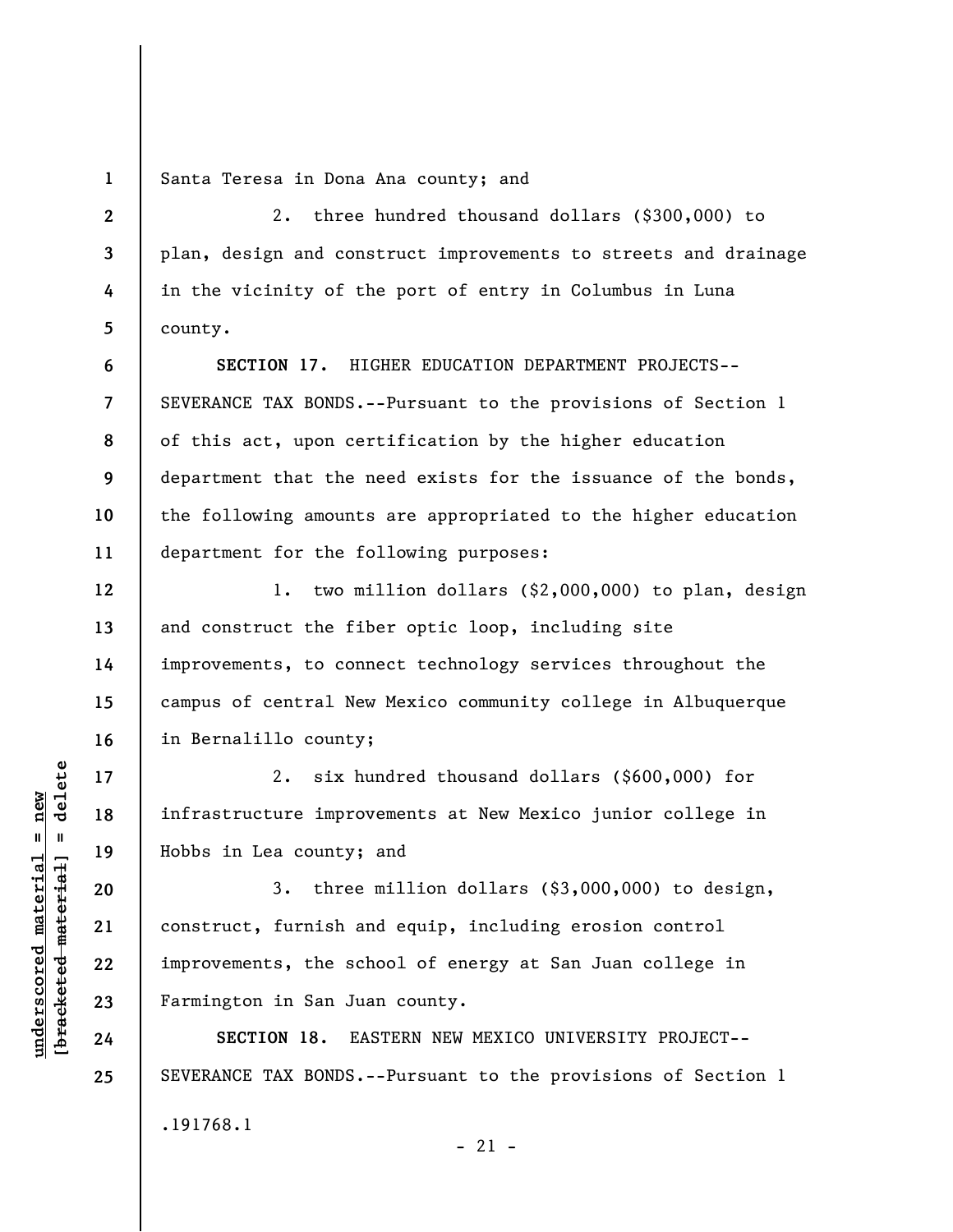of this act, upon certification by the board of regents of eastern New Mexico university that the need exists for the issuance of the bonds, five million dollars (\$5,000,000) is appropriated to the board of regents of eastern New Mexico university for renovations of the Jack Williamson liberal arts building at eastern New Mexico university in Portales in Roosevelt county.

**SECTION 19.** NEW MEXICO HIGHLANDS UNIVERSITY PROJECT-- SEVERANCE TAX BONDS.--Pursuant to the provisions of Section 1 of this act, upon certification by the board of regents of New Mexico highlands university that the need exists for the issuance of the bonds, two million three hundred thousand dollars (\$2,300,000) is appropriated to the board of regents of New Mexico highlands university to plan, design, construct, renovate and equip infrastructure improvements to the Trolley building and other facilities at New Mexico highlands university in Las Vegas in San Miguel county.

**SECTION 20.** NEW MEXICO INSTITUTE OF MINING AND TECHNOLOGY PROJECT--SEVERANCE TAX BONDS.--Pursuant to the provisions of Section 1 of this act, upon certification by the board of regents of New Mexico institute of mining and technology that the need exists for the issuance of the bonds, six million dollars (\$6,000,000) is appropriated to the board of regents of New Mexico institute of mining and technology to plan, design, construct, equip and furnish a geology facility at New Mexico .191768.1

**1** 

**2** 

**3** 

**4** 

**5** 

**6** 

**7** 

**8** 

**9** 

**10** 

**11** 

**12** 

**13** 

**14** 

**15** 

**16** 

**17** 

**18** 

**19** 

**20** 

**21** 

**22** 

**23** 

**24** 

**25** 

 $- 22 -$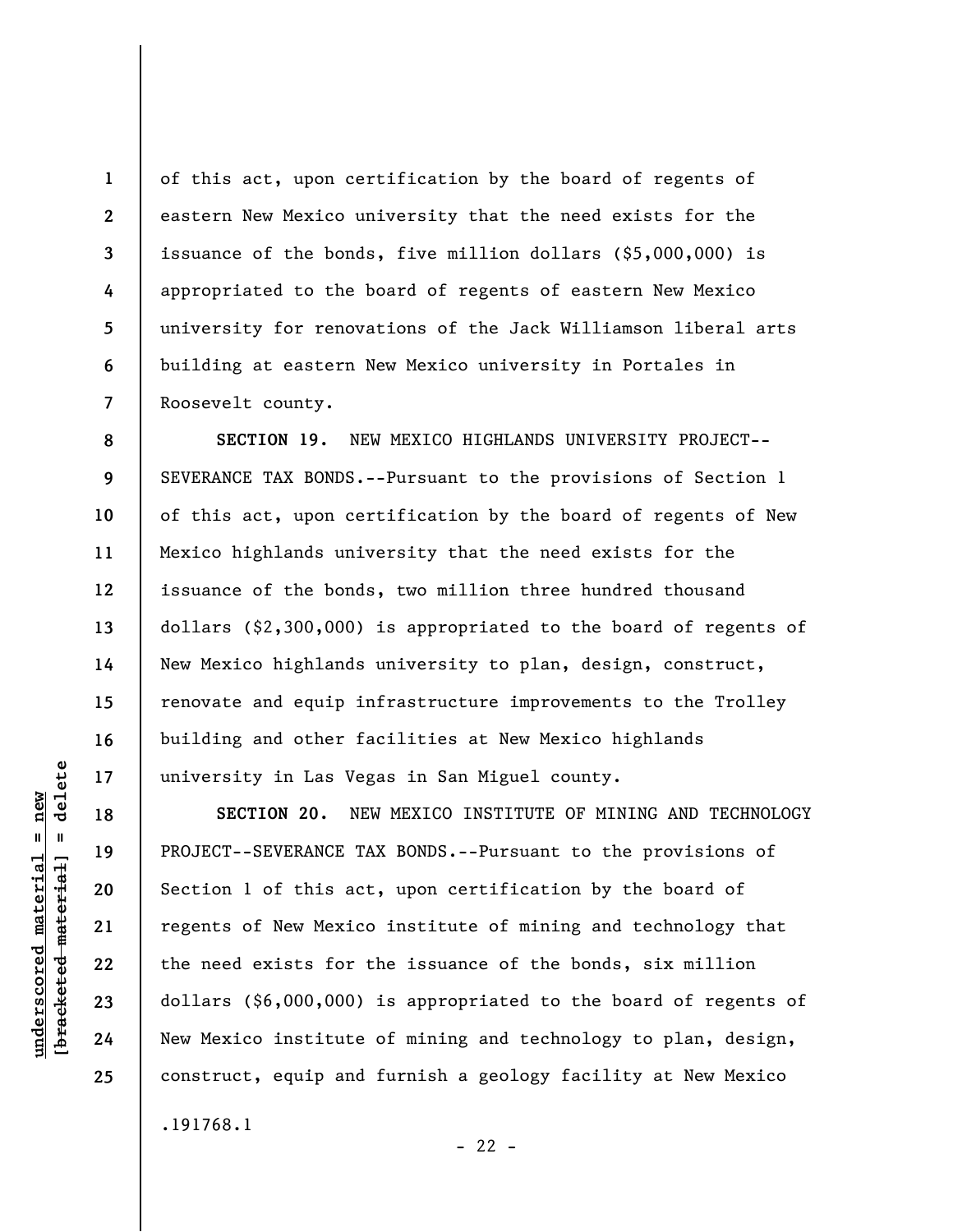**1 2**  institute of mining and technology in Socorro in Socorro county.

**3 4 5 6 7 8 9 SECTION 21.** NEW MEXICO STATE UNIVERSITY PROJECTS-- SEVERANCE TAX BONDS.--Pursuant to the provisions of Section 1 of this act, upon certification by the board of regents of New Mexico state university that the need exists for the issuance of the bonds, the following amounts are appropriated to the board of regents of New Mexico state university for the following purposes:

1. seven hundred thousand dollars (\$700,000) to plan, design, renovate, equip and make infrastructure improvements at the Grants campus of New Mexico state university in Cibola county; and

2. four million dollars (\$4,000,000) to plan and construct additions and infrastructure improvements at Hardman and Jacob halls at New Mexico state university in Las Cruces in Dona Ana county, of which two hundred fifty thousand dollars (\$250,000) shall be expended to plan, design, prepare the site for, make improvements to utility infrastructure and construct or purchase and install modular units for dormitory facilities at the southwest center for rangeland sustainability in Corona in Lincoln county.

**SECTION 22.** UNIVERSITY OF NEW MEXICO PROJECTS--SEVERANCE TAX BONDS.--Pursuant to the provisions of Section 1 of this act, upon certification by the board of regents of the .191768.1

 $- 23 -$ 

**10** 

**11** 

**12** 

**13** 

**14** 

**15** 

**16** 

**17** 

**18** 

**19** 

**20** 

**21** 

**22** 

**23** 

**24**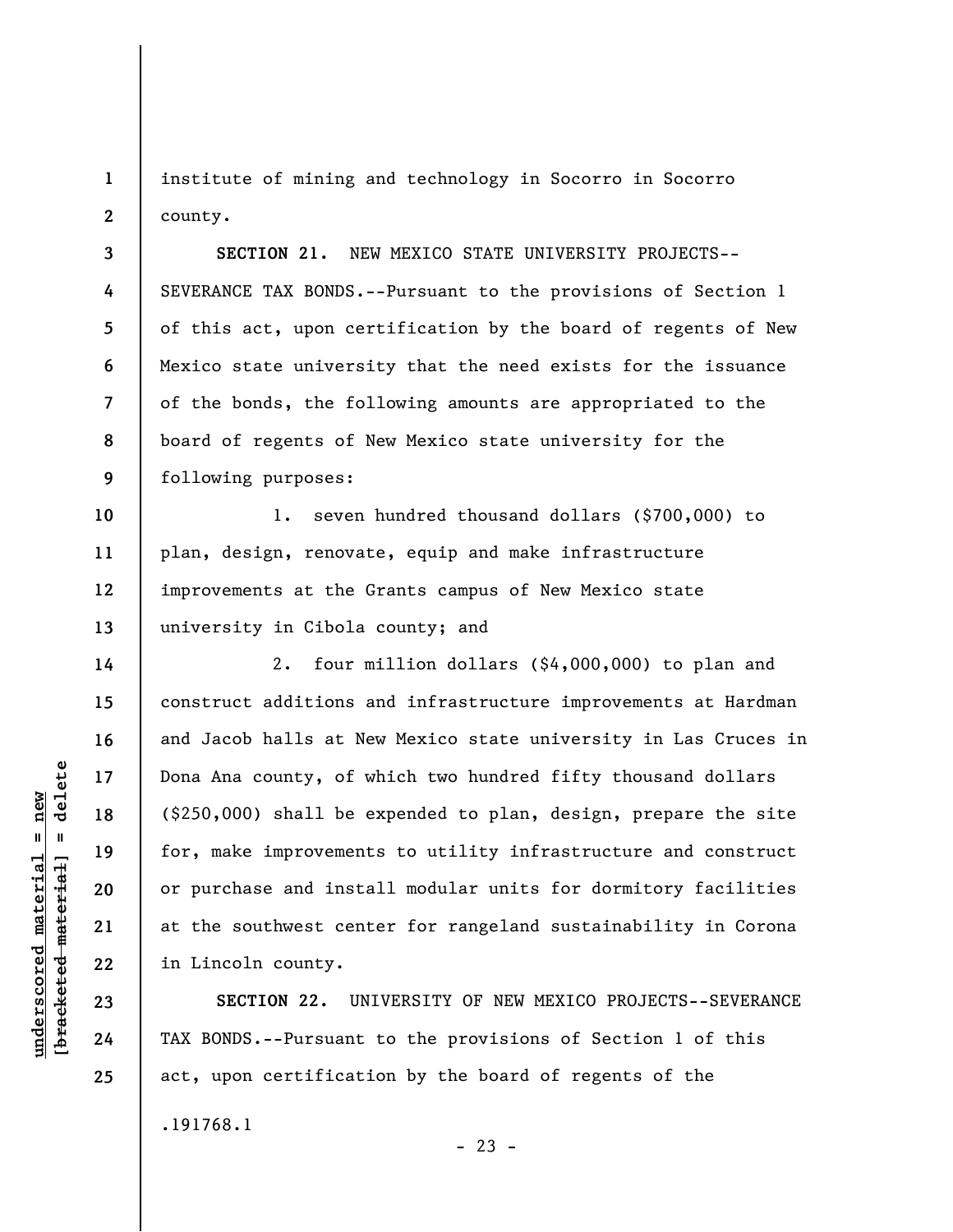university of New Mexico that the need exists for the issuance of the bonds, the following amounts are appropriated to the board of regents of the university of New Mexico for the following purposes:

**5 6 7 8**  1. six million dollars (\$6,000,000) for phase 2 renovations of the science and math learning center at the university of New Mexico in Albuquerque in Bernalillo county; and

2. one million five hundred thousand dollars (\$1,500,000) to construct the core student success center at the Taos branch of the university of New Mexico in Taos county.

**SECTION 23.** WESTERN NEW MEXICO UNIVERSITY PROJECT-- SEVERANCE TAX BONDS.--Pursuant to the provisions of Section 1 of this act, upon certification by the board of regents of western New Mexico university that the need exists for the issuance of the bonds, two million five hundred thousand dollars (\$2,500,000) is appropriated to the board of regents of western New Mexico university to plan, design, construct, renovate, equip and landscape Light hall and make infrastructure improvements at western New Mexico university in Silver City in Grant county.

**SECTION 24.** ADMINISTRATIVE OFFICE OF THE COURTS PROJECT-- GENERAL FUND.--One million three hundred ninety-three thousand nine hundred dollars (\$1,393,900) is appropriated from the general fund to the administrative office of the courts for .191768.1  $- 24 -$ 

 $\frac{1}{2}$  intereted material = delete **[bracketed material] = delete**  $underscored material = new$ **underscored material = new**

**1** 

**2** 

**3** 

**4** 

**9** 

**10** 

**11** 

**12** 

**13** 

**14** 

**15** 

**16** 

**17** 

**18** 

**19** 

**20** 

**21** 

**22** 

**23** 

**24**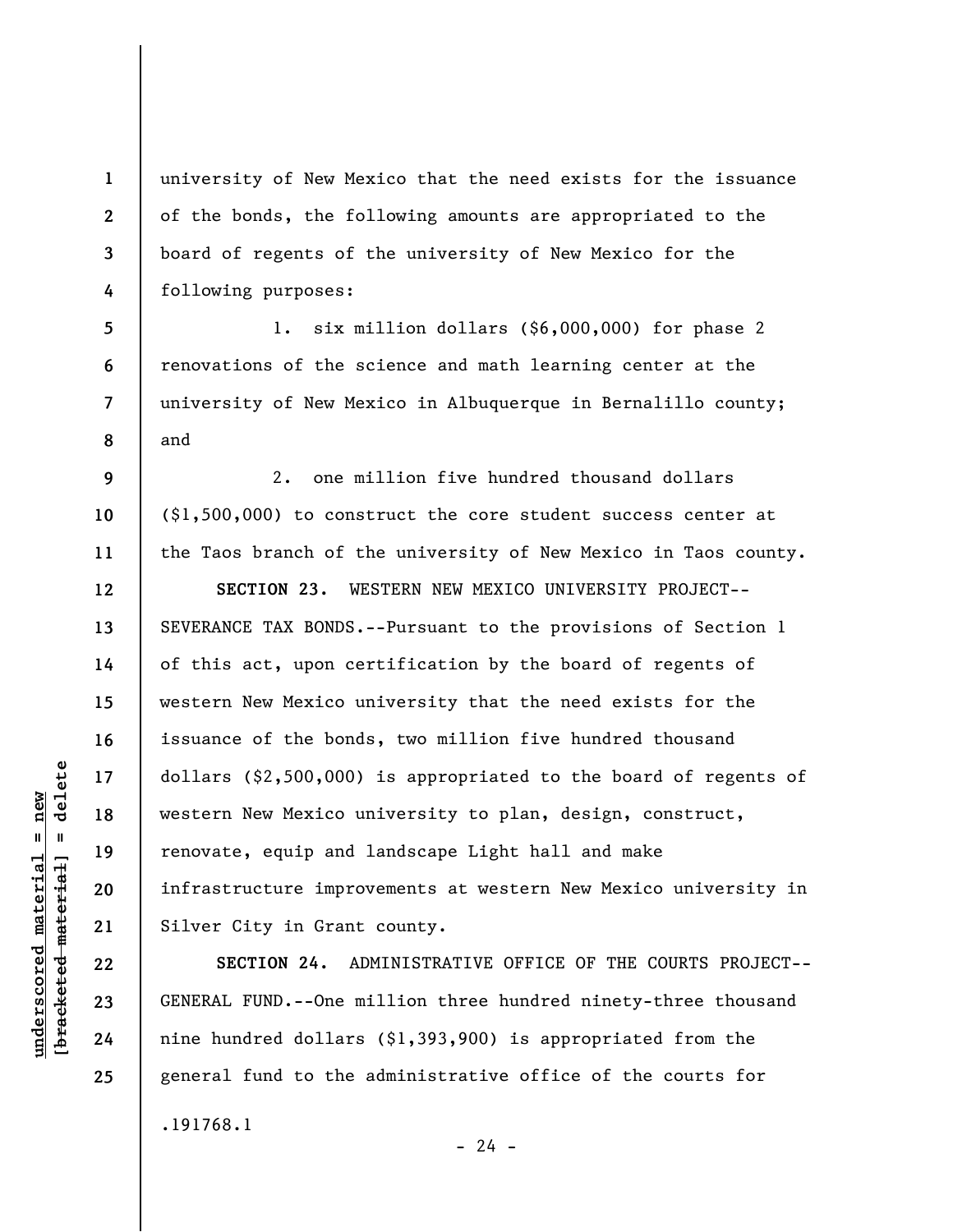**2 3 4 5**  expenditure in fiscal years 2013 through 2017, unless otherwise provided in Section 2 of this act, to purchase and install furniture and security and other equipment and to make infrastructure improvements at magistrate courts and judicial district courts statewide.

**7 8 9 10 11 SECTION 25.** AGING AND LONG-TERM SERVICES DEPARTMENT PROJECTS--GENERAL FUND.--The following amounts are appropriated from the general fund to the aging and long-term services department for expenditure in fiscal years 2013 through 2017, unless otherwise provided in Section 2 of this act, for the following purposes:

1. seventy-five thousand dollars (\$75,000) to purchase and install meals equipment in the Albuquerque centralized kitchen in Bernalillo county;

2. three hundred fifty-one thousand six hundred dollars (\$351,600) to purchase and equip vehicles for the department of senior affairs in Albuquerque in Bernalillo county;

3. seven thousand eight hundred thirty-six dollars (\$7,836) to purchase and install equipment in the Pueblo of Isleta senior center in Bernalillo county;

4. eleven thousand seven hundred dollars (\$11,700) to purchase and install meals equipment in the Pueblo of Isleta senior center in Bernalillo county;

5. seventy-five thousand eight hundred fifty

 $- 25 -$ 

.191768.1

 $b$ racketed material] = delete **[bracketed material] = delete**  $underscored material = new$ **underscored material = new**

**1** 

**6** 

**12** 

**13** 

**14** 

**15** 

**16** 

**17** 

**18** 

**19** 

**20** 

**21** 

**22** 

**23** 

**24**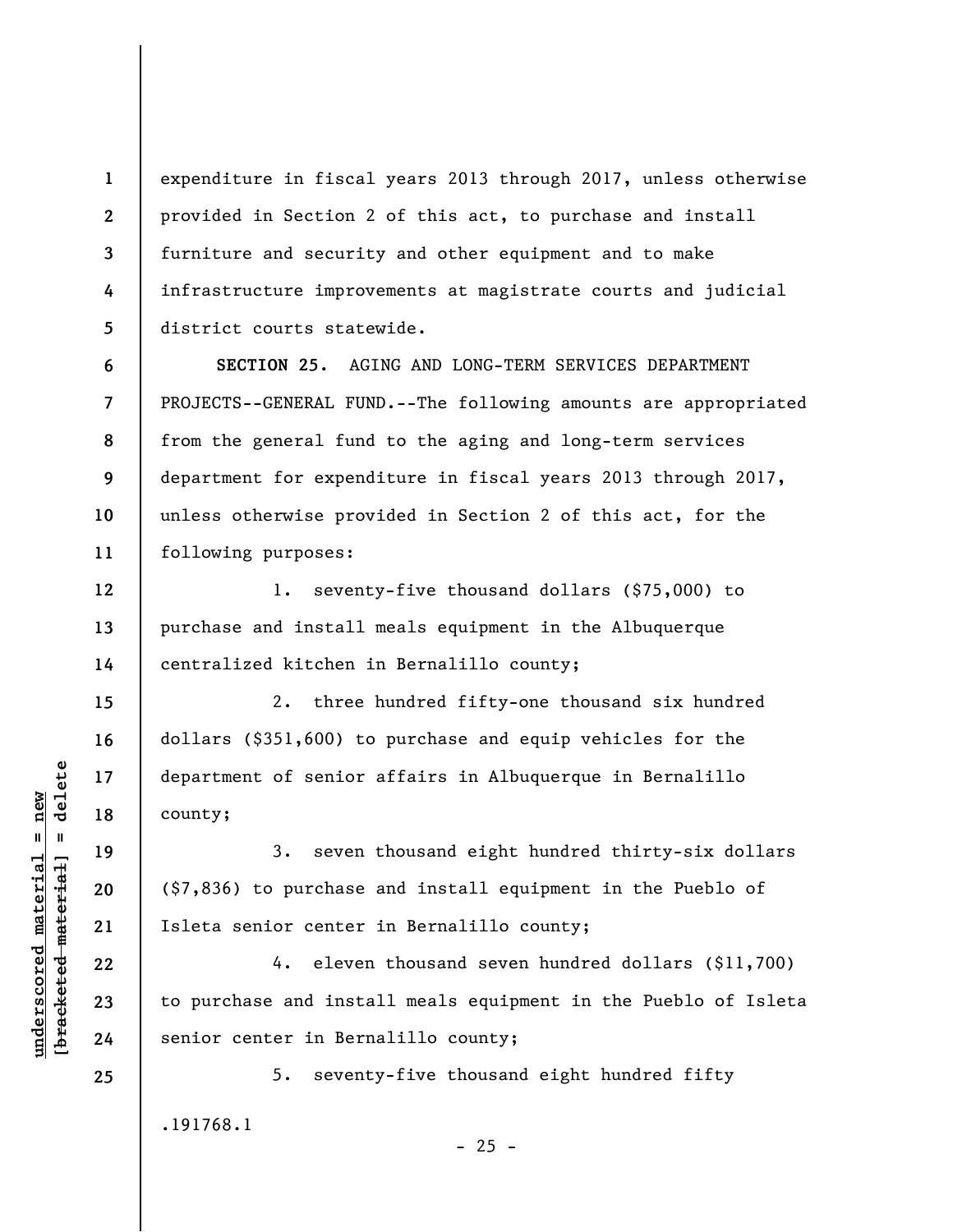**1 2 3 4 5 6 7 8 9 10 11 12 13 14 15 16 17 18 19 20 21 22 23 24 25**  dollars (\$75,850) to purchase and install equipment in the Tijeras senior center in Bernalillo county; 6. one hundred twenty-nine thousand dollars (\$129,000) to purchase and equip vehicles for senior centers countywide in Catron county; 7. three thousand eight hundred fifty dollars (\$3,850) to purchase and install meals equipment in the Reserve and Glenwood senior centers in Catron county; 8. sixty thousand dollars (\$60,000) to purchase and install equipment for the New Mexico senior olympics in Chaves county; 9. two thousand five hundred dollars (\$2,500) to purchase and install equipment in the Pueblo of Acoma senior center in Cibola county; 10. ninety thousand dollars (\$90,000) to purchase and equip vehicles for the Pueblo of Acoma senior center in Cibola county; 11. two hundred seventy-three thousand dollars (\$273,000) to purchase and equip vehicles for the Grants senior centers in Cibola county; 12. two thousand seven hundred dollars (\$2,700) to purchase and install equipment in the Grady senior center in Curry county; 13. eleven thousand seven hundred dollars (\$11,700) to purchase and install meals equipment in the Melrose senior .191768.1

 $b$ racketed material] = delete **[bracketed material] = delete**  $underscored$  material = new **underscored material = new**

 $- 26 -$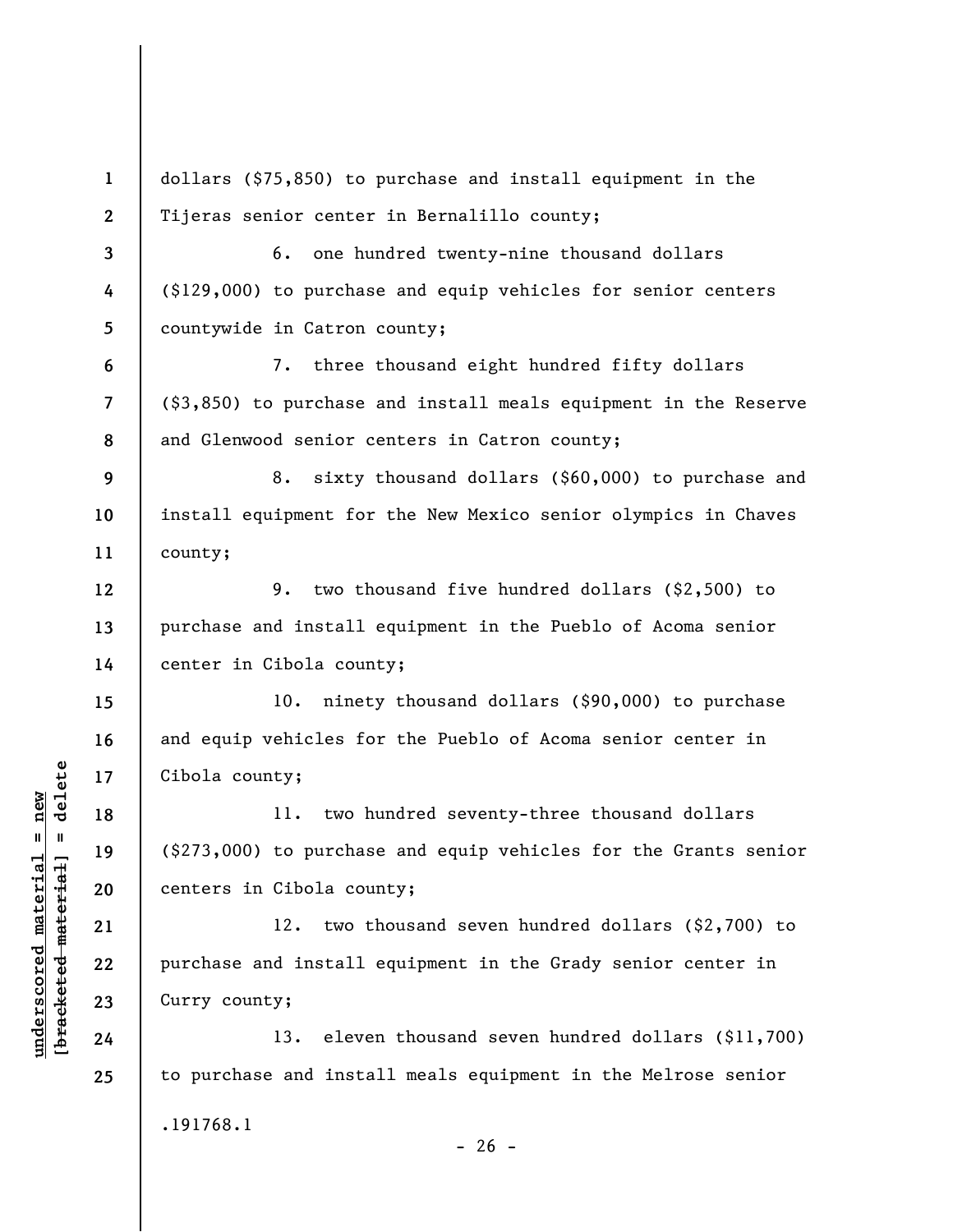**1**  center in Curry county;

**underscored material = new [bracketed material] = delete**

 $b$ racketed material] = delete  $underscored$  material = new

**2 3 4 5 6 7 8 9 10 11 12 13 14 15 16 17 18 19 20 21 22 23 24 25**  14. eighty-four thousand dollars (\$84,000) to purchase and equip vehicles for the Las Cruces citywide senior centers in Dona Ana county; 15. one hundred fifty-five thousand seven hundred six dollars (\$155,706) to purchase and equip vehicles for the southeastern New Mexico council advisory committee senior centers in Eddy county; 16. forty-eight thousand dollars (\$48,000) to purchase and equip vehicles for the Puerto de Luna senior center in Guadalupe county; 17. five thousand nine hundred dollars (\$5,900) to purchase and install meals equipment in the Puerto de Luna senior center in Guadalupe county; 18. forty-eight thousand dollars (\$48,000) to purchase and equip vehicles for the Ena Mitchell senior center in Hidalgo county; 19. one thousand dollars (\$1,000) to purchase and install equipment in the Ena Mitchell senior center in Hidalgo county; 20. two thousand dollars (\$2,000) to purchase and install meals equipment in the Ena Mitchell senior center in Hidalgo county; 21. twenty-seven thousand dollars (\$27,000) to purchase and equip vehicles for the Bill McKibben senior center .191768.1

- 27 -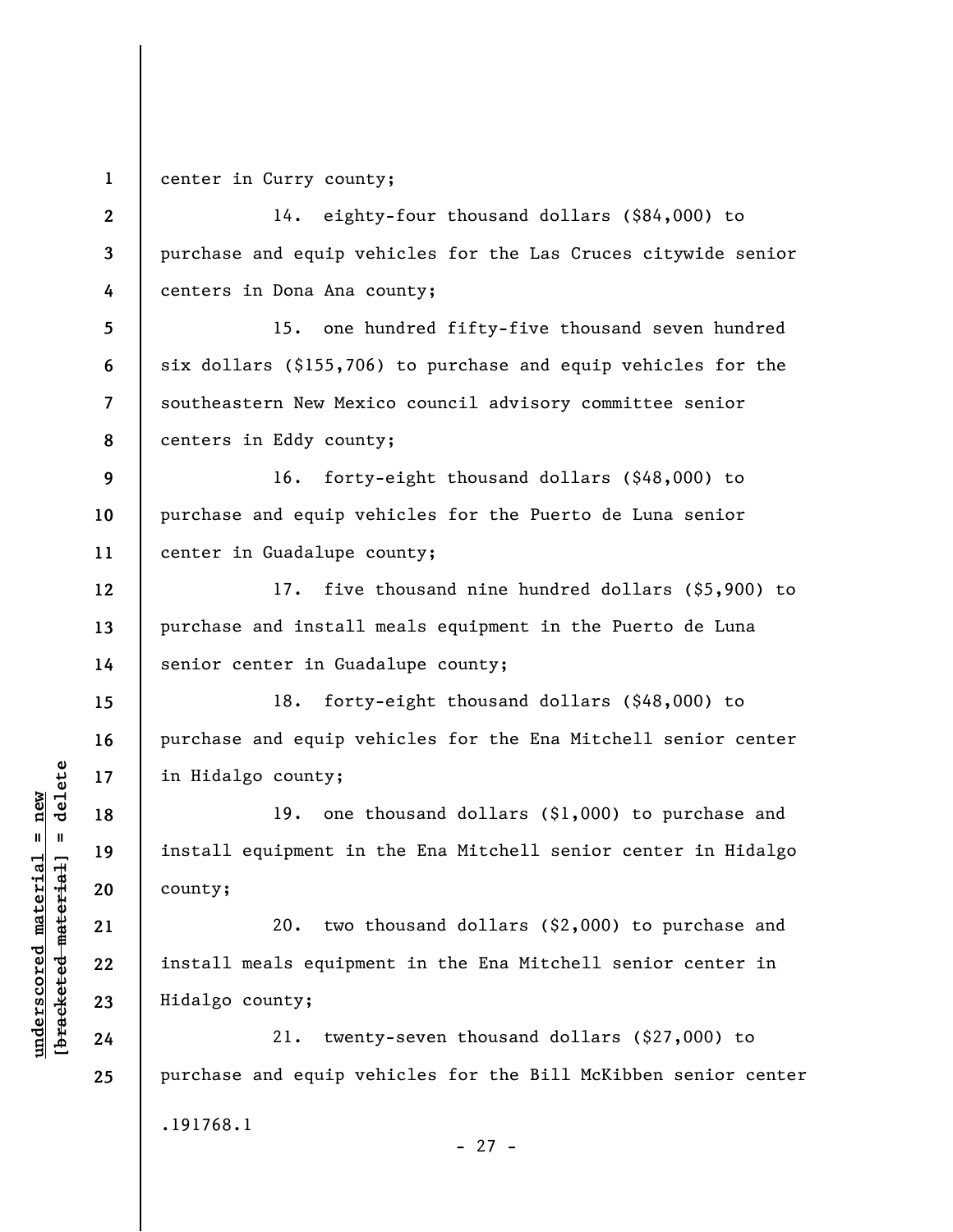**1 2** 

**3** 

**4** 

**5** 

**6** 

**7** 

**11** 

**12** 

**13** 

**14** 

**15** 

**16** 

**17** 

**18** 

**19** 

**20** 

**21** 

**22** 

**23** 

**24** 

**25** 

in Lea county;

22. forty-nine thousand dollars (\$49,000) to purchase and equip vehicles for the Eunice senior center in Lea county;

23. one thousand three hundred fifty dollars (\$1,350) to purchase and install equipment in senior centers countywide in Lincoln county;

**8 9 10**  24. forty-nine thousand four hundred dollars (\$49,400) to purchase and install meals equipment in senior centers countywide in Lincoln county;

25. forty-two thousand dollars (\$42,000) to purchase and equip vehicles for senior centers countywide in Lincoln county;

26. forty-eight thousand dollars (\$48,000) to purchase and equip vehicles for the Los Alamos senior center in Los Alamos county;

27. twenty-five thousand one hundred dollars (\$25,100) to purchase and install meals equipment in the Deming-Luna senior center in Luna county;

28. one hundred ninety-two thousand dollars (\$192,000) to purchase and equip vehicles for the Deming-Luna senior center in Luna county;

29. one hundred five thousand dollars (\$105,000) to purchase and equip vehicles for the Ford Canyon senior center in Gallup in McKinley county;

.191768.1

 $b$ racketed material] = delete **[bracketed material] = delete**  $underscored$  material = new **underscored material = new**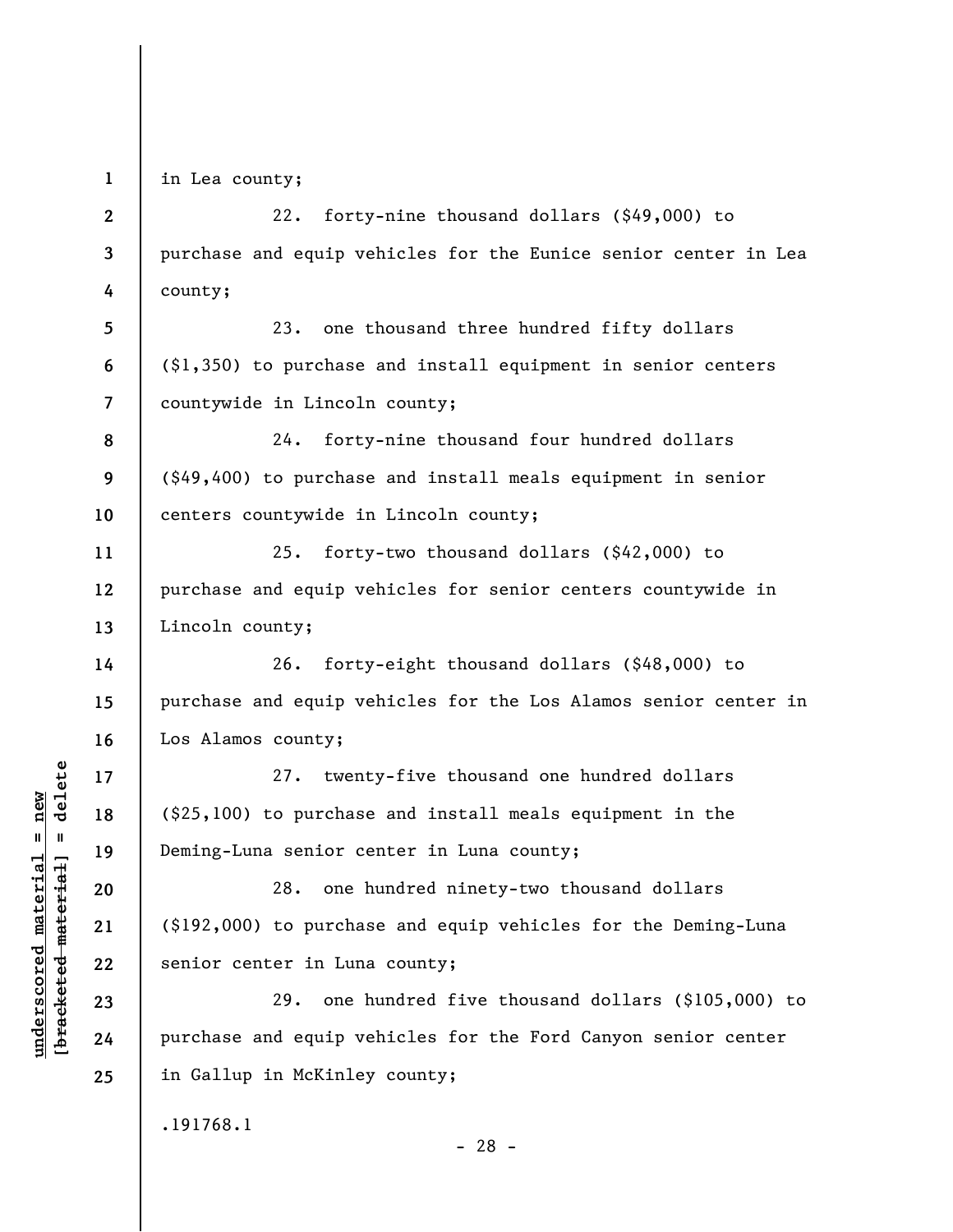**1 2 3 4 5 6 7 8 9 10 11 12 13 14 15 16 17 18 19 20 21 22 23 24 25**  30. seven thousand dollars (\$7,000) to purchase and install equipment in the Ford Canyon senior center in Gallup in McKinley county; 31. forty-two thousand six hundred dollars (\$42,600) to purchase and install meals equipment in the Gallup citywide senior centers in McKinley county; 32. four thousand eight hundred dollars (\$4,800) to purchase and install equipment in the Gallup senior centers in McKinley county; 33. thirty-six thousand dollars (\$36,000) to purchase and install equipment in the Pueblo of Zuni senior center in McKinley county; 34. thirty-eight thousand six hundred dollars (\$38,600) to purchase and install meals equipment in the Pueblo of Zuni senior center in McKinley county; 35. two hundred eight thousand dollars (\$208,000) to purchase and equip vehicles for the Pueblo of Zuni senior center in McKinley county; 36. forty-two thousand dollars (\$42,000) to purchase and equip vehicles for the Mora senior center in Mora county; 37. seventeen thousand nine hundred twenty-nine dollars (\$17,929) to purchase and install equipment in the Mora senior center in Mora county; 38. sixteen thousand three hundred ten dollars .191768.1 - 29 -

**underscored material = new [bracketed material] = delete**

 $b$ racketed material] = delete  $underscored$  material = new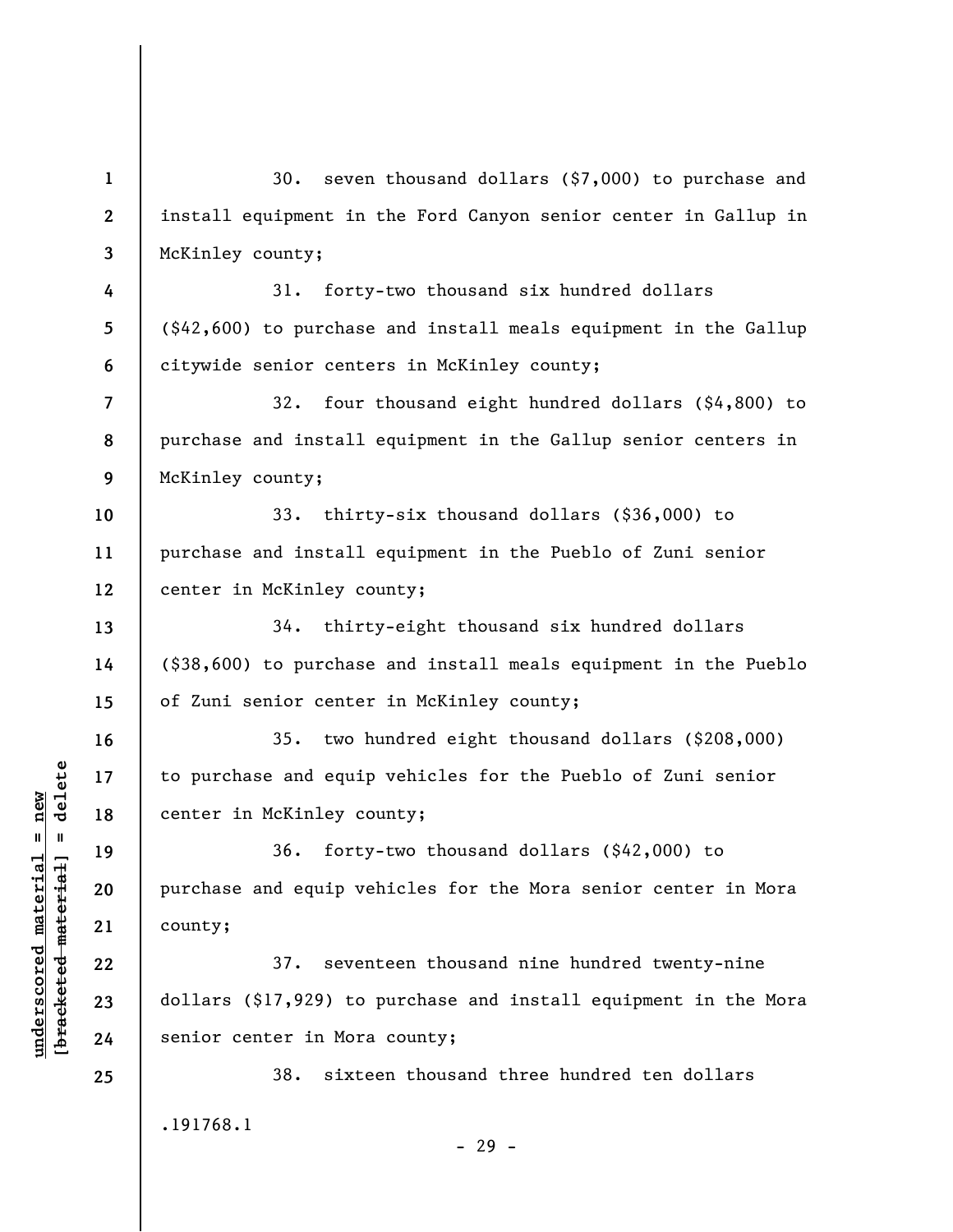**1 2**  (\$16,310) to purchase and install meals equipment in the Mora senior center in Mora county;

**3 4 5**  39. five hundred twenty-eight thousand dollars (\$528,000) to purchase and equip vehicles for the nationwide senior centers on the Navajo Nation;

**6 7 8**  40. two thousand dollars (\$2,000) to purchase and install equipment in the Sacramento mountains senior center in Otero county;

**9 10 11**  41. forty-eight thousand dollars (\$48,000) to purchase and equip vehicles for the Tularosa senior center in Otero county;

42. forty-five thousand three hundred dollars (\$45,300) to purchase and install meals equipment in senior centers countywide in Quay county;

43. eighty-seven thousand dollars (\$87,000) to purchase and equip vehicles for the Tucumcari senior center in Quay county;

44. thirty thousand three hundred seventy-five dollars (\$30,375) to purchase and install equipment in senior centers countywide in Rio Arriba county;

45. one hundred fifteen thousand nine hundred dollars (\$115,900) to purchase and install meals equipment in senior centers countywide in Rio Arriba county;

46. four hundred thirty-one thousand dollars (\$431,000) to purchase and equip vehicles for senior centers .191768.1  $-30 -$ 

 $b$ racketed material] = delete **[bracketed material] = delete**  $underscored material = new$ **underscored material = new**

**12** 

**13** 

**14** 

**15** 

**16** 

**17** 

**18** 

**19** 

**20** 

**21** 

**22** 

**23** 

**24**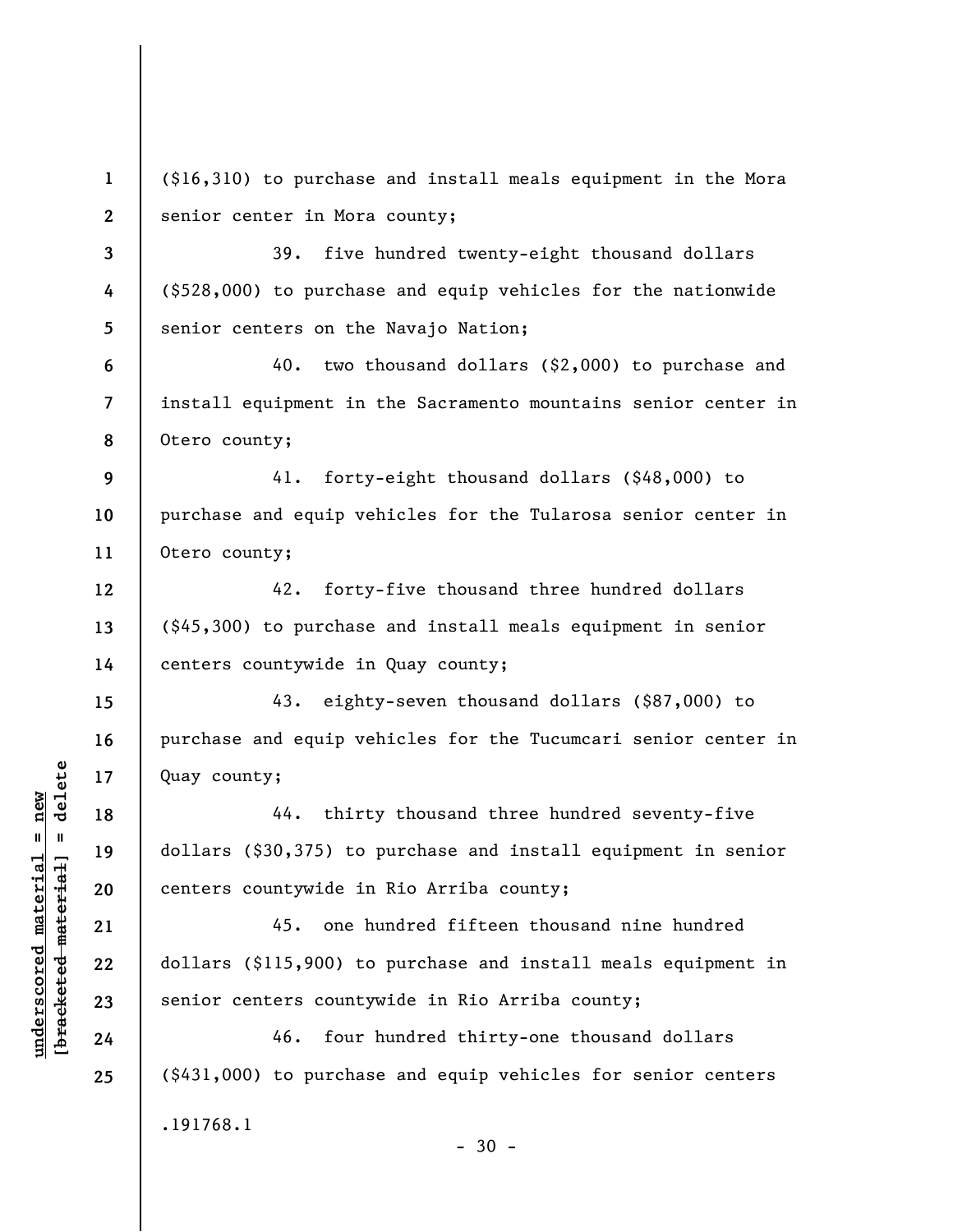county; county; center in San Juan county; Dallas senior center in San Juan county; Juan county; San Juan county; Juan county; 54. fifty thousand dollars (\$50,000) to purchase .191768.1 - 31 -

 $b$ racketed material] = delete **[bracketed material] = delete**  $underscored$  material = new **underscored material = new**

**2** 

**3** 

**4** 

**5** 

**13** 

**14** 

**15** 

**16** 

**17** 

**18** 

**19** 

**20** 

**21** 

**22** 

**23** 

**24** 

**25** 

**1**  countywide in Rio Arriba county;

47. twenty-two thousand four hundred dollars (\$22,400) to purchase and install meals equipment in the Portales senior center community services center in Roosevelt

**6 7 8 9**  48. sixty-four thousand four hundred twenty-one dollars (\$64,421) to purchase and equip vehicles for the Portales senior center community services center in Roosevelt

**10 11 12**  49. thirty-one thousand dollars (\$31,000) to purchase and install equipment in the Bonnie Dallas senior

50. six thousand seven hundred fifty dollars (\$6,750) to purchase and install meals equipment in the Bonnie

51. seventy thousand dollars (\$70,000) to purchase and equip vehicles for the Bonnie Dallas senior center in San

52. seven thousand two hundred dollars (\$7,200) to purchase and install equipment in the Aztec senior center in

53. fourteen thousand dollars (\$14,000) to purchase and install meals equipment in the Aztec senior center in San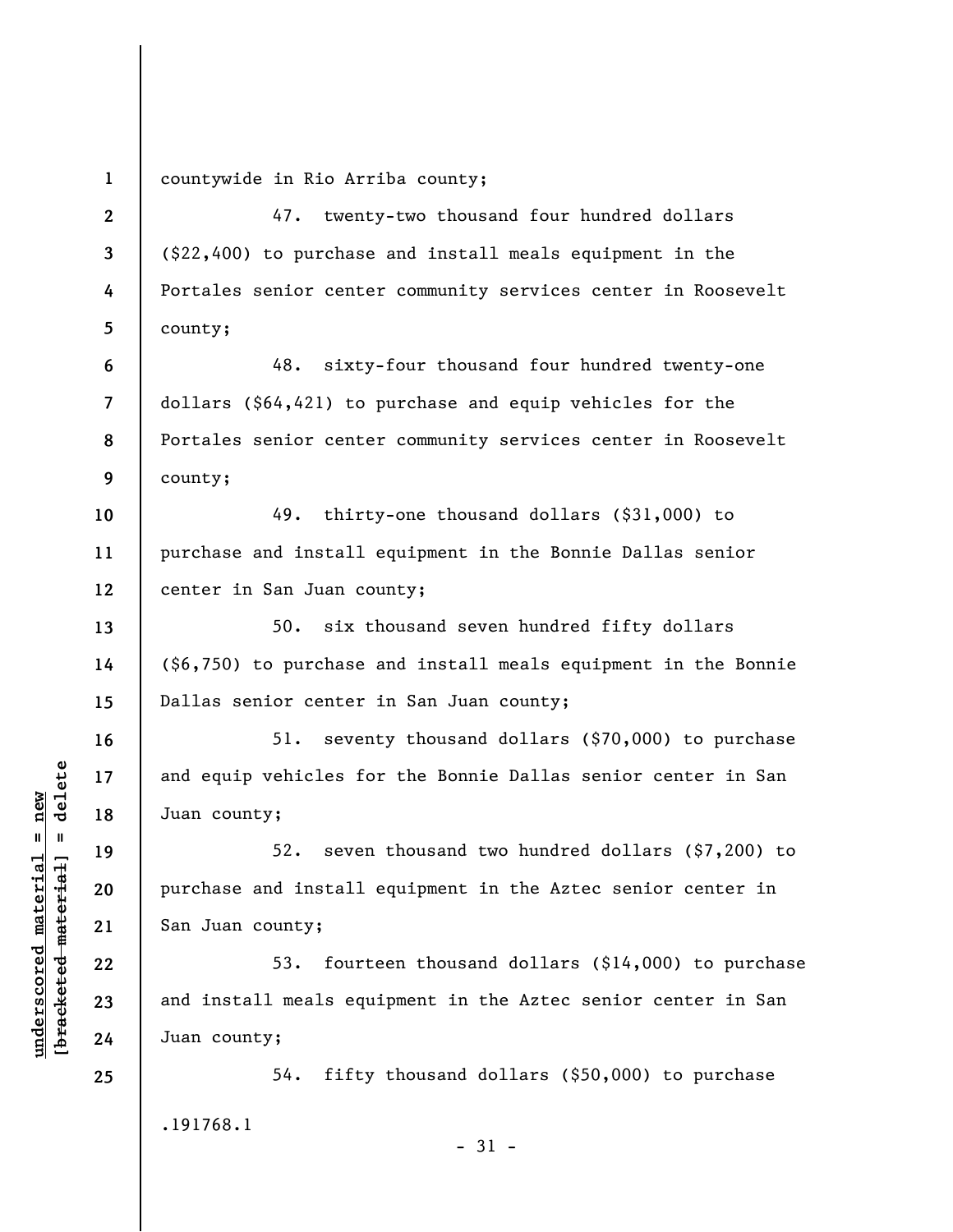**3 4 5 6 7 8 9 10 11 12 13 14**  55. thirteen thousand two hundred fifty dollars (\$13,250) to purchase and install meals equipment in the Blanco senior center in San Juan county; 56. two thousand two hundred fifty dollars (\$2,250) to purchase and install equipment in the Bloomfield senior center in San Juan county; 57. forty-eight thousand dollars (\$48,000) to purchase and equip vehicles for the Bloomfield senior center in San Juan county; 58. six thousand three hundred ten dollars (\$6,310) to purchase and install meals equipment in senior centers countywide in San Miguel county;

and equip vehicles for the Aztec senior center in San Juan

59. forty-nine thousand dollars (\$49,000) to purchase and equip vehicles for the Pecos senior center in San Miguel county;

60. five thousand five hundred dollars (\$5,500) to purchase and install equipment in the Five Sandoval Indian Pueblos elderly program in Sandoval county;

61. eighty-one thousand dollars (\$81,000) to purchase and equip vehicles for the Five Sandoval Indian Pueblos elderly program in Sandoval county;

62. twenty-nine thousand four hundred fifty dollars (\$29,450) to purchase and install meals equipment in the .191768.1 - 32 -

 $b$ racketed material] = delete **[bracketed material] = delete**  $underscored$  material = new **underscored material = new**

**15** 

**16** 

**17** 

**18** 

**19** 

**20** 

**21** 

**22** 

**23** 

**24** 

**25** 

**1** 

**2** 

county;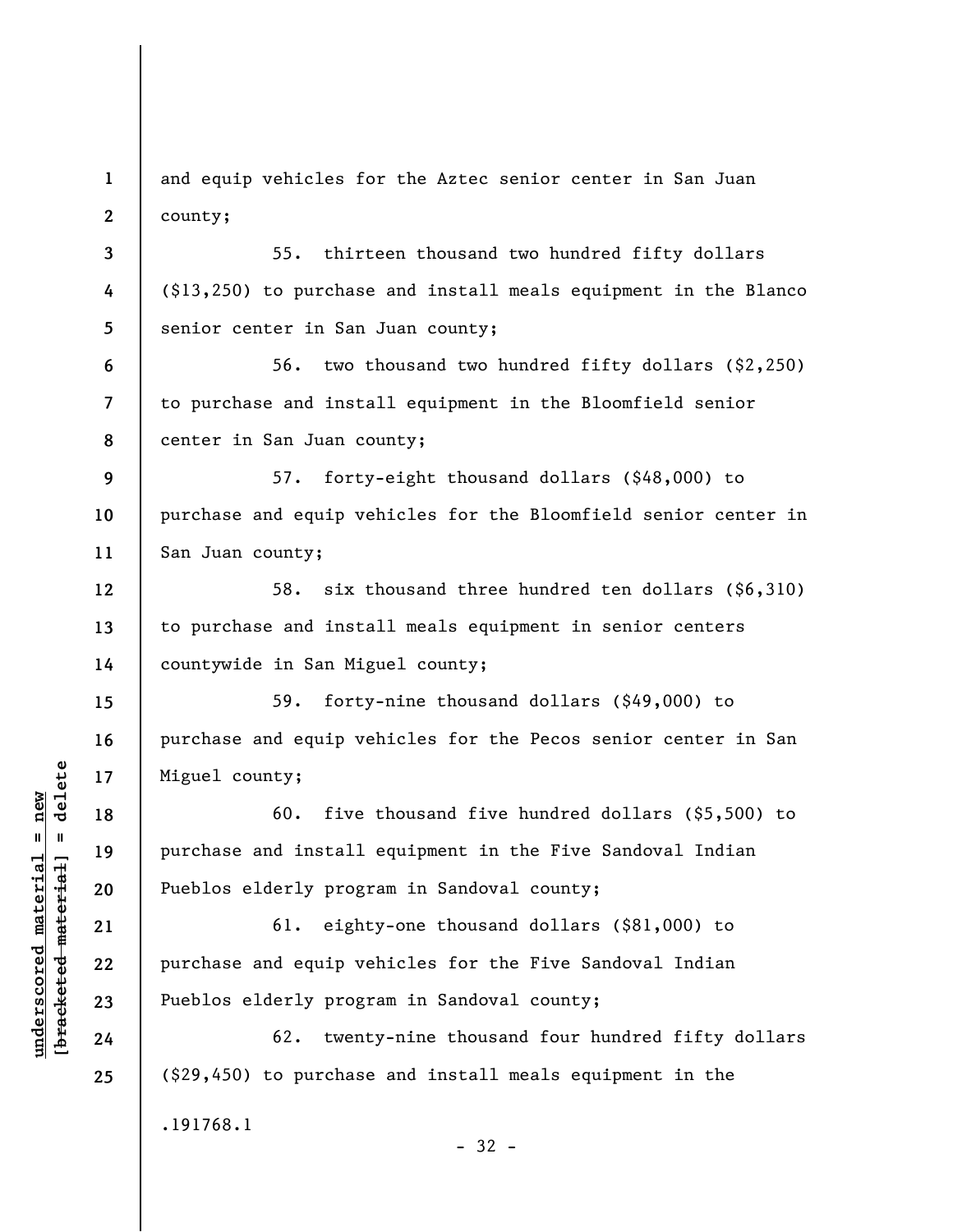**1 2 3 4 5 6 7 8 9 10 11 12 13 14 15 16 17 18 19 20 21 22 23 24 25**  Meadowlark senior center in Sandoval county; 63. forty-six thousand two hundred dollars (\$46,200) to purchase and install meals equipment in senior centers countywide in Sandoval county; 64. one hundred twenty-six thousand dollars (\$126,000) to purchase and equip vehicles for the countywide senior program in Sandoval county; 65. one thousand two hundred dollars (\$1,200) to purchase and install equipment in the Pueblo of Cochiti senior center in Sandoval county; 66. ten thousand nine hundred dollars (\$10,900) to purchase and install meals equipment in the Pueblo of Cochiti senior center in Sandoval county; 67. seventy-six thousand dollars (\$76,000) to purchase and equip vehicles for the Pueblo of Cochiti senior center in Sandoval county; 68. forty-four thousand one hundred dollars (\$44,100) to purchase and install equipment in the Pueblo of San Felipe senior center in Sandoval county; 69. three thousand six hundred dollars (\$3,600) to purchase and install meals equipment in the Pueblo of San Felipe senior center in Sandoval county; 70. sixty-nine thousand dollars (\$69,000) to purchase and equip vehicles for the Pueblo of San Felipe senior center in Sandoval county; .191768.1

**underscored material = new [bracketed material] = delete**

 $b$ racketed material] = delete  $underscored$  material = new

- 33 -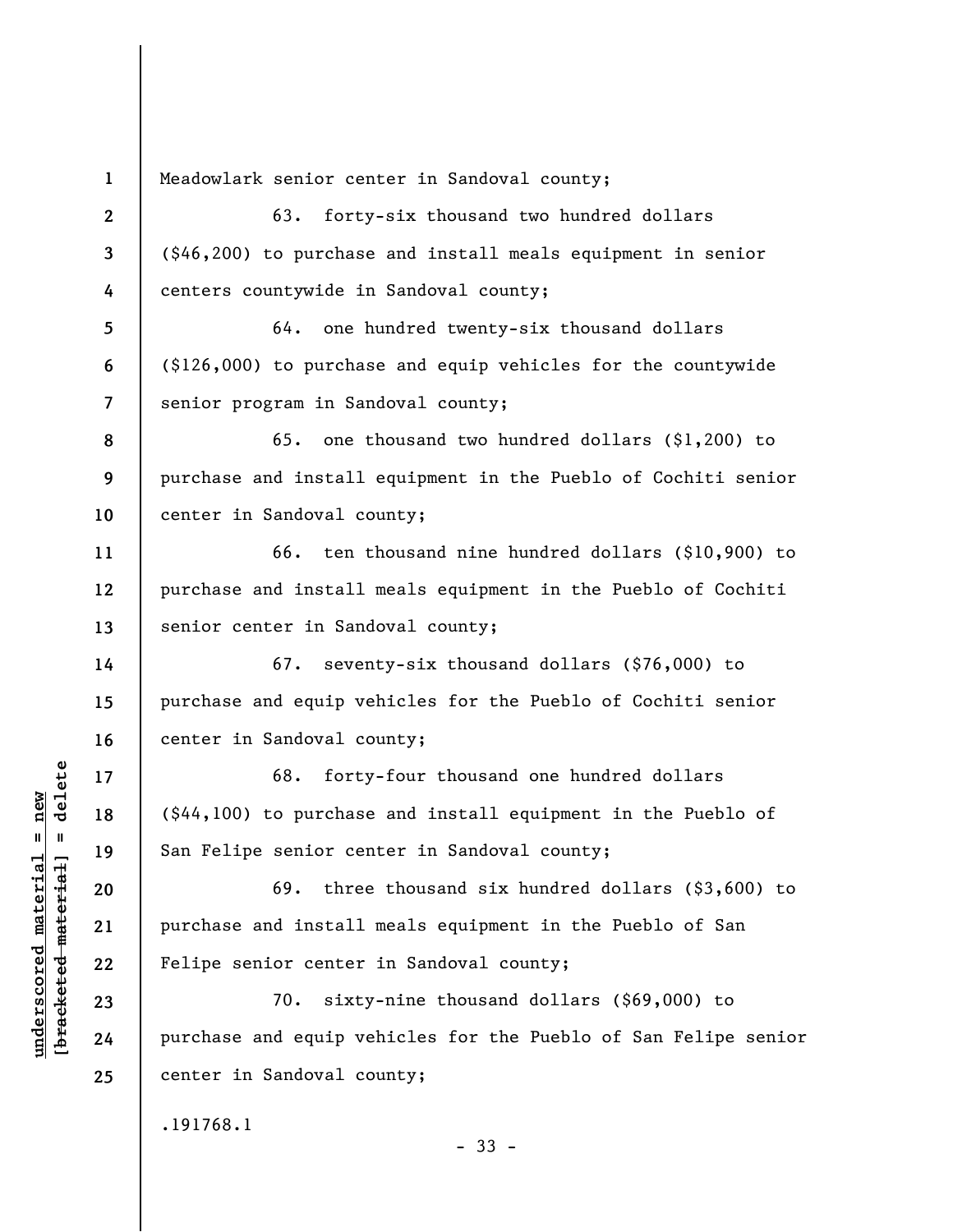**1 2 3 4 5 6 7 8 9 10 11 12 13 14 15 16 17 18 19 20 21 22 23 24 25**  71. nine thousand five hundred dollars (\$9,500) to purchase and install equipment in the Pueblo of Sandia senior center in Sandoval county; 72. seven thousand dollars (\$7,000) to purchase and install equipment in the Pueblo of Santa Ana senior center in Sandoval county; 73. eleven thousand dollars (\$11,000) to purchase and install equipment in the Pueblo of Zia senior center in Sandoval county; 74. forty-seven thousand dollars (\$47,000) to purchase and equip vehicles for the north central New Mexico agency on aging in Santa Fe county; 75. six thousand five hundred dollars (\$6,500) to purchase and install meals equipment in the Pueblo of San Ildefonso senior center in Santa Fe county; 76. forty-two thousand dollars (\$42,000) to purchase and equip vehicles for senior centers countywide in Santa Fe county; 77. two thousand nine hundred ninety-six dollars (\$2,996) to purchase and install equipment in the Pueblo of Nambe senior center in Santa Fe county; 78. five thousand four hundred dollars (\$5,400) to purchase and install meals equipment in the Pueblo of Nambe senior center in Santa Fe county; 79. thirty-four thousand nine hundred sixty-three .191768.1  $-34 -$ 

 $b$ racketed material] = delete **[bracketed material] = delete**  $underscored$  material = new **underscored material = new**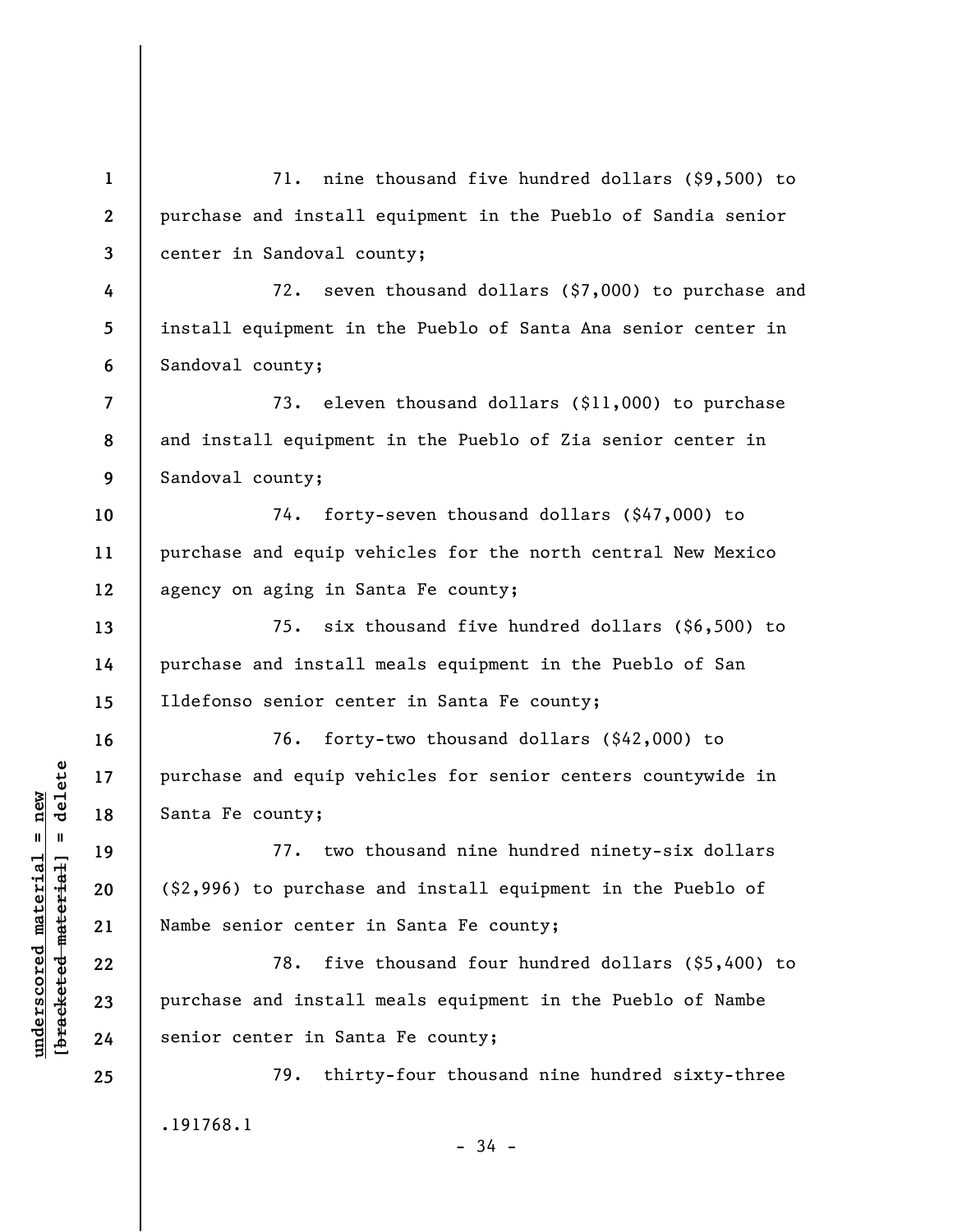**1 2 3 4 5 6 7 8 9 10 11 12 13 14 15 16 17 18 19 20 21 22 23 24 25**  dollars (\$34,963) to purchase and equip vehicles for the Pueblo of Nambe senior center in Santa Fe county; 80. nine thousand dollars (\$9,000) to purchase and install equipment in the Pueblo of Pojoaque senior center in Santa Fe county; 81. eight thousand four hundred dollars (\$8,400) to purchase and install meals equipment in the Pueblo of Pojoaque senior center in Santa Fe county; 82. forty-five thousand dollars (\$45,000) to purchase and equip vehicles for the Pueblo of Pojoaque senior center in Santa Fe county; 83. thirty-one thousand two hundred forty-seven dollars (\$31,247) to purchase and install equipment in the Pueblo of San Ildefonso senior center in Santa Fe county; 84. sixty-five thousand four hundred fifty-eight dollars (\$65,458) to purchase and equip vehicles for the Pueblo of San Ildefonso senior center in Santa Fe county; 85. thirty-four thousand nine hundred ninety-one dollars (\$34,991) to purchase and install equipment in the Santa Fe citywide senior centers in Santa Fe county; 86. eighty-two thousand seventy-two dollars (\$82,072) to purchase and install meals equipment in the Santa Fe citywide senior centers in Santa Fe county; 87. one hundred twenty-eight thousand five hundred dollars (\$128,500) to purchase and equip vehicles for Santa Fe .191768.1  $-35 -$ 

 $\frac{1}{2}$  intereted material = delete **[bracketed material] = delete**  $underscored material = new$ **underscored material = new**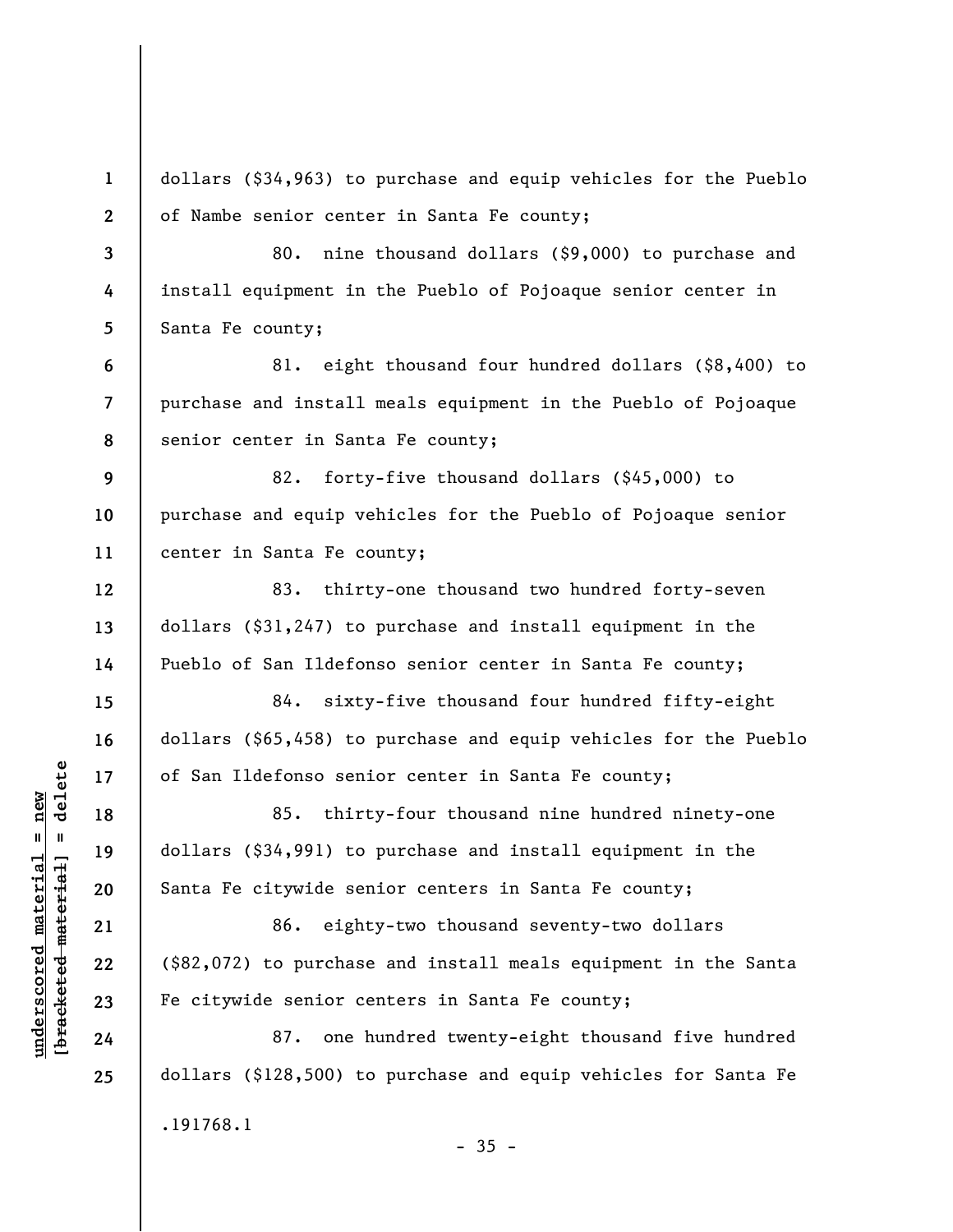**1 2 3 4 5 6 7 8 9 10 11 12 13 14 15 16 17 18 19 20 21 22 23 24 25**  citywide senior centers in Santa Fe county; 88. two thousand two hundred forty-six dollars (\$2,246) to purchase and install equipment in the Truth or Consequences senior center in Sierra county; 89. three thousand one hundred dollars (\$3,100) to purchase and install meals equipment in the Truth or Consequences senior center in Sierra county; 90. twenty-six thousand one hundred dollars (\$26,100) to purchase and install meals equipment in senior centers countywide in Socorro county; 91. forty-two thousand dollars (\$42,000) to purchase and equip vehicles for the Socorro senior center in Socorro county; 92. eighteen thousand two hundred dollars (\$18,200) to purchase and install meals equipment in the Ancianos senior center in Taos county; 93. one hundred seventy-three thousand dollars (\$173,000) to purchase and equip vehicles for the Ancianos senior center in Taos county; 94. fifty-five thousand dollars (\$55,000) to purchase and equip vehicles for the Pueblo of Picuris senior center in Taos county; 95. forty-two thousand dollars (\$42,000) to purchase and equip vehicles for the Pueblo of Taos senior center in Taos county;

.191768.1

**underscored material = new [bracketed material] = delete**

 $b$ racketed material] = delete  $underscored$  material = new

 $-36 -$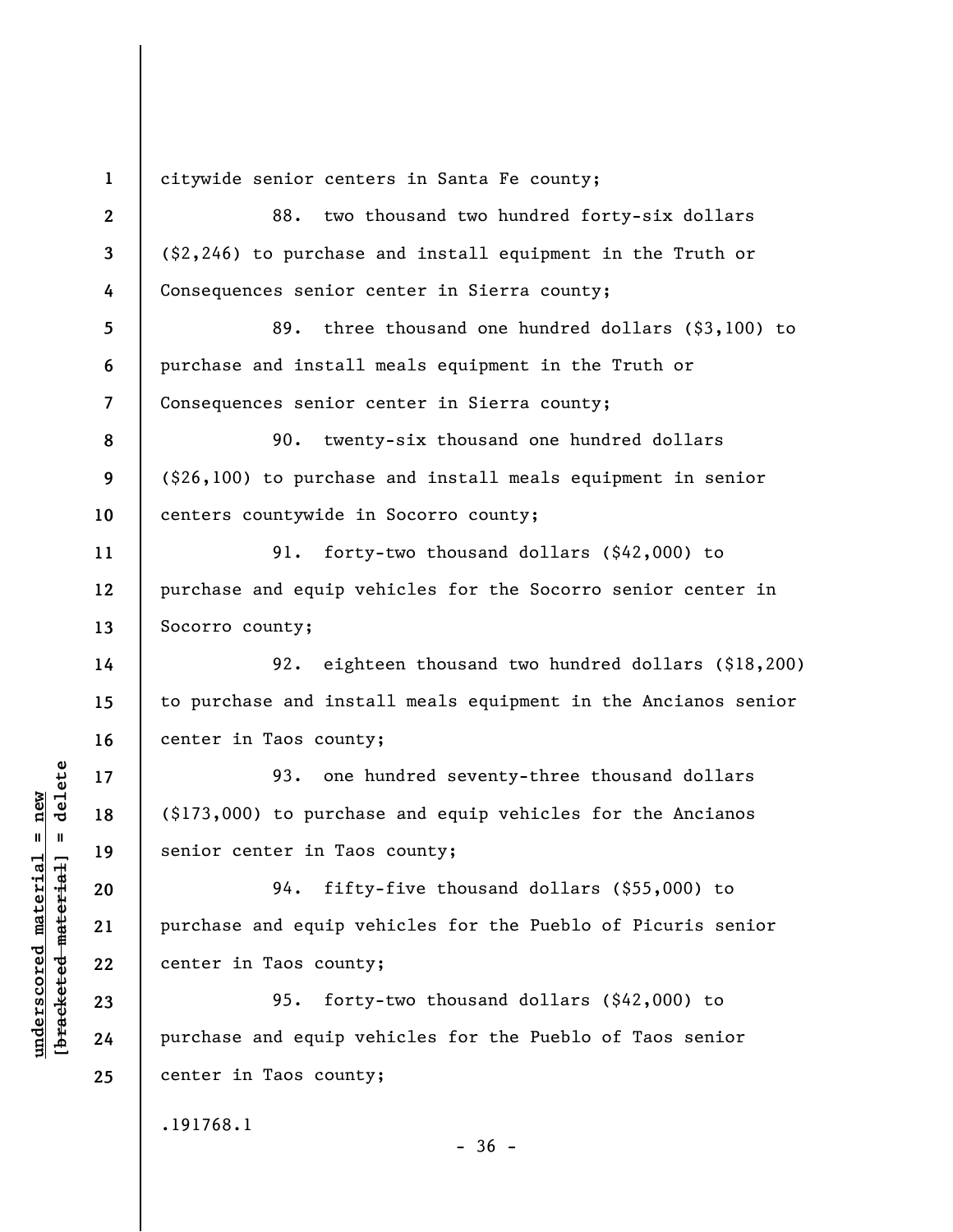**1 2 3 4 5 6 7 8 9 10 11 12 13 14 15 16 17 18 19 20 21 22 23 24 25**  96. seven hundred seventy-seven dollars (\$777) to purchase and install equipment in the Estancia senior center in Torrance county; 97. thirty-seven thousand six hundred dollars (\$37,600) to purchase and install meals equipment in senior centers countywide in Torrance county; 98. one hundred thirty-eight thousand six hundred fifteen dollars (\$138,615) to purchase and equip vehicles for senior centers countywide in Torrance county; 99. five thousand two hundred dollars (\$5,200) to purchase and install equipment in the Clayton senior center in Union county; 100. one thousand three hundred dollars (\$1,300) to purchase and install meals equipment in the Clayton senior center in Union county; and 101. ninety thousand dollars (\$90,000) to purchase and equip vehicles for senior centers countywide in Valencia county. **SECTION 26.** CAPITAL PROGRAM FUND PROJECTS--GENERAL FUND.--The following amounts are appropriated from the general fund to the capital program fund for expenditure in fiscal years 2013 through 2017, unless otherwise provided in Section 2 of this act, for the following purposes: 1. six hundred thousand dollars (\$600,000) to purchase and install specialized shelving for storage of public .191768.1

- 37 -

 $b$ racketed material] = delete **[bracketed material] = delete**  $underscored material = new$ **underscored material = new**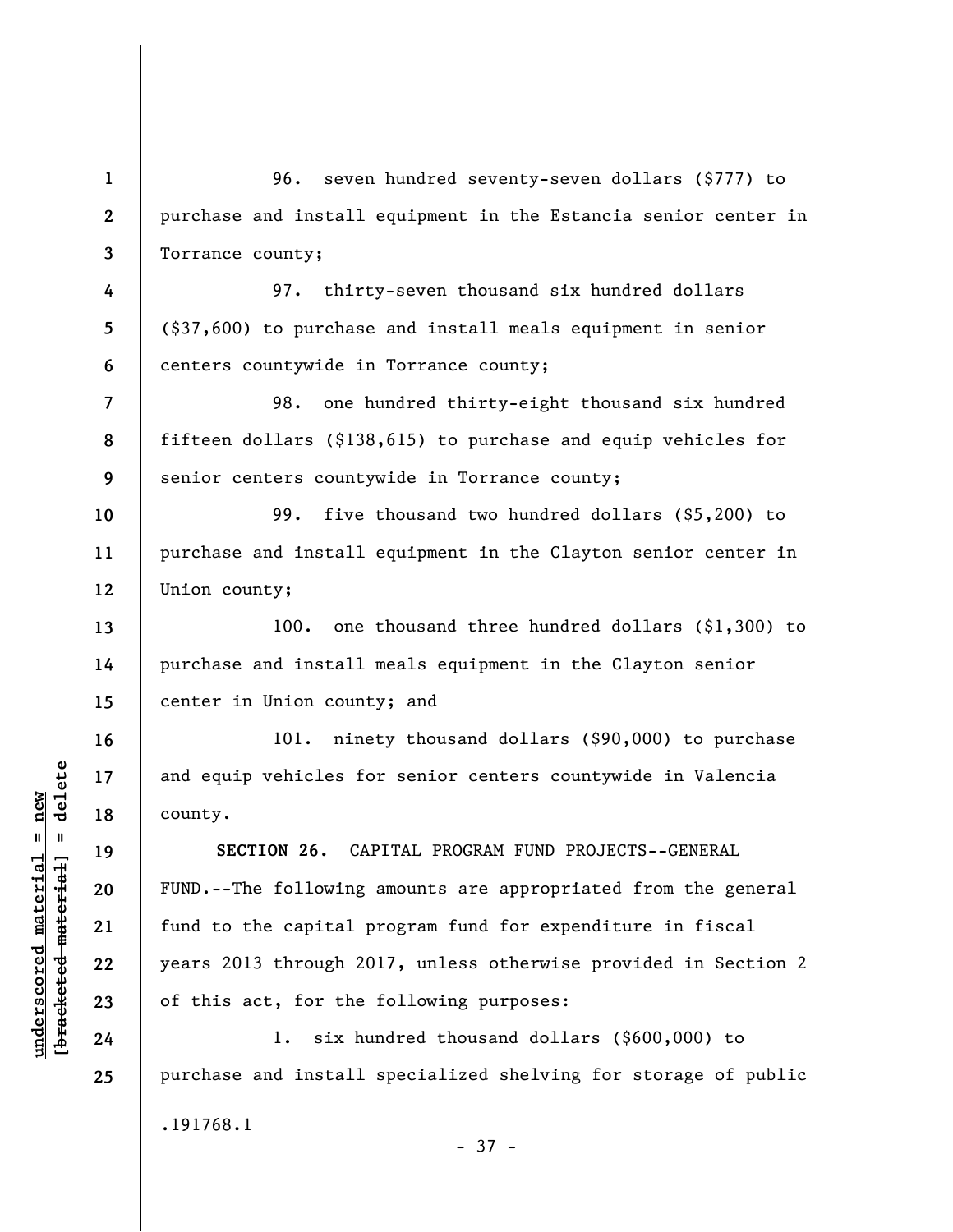**1 2**  records at the state commission of public records facility in Albuquerque in Bernalillo county;

2. one million four hundred thousand dollars (\$1,400,000) to plan and design improvements to the water and wastewater drainage and erosion control systems at the western New Mexico correctional facilities in Cibola county;

**7 8 9 10 11**  3. two million seven hundred thousand dollars (\$2,700,000) for security upgrades at the central New Mexico correctional facility in Valencia county, at Honor farm in Los Lunas in Valencia county and at the penitentiary of New Mexico in Santa Fe county;

4. eight hundred thousand dollars (\$800,000) for analysis and planning, design for the forensic unit, campus site improvements and water infrastructure studies and assessments at the New Mexico behavioral health institute in Las Vegas in San Miguel county;

5. three hundred seventy-five thousand dollars (\$375,000) to plan and design the replacement of department of public safety facilities statewide, including the Chama state police district office, the state crime laboratory and the San Jon and Orogrande ports of entry;

6. one million six hundred fifty thousand dollars (\$1,650,000) to develop master plans for facilities on the campuses of the corrections department, the department of health, the department of public safety and the human services .191768.1 - 38 -

 $\frac{1}{2}$  intereted material = delete **[bracketed material] = delete**  $underscored material = new$ **underscored material = new**

**3** 

**4** 

**5** 

**6** 

**12** 

**13** 

**14** 

**15** 

**16** 

**17** 

**18** 

**19** 

**20** 

**21** 

**22** 

**23** 

**24**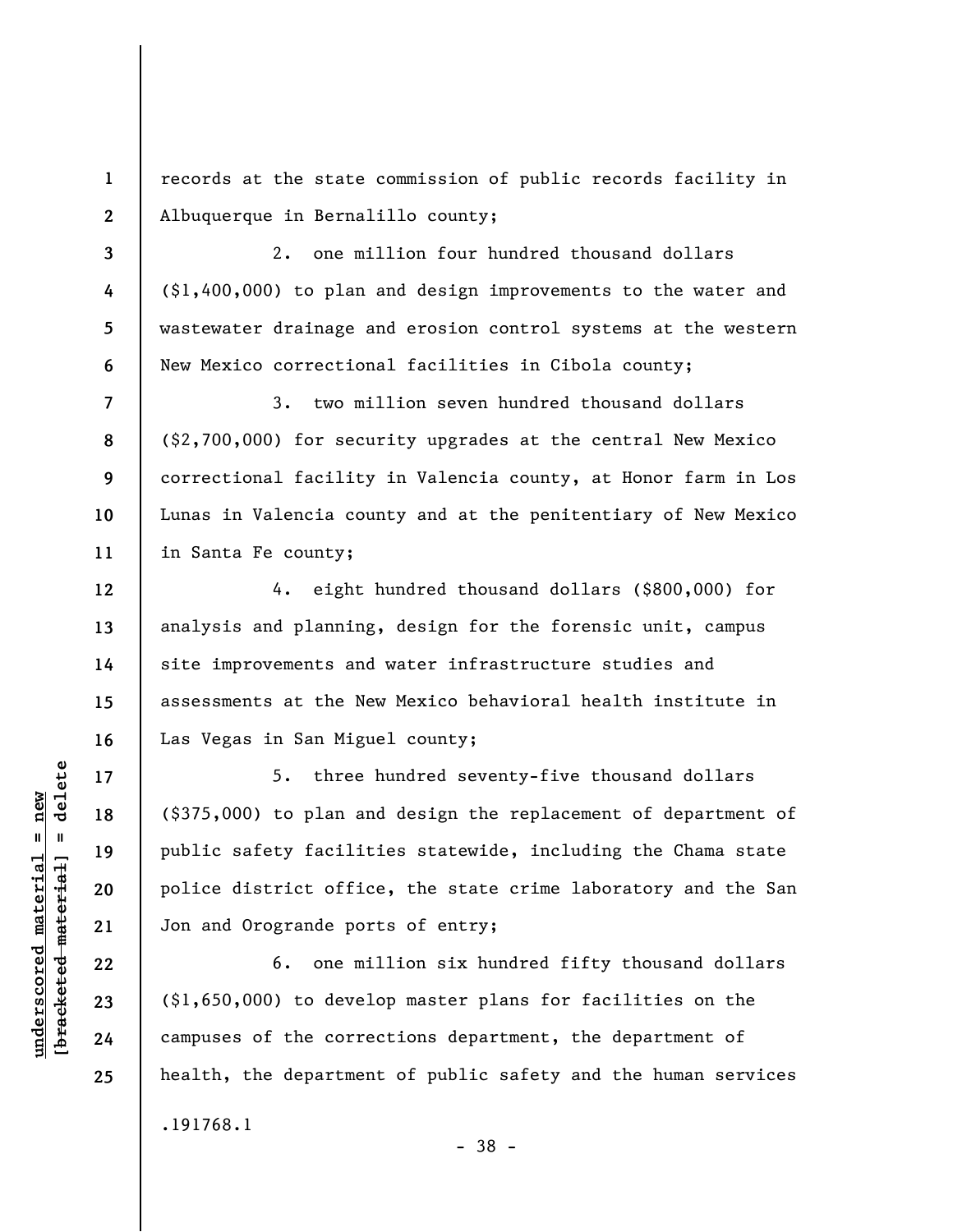**1**  department statewide; and

**2** 

**3** 

**4** 

**5** 

**6** 

**7** 

**8** 

**9** 

**10** 

**11** 

**12** 

**13** 

**14** 

**15** 

**16** 

**17** 

**18** 

**19** 

**20** 

**21** 

**22** 

**23** 

**24** 

**25** 

7. one million nine hundred fifty thousand dollars (\$1,950,000) to assess the most cost-effective use of stateowned buildings and to plan and develop pre-designs for state facilities statewide.

**SECTION 27.** ECONOMIC DEVELOPMENT DEPARTMENT PROJECT-- GENERAL FUND.--One million five hundred thousand dollars (\$1,500,000) is appropriated from the general fund to the economic development department for expenditure in fiscal years 2013 through 2017, unless otherwise provided in Section 2 of this act, for infrastructure projects in downtown mainstreet districts statewide.

**SECTION 28.** PUBLIC EDUCATION DEPARTMENT PROJECT--GENERAL FUND.--Seven million dollars (\$7,000,000) is appropriated from the general fund to the public education department for expenditure in fiscal years 2013 through 2017, unless otherwise provided in Section 2 of this act, to purchase replacement school buses statewide.

**SECTION 29.** ENERGY, MINERALS AND NATURAL RESOURCES DEPARTMENT PROJECTS--GENERAL FUND.--The following amounts are appropriated from the general fund to the energy, minerals and natural resources department for expenditure in fiscal years 2013 through 2017, unless otherwise provided in Section 2 of this act, for the following purposes:

1. five hundred thousand dollars (\$500,000) to .191768.1 - 39 -

 $\frac{1}{2}$  intereted material = delete **[bracketed material] = delete**  $underscored material = new$ **underscored material = new**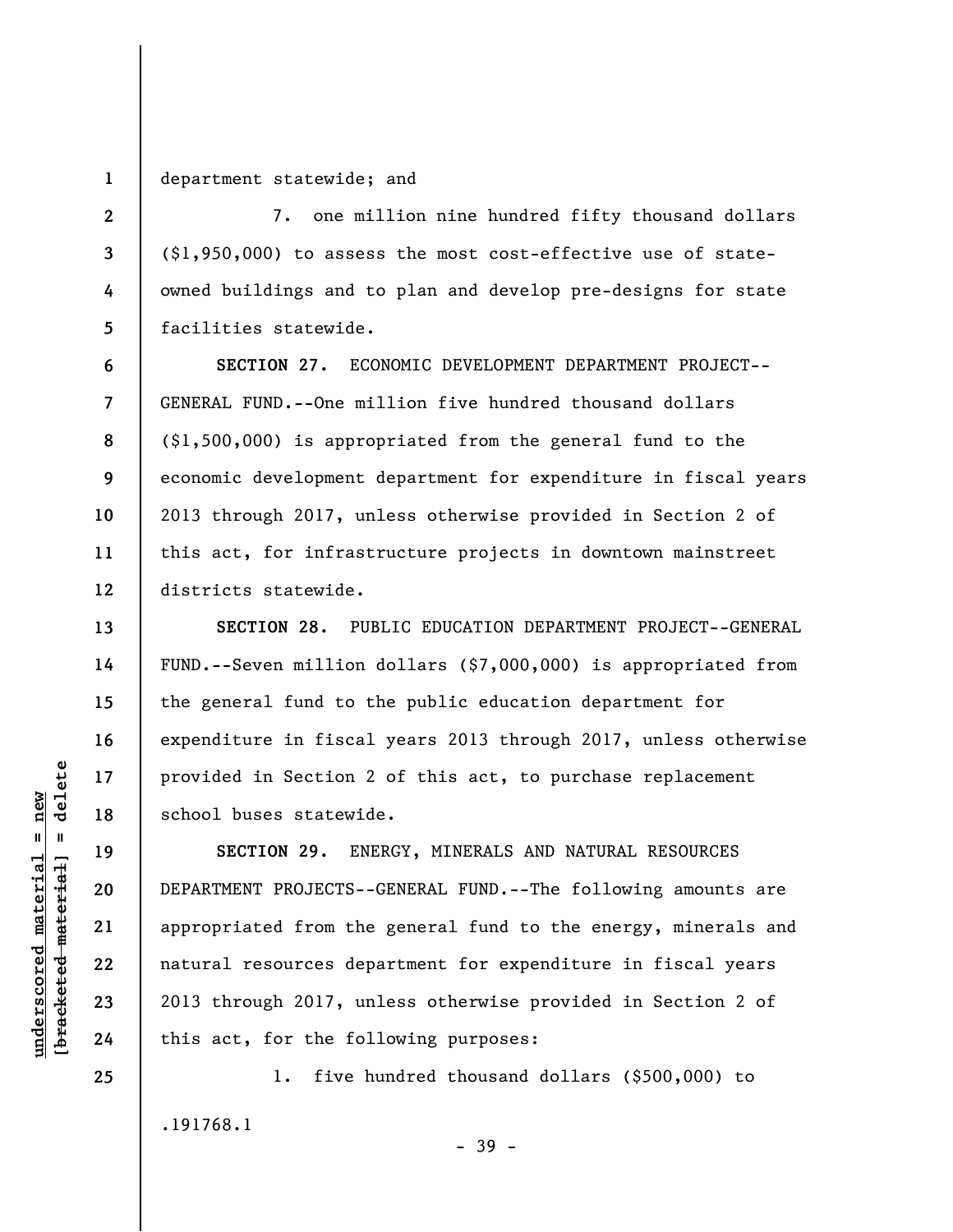**1 2 3**  purchase and equip law enforcement and forestry vehicles for the state parks division and the forestry division of the department; and

2. one million dollars (\$1,000,000) to purchase and equip wildland fire trucks and other equipment for communities at risk statewide.

**SECTION 30.** OFFICE OF THE STATE ENGINEER PROJECT--GENERAL FUND.--One million dollars (\$1,000,000) is appropriated from the general fund to the office of the state engineer for expenditure in fiscal years 2013 through 2017, unless otherwise provided in Section 2 of this act, to purchase and install surface and ground water meters to assess water use, water supply, impairment, public welfare, conservation and water accountability statewide.

**SECTION 31.** DEPARTMENT OF HEALTH PROJECTS--GENERAL FUND.--The following amounts are appropriated from the general fund to the department of health for expenditure in fiscal years 2013 through 2017, unless otherwise provided in Section 2 of this act, for the following purposes:

1. four hundred fifty thousand dollars (\$450,000) to purchase, install and recalibrate scientific and analytical equipment for the scientific laboratory division in Albuquerque in Bernalillo county; and

2. nine hundred thousand dollars (\$900,000) to purchase and install furniture, fixtures and equipment to .191768.1  $- 40 -$ 

 $\frac{1}{2}$  intereted material = delete **[bracketed material] = delete**  $underscored material = new$ **underscored material = new**

**4** 

**5** 

**6** 

**7** 

**8** 

**9** 

**10** 

**11** 

**12** 

**13** 

**14** 

**15** 

**16** 

**17** 

**18** 

**19** 

**20** 

**21** 

**22** 

**23** 

**24**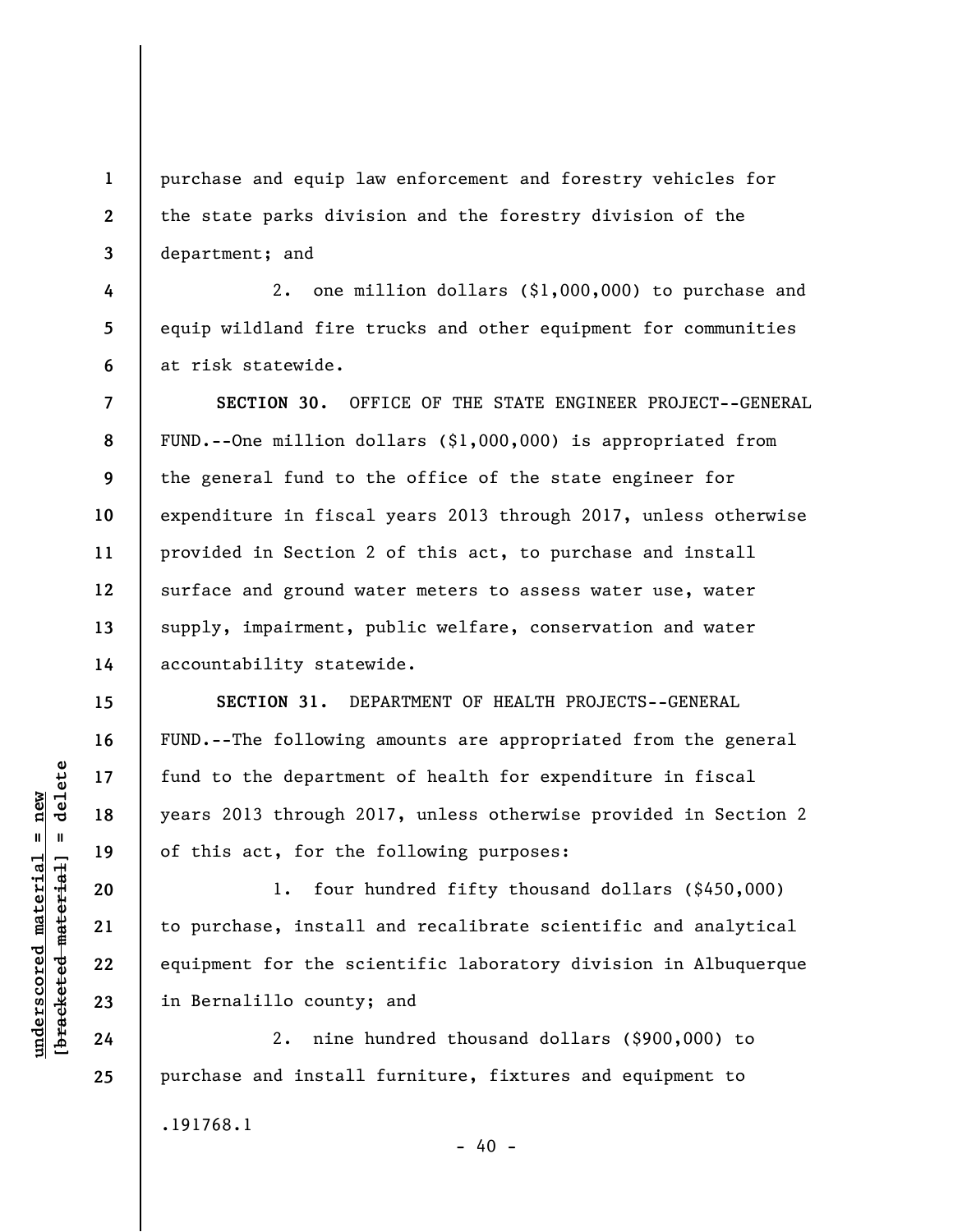complete phase 2 of the new Meadows building at the New Mexico behavioral health institute in Las Vegas in San Miguel county.

**8 SECTION 32.** HOMELAND SECURITY AND EMERGENCY MANAGEMENT DEPARTMENT PROJECTS--GENERAL FUND.--The following amounts are appropriated from the general fund to the homeland security and emergency management department for expenditure in fiscal years 2013 through 2017, unless otherwise provided in Section 2 of this act, for the following purposes:

**9 10 11 12**  1. one hundred thousand dollars (\$100,000) to restore the flooring, including replacing carpets and tiles, at the homeland security and emergency management department in Santa Fe in Santa Fe county; and

2. twenty thousand dollars (\$20,000) to purchase and install security cameras for exterior doors and parking lot safety at the homeland security and emergency management department in Santa Fe in Santa Fe county.

**SECTION 33.** INDIAN AFFAIRS DEPARTMENT PROJECT--GENERAL FUND.--One hundred sixty thousand three hundred forty-two dollars (\$160,342) is appropriated from the general fund to the Indian affairs department for expenditure in fiscal years 2013 through 2017, unless otherwise provided in Section 2 of this act, to purchase and install security cameras and infrastructure campuswide at southwestern Indian polytechnic institute in Albuquerque in Bernalillo county.

**SECTION 34.** DEPARTMENT OF MILITARY AFFAIRS PROJECT-- .191768.1  $- 41 -$ 

 $\frac{1}{2}$  intereted material = delete **[bracketed material] = delete**  $underscored material = new$ **underscored material = new**

**1** 

**2** 

**3** 

**4** 

**5** 

**6** 

**7** 

**13** 

**14** 

**15** 

**16** 

**17** 

**18** 

**19** 

**20** 

**21** 

**22** 

**23** 

**24**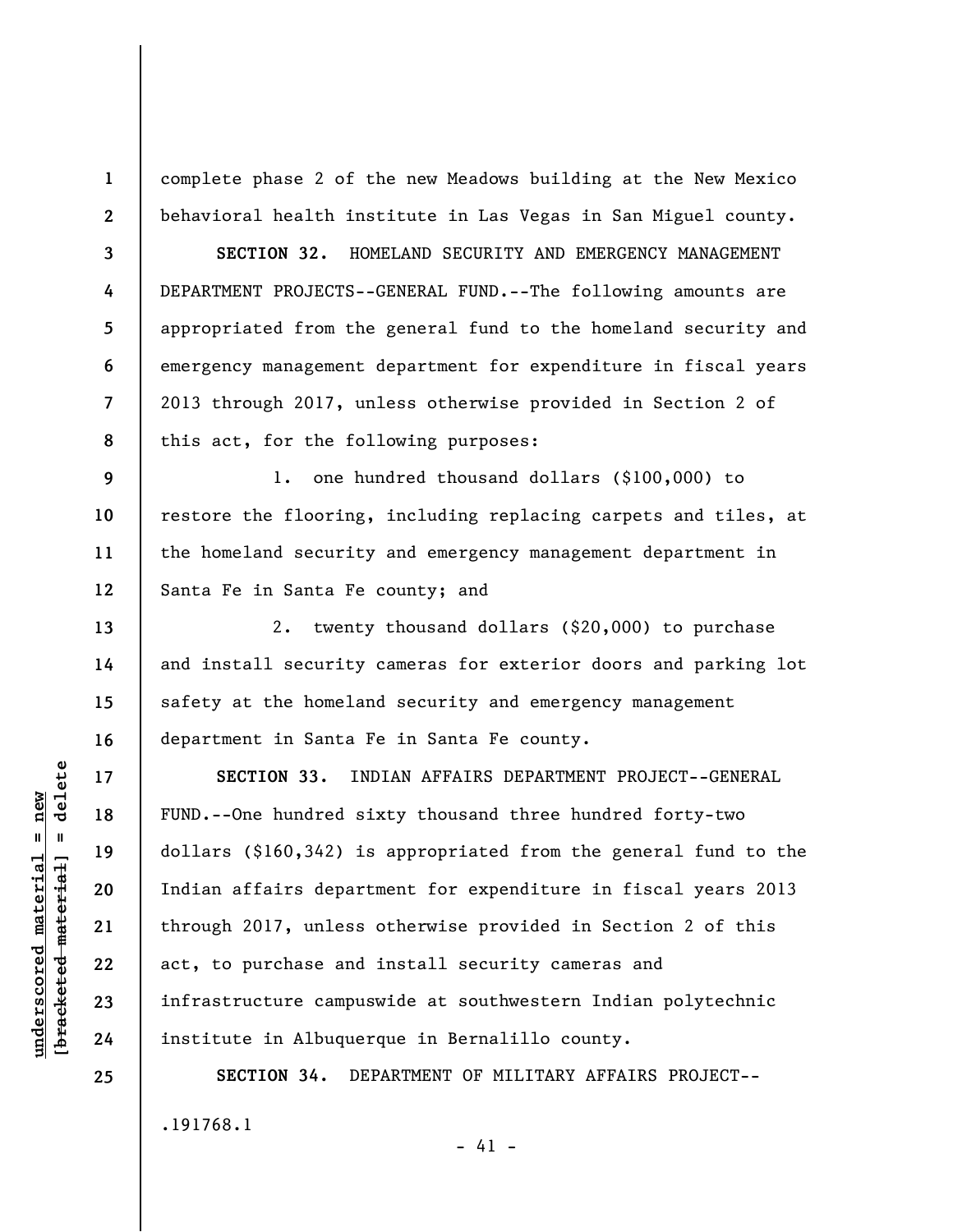GENERAL FUND.--Two hundred thousand dollars (\$200,000) is appropriated from the general fund to the department of military affairs for expenditure in fiscal years 2013 through 2017, unless otherwise provided in Section 2 of this act, to plan an addition and renovation of the readiness center in Las Cruces in Dona Ana county.

**SECTION 35.** SPACEPORT AUTHORITY PROJECT--GENERAL FUND.-- Three million dollars (\$3,000,000) is appropriated from the general fund to the spaceport authority for expenditure in fiscal years 2013 through 2017, unless otherwise provided in Section 2 of this act, to plan, design and construct, including rights of way, easements and archaeological studies, the southern access road to spaceport America in Dona Ana county.

**SECTION 36.** TAXATION AND REVENUE DEPARTMENT PROJECT-- GENERAL FUND.--One million nine hundred sixty-eight thousand fifty-six dollars (\$1,968,056) is appropriated from the general fund to the taxation and revenue department for expenditure in fiscal years 2013 through 2017, unless otherwise provided in Section 2 of this act, to purchase and install equipment, including a predictive collection dialer, mail extraction units, microfilm cameras and scanners, at the taxation and revenue department in Santa Fe in Santa Fe county.

**SECTION 37.** HIGHER EDUCATION DEPARTMENT PROJECT--GENERAL FUND.--Three hundred thousand dollars (\$300,000) is appropriated from the general fund to the higher education .191768.1

**1** 

**2** 

**3** 

**4** 

**5** 

**6** 

**7** 

**8** 

**9** 

**10** 

**11** 

**12** 

**13** 

**14** 

**15** 

**16** 

**17** 

**18** 

**19** 

**20** 

**21** 

**22** 

**23** 

**24** 

**25** 

 $- 42 -$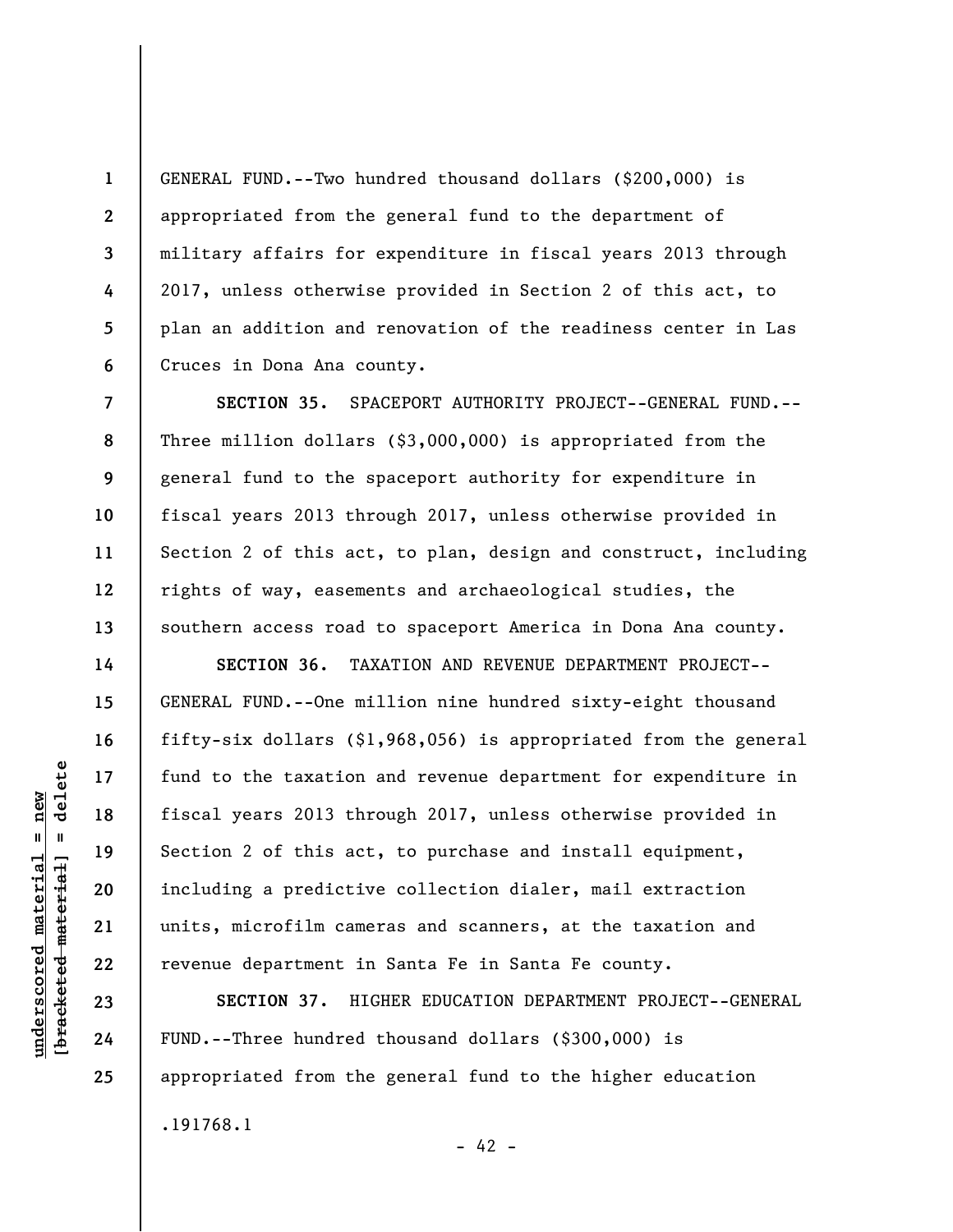department for expenditure in fiscal years 2013 through 2017, unless otherwise provided in Section 2 of this act, to plan and design renovations of classrooms and laboratories at the Springer branch of Luna community college in Colfax county.

**SECTION 38.** NEW MEXICO MILITARY INSTITUTE PROJECT-- GENERAL FUND.--One million one hundred seventy thousand dollars (\$1,170,000) is appropriated from the general fund to the board of regents of New Mexico military institute for expenditure in fiscal years 2013 through 2017, unless otherwise provided in Section 2 of this act, to design, develop, demolish, purchase, install and equip main line boilers and chillers throughout the campus of New Mexico military institute in Roswell in Chaves county.

**SECTION 39.** NEW MEXICO STATE UNIVERSITY PROJECT--GENERAL FUND.--Two million six hundred thousand dollars (\$2,600,000) is appropriated from the general fund to the board of regents of New Mexico state university for expenditure in fiscal years 2013 through 2017, unless otherwise provided in Section 2 of this act, to purchase and install a tissue digester to dispose of carcass and other high-risk infectious disease materials in the veterinary diagnostic services division's facility of the New Mexico department of agriculture in Albuquerque in Bernalillo county.

**SECTION 40.** UNIVERSITY OF NEW MEXICO PROJECTS--GENERAL FUND.--The following amounts are appropriated from the general .191768.1

 $\frac{1}{2}$  intereted material = delete **[bracketed material] = delete**  $underscored material = new$ **underscored material = new**

**1** 

**2** 

**3** 

**4** 

**5** 

**6** 

**7** 

**8** 

**9** 

**10** 

**11** 

**12** 

**13** 

**14** 

**15** 

**16** 

**17** 

**18** 

**19** 

**20** 

**21** 

**22** 

**23** 

**24** 

**25** 

 $- 43 -$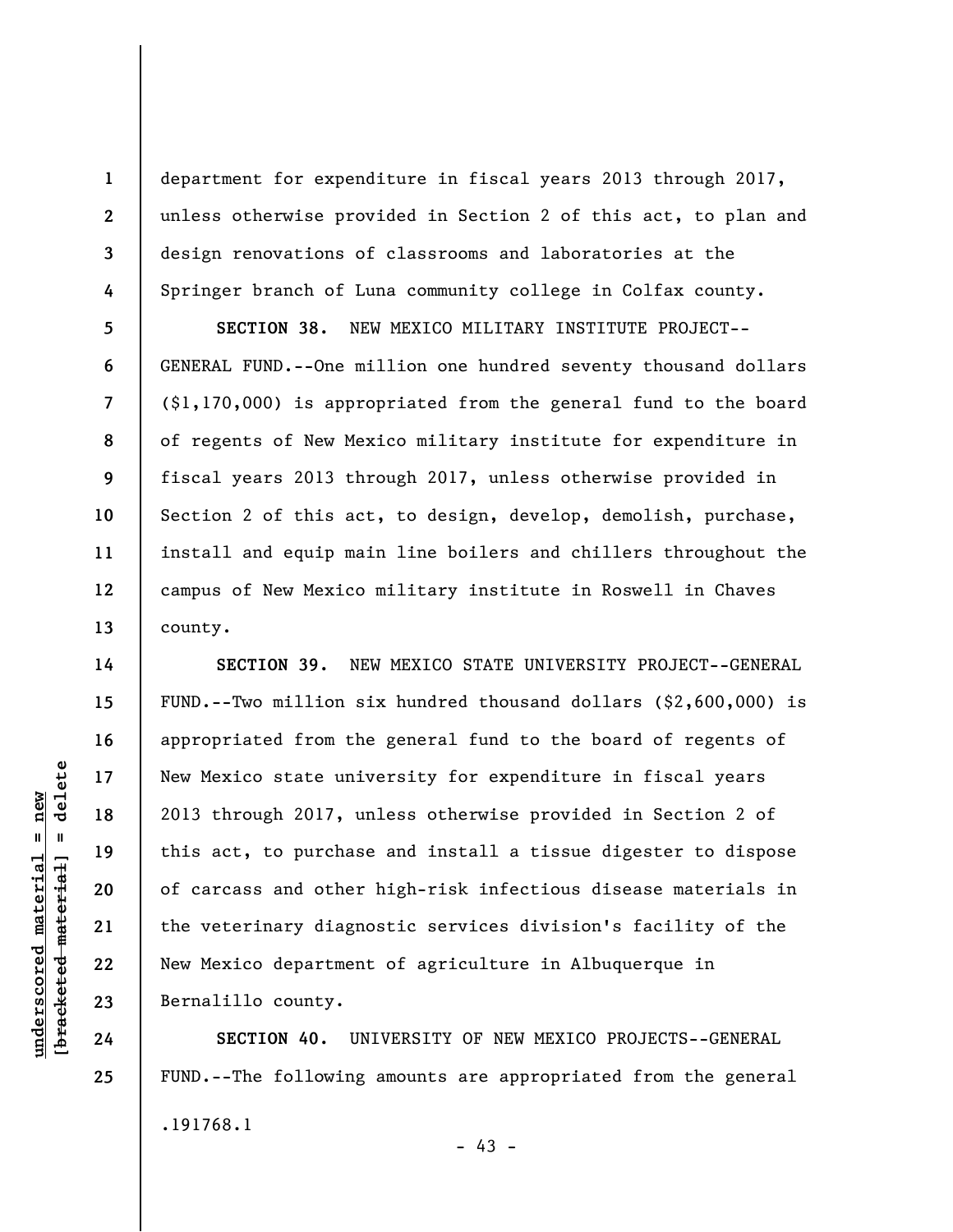fund to the board of regents of the university of New Mexico for expenditure in fiscal years 2013 through 2017, unless otherwise provided in Section 2 of this act, for the following purposes:

1. two million dollars (\$2,000,000) to plan and design phase 3 of the health sciences center education building at the university of New Mexico in Albuquerque in Bernalillo county; and

**9 10 11 12 13**  2. one million five hundred thousand dollars (\$1,500,000) to make improvements and repairs to utility infrastructure and fire suppression systems to address code compliance and safety at the Gallup campus of the university of New Mexico in McKinley county.

**SECTION 41.** DEPARTMENT OF GAME AND FISH PROJECT-- APPROPRIATION FROM THE GAME AND FISH BOND RETIREMENT FUND.--One million four hundred seventy-five thousand dollars (\$1,475,000) is appropriated from the game and fish bond retirement fund to the department of game and fish for expenditure in fiscal years 2013 through 2017, unless otherwise provided for in Section 2 of this act, for designing and constructing Bear Canyon dam, for replacing pipeline at Seven Springs hatchery, for constructing Rock Lake hatchery and for facility renovations and wildlife management area improvements statewide.

**SECTION 42.** DEPARTMENT OF GAME AND FISH PROJECT-- APPROPRIATION FROM THE GAME PROTECTION FUND.--Seven million two .191768.1 - 44 -

 $\frac{1}{2}$  intereted material = delete **[bracketed material] = delete**  $underscored material = new$ **underscored material = new**

**1** 

**2** 

**3** 

**4** 

**5** 

**6** 

**7** 

**8** 

**14** 

**15** 

**16** 

**17** 

**18** 

**19** 

**20** 

**21** 

**22** 

**23** 

**24**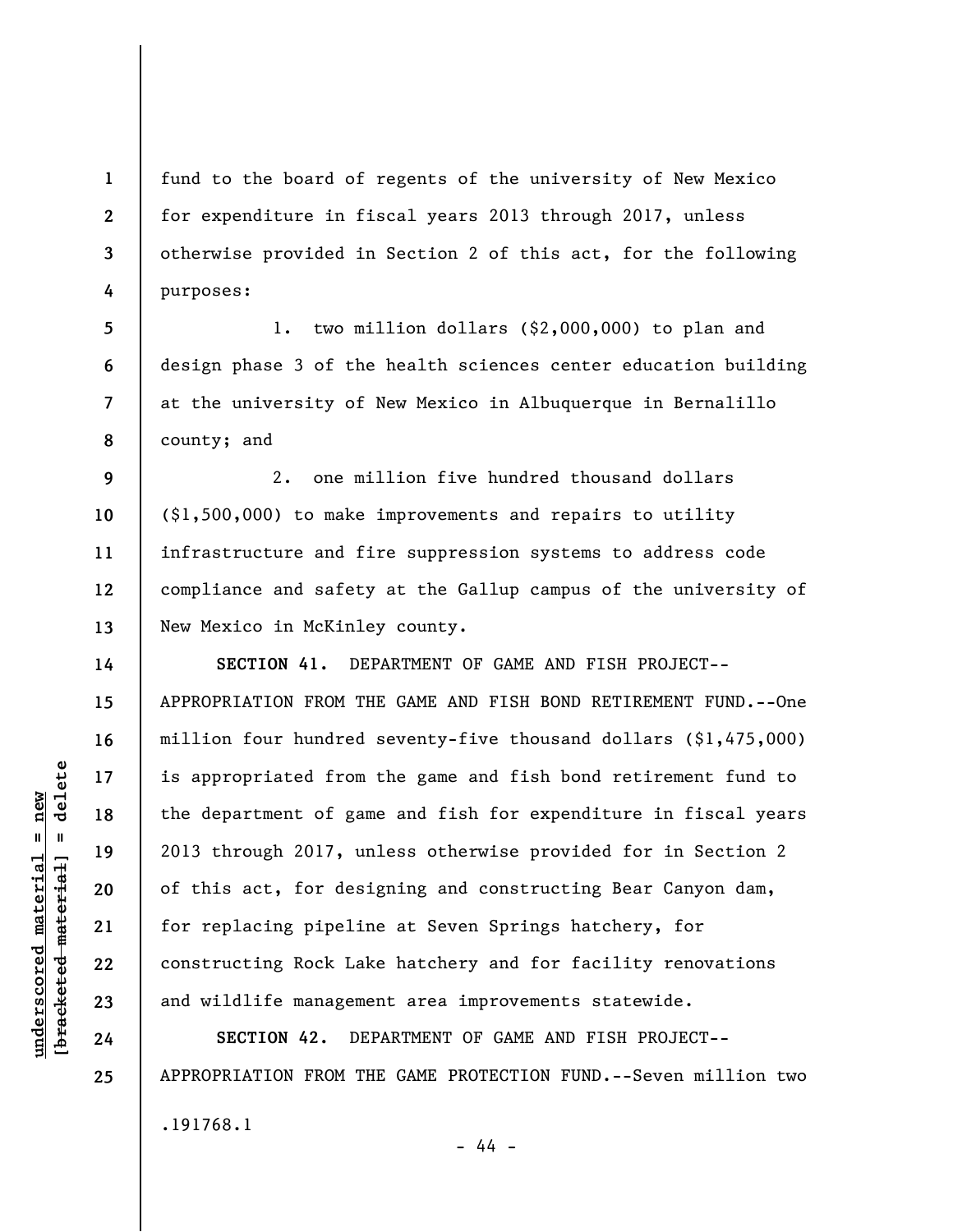**1 2 3 4 5 6 7 8 9 10**  hundred twenty-five thousand dollars (\$7,225,000) is appropriated from the game protection fund to the department of game and fish for expenditure in fiscal years 2013 through 2017, unless otherwise provided for in Section 2 of this act, for facility renovations, including replacing pipeline at Seven Springs hatchery, consolidating warehouses and headquarters properties, designing and constructing Bear Canyon dam, constructing Rock Lake hatchery, purchasing the northwest area office in Albuquerque and alternative energy assessments statewide.

**SECTION 43.** DEPARTMENT OF GAME AND FISH PROJECT-- APPROPRIATION FROM THE HABITAT MANAGEMENT FUND.--Nine hundred thousand dollars (\$900,000) is appropriated from the habitat management fund to the department of game and fish for expenditure in fiscal years 2013 through 2017, unless otherwise provided for in Section 2 of this act, for design and construction of Bear Canyon dam, to replace pipeline at Seven Springs hatchery and to improve wildlife management areas statewide.

**SECTION 44.** MINERS' HOSPITAL PROJECTS--APPROPRIATION FROM THE MINERS' TRUST FUND.--Three million two hundred thousand dollars (\$3,200,000) is appropriated from the miners' trust fund to the board of trustees of the miners' hospital for expenditure in fiscal years 2013 through 2017, unless otherwise provided for in Section 2 of this act, to plan, design and .191768.1

delete **[bracketed material] = delete**  $underscored material = new$ **underscored material = new**  $\frac{1}{2}$ 

**11** 

**12** 

**13** 

**14** 

**15** 

**16** 

**17** 

**18** 

**19** 

**20** 

**21** 

**22** 

**23** 

**24** 

```
- 45 -
```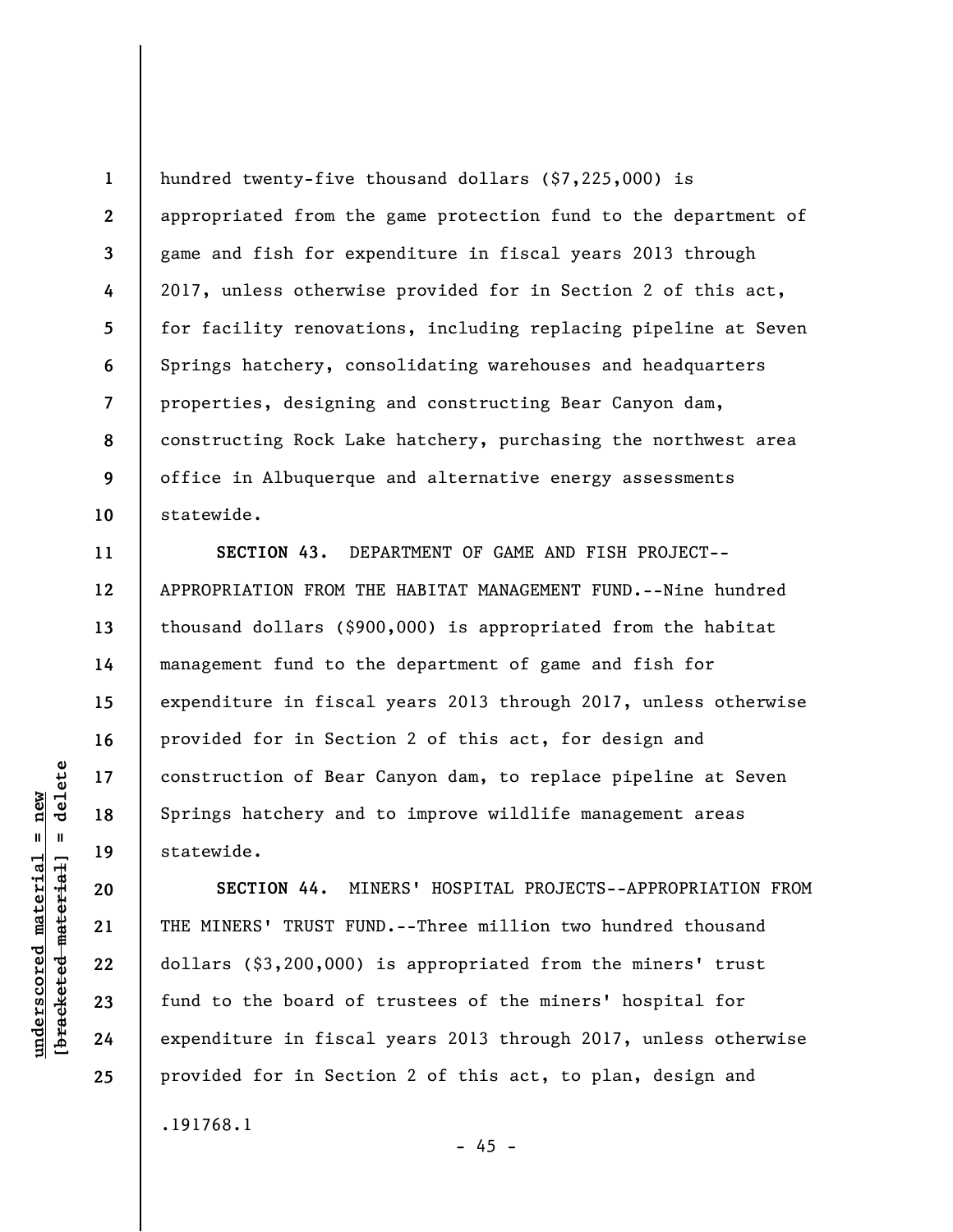**1 2**  construct an outpatient clinic to serve residents of Colfax county.

**3 4 5 6 7 8 9 10 11 SECTION 45.** WASTEWATER FACILITY CONSTRUCTION LOAN FUND-- APPROPRIATION FROM THE PUBLIC PROJECT REVOLVING FUND.--One million four hundred thousand dollars (\$1,400,000) is appropriated from the public project revolving fund to the wastewater facility construction loan fund for expenditure in fiscal year 2013 and subsequent fiscal years to implement the provisions of the Wastewater Facility Construction Loan Act or to provide state matching funds required by the terms of any federal grant under the Clean Water Act.

**SECTION 46.** NEW MEXICO SCHOOL FOR THE DEAF PROJECTS-- APPROPRIATIONS FROM THE PUBLIC SCHOOL CAPITAL OUTLAY FUND.--The following amounts are appropriated from the public school capital outlay fund, contingent upon approval of the public school capital outlay council, to the board of regents of the New Mexico school for the deaf for expenditure in fiscal years 2013 through 2017, unless otherwise provided for in Section 2 of this act, for the following purposes:

1. seven million dollars (\$7,000,000) to purchase, install, plan, design, renovate and construct improvements to infrastructure throughout the campus of the New Mexico school for the deaf in Santa Fe in Santa Fe county; and

2. one million dollars (\$1,000,000) to plan, design and construct the consolidation of the museum and library and .191768.1  $- 46 -$ 

 $\frac{1}{2}$  intereted material = delete **[bracketed material] = delete**  $underscored material = new$ **underscored material = new**

**12** 

**13** 

**14** 

**15** 

**16** 

**17** 

**18** 

**19** 

**20** 

**21** 

**22** 

**23** 

**24**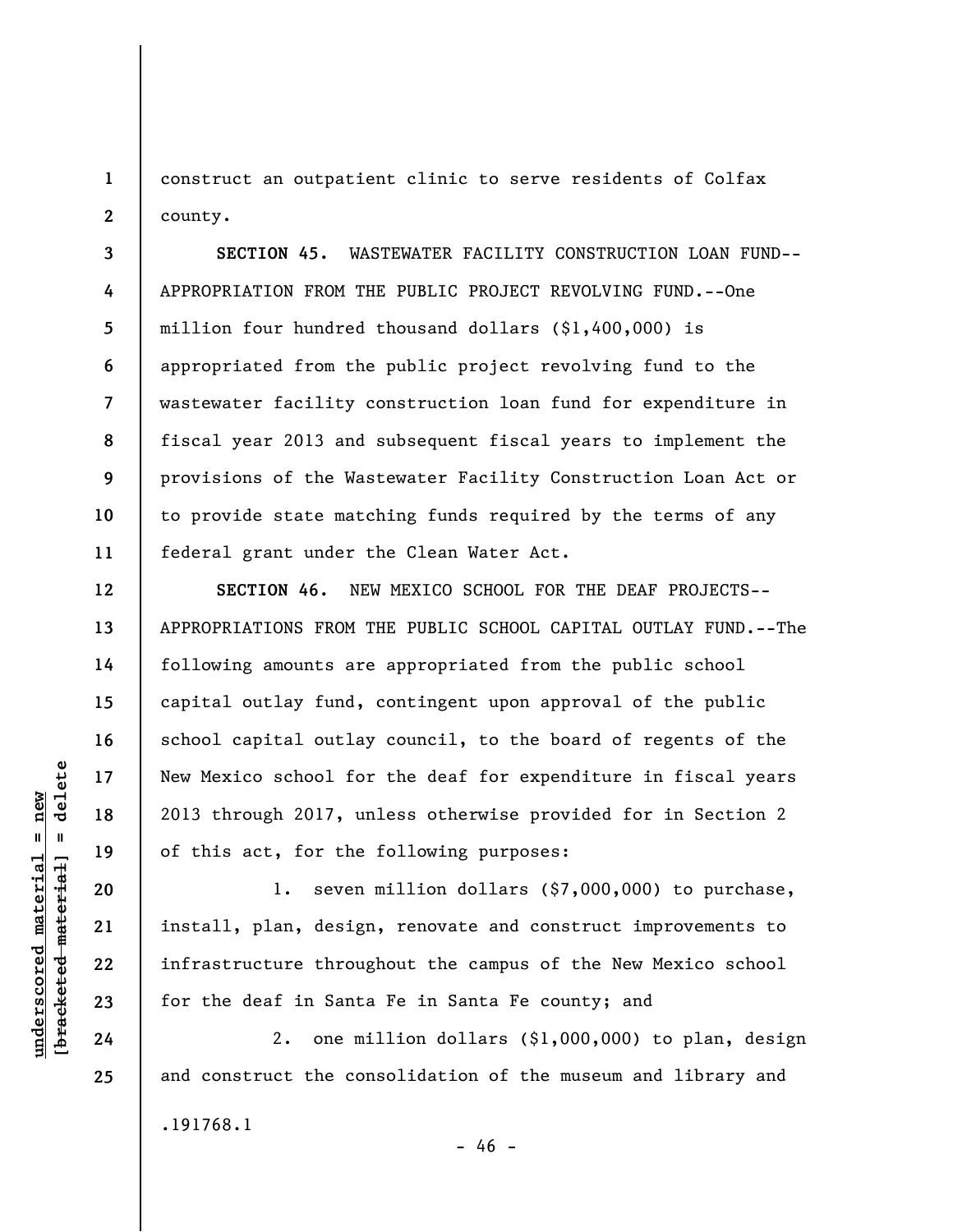remodel Dillon hall to accommodate outreach and early intervention programs at the New Mexico school for the deaf in Santa Fe in Santa Fe county.

**7 8 9 10 11 SECTION 47.** PUBLIC EDUCATION DEPARTMENT PROJECTS-- APPROPRIATIONS FROM THE PUBLIC SCHOOL CAPITAL OUTLAY FUND.--The following amounts are appropriated from the public school capital outlay fund, contingent upon approval of the public school capital outlay council, to the public education department for expenditure in fiscal years 2013 through 2017, unless otherwise provided for in Section 2 of this act, for the following purposes:

1. two million five hundred thousand dollars (\$2,500,000) to renovate and construct public school prekindergarten classrooms statewide; and

2. three million dollars (\$3,000,000) to purchase replacement school buses statewide.

**SECTION 48.** NEW MEXICO SCHOOL FOR THE BLIND AND VISUALLY IMPAIRED PROJECTS--APPROPRIATIONS FROM THE PUBLIC SCHOOL CAPITAL OUTLAY FUND.--The following amounts are appropriated from the public school capital outlay fund, contingent upon approval of the public school capital outlay council, to the board of regents of the New Mexico school for the blind and visually impaired for expenditure in fiscal years 2013 through 2017, unless otherwise provided for in Section 2 of this act, for the following purposes:

 $- 47 -$ 

.191768.1

 $\frac{1}{2}$  intereted material = delete **[bracketed material] = delete**  $underscored material = new$ **underscored material = new**

**1** 

**2** 

**3** 

**4** 

**5** 

**6** 

**12** 

**13** 

**14** 

**15** 

**16** 

**17** 

**18** 

**19** 

**20** 

**21** 

**22** 

**23** 

**24**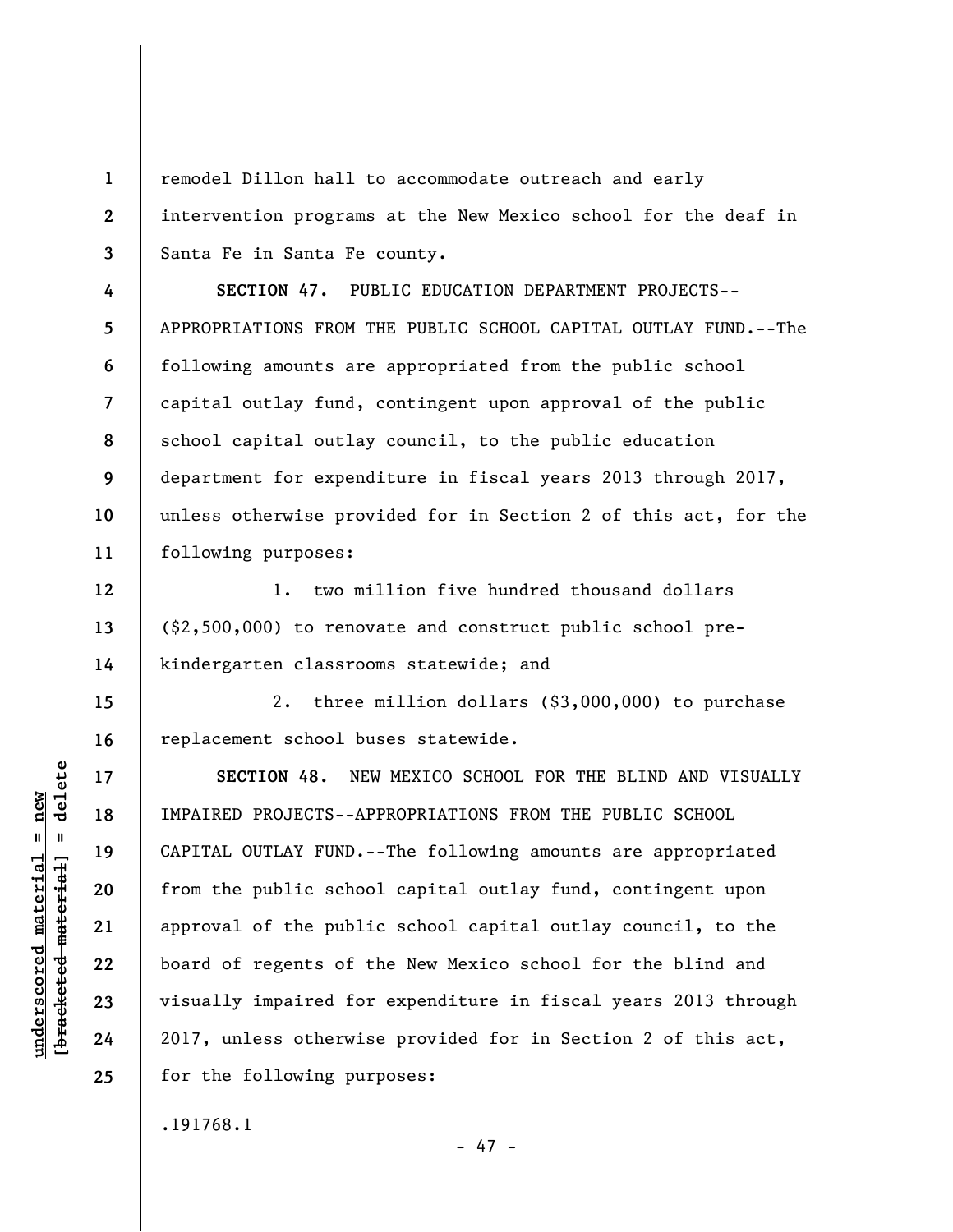1. eight hundred thirty-eight thousand dollars (\$838,000) for renovations to Jack hall and the health services buildings and to relocate health services to Jack hall and to relocate the library to the current health services building at the New Mexico school for the blind and visually impaired in Alamogordo in Otero county;

2. two million nine hundred thousand dollars (\$2,900,000) to plan, design and construct phase 1 improvements to the site, utilities and critical infrastructure at the New Mexico school for the blind and visually impaired in Alamogordo in Otero county; and

3. five million five hundred thousand dollars (\$5,500,000) to plan, design, renovate and equip the Watkins education center and to demolish the San Andres building at the New Mexico school for the blind and visually impaired in Alamogordo in Otero county.

**SECTION 49.** STATE LAND OFFICE PROJECTS--APPROPRIATIONS FROM THE STATE LANDS MAINTENANCE FUND.--The following amounts are appropriated from the state lands maintenance fund to the state land office for expenditure in fiscal years 2013 through 2017, unless otherwise provided for in Section 2 of this act, for the following purposes:

1. three hundred seventy-five thousand dollars (\$375,000) for electrical upgrades, including the purchase and installation of electric panels, at the state land office in

- 48 -

.191768.1

 $\frac{1}{2}$  of  $\frac{1}{2}$  and  $\frac{1}{2}$  and  $\frac{1}{2}$  and  $\frac{1}{2}$  and  $\frac{1}{2}$  and  $\frac{1}{2}$  and  $\frac{1}{2}$  and  $\frac{1}{2}$  and  $\frac{1}{2}$  and  $\frac{1}{2}$  and  $\frac{1}{2}$  and  $\frac{1}{2}$  and  $\frac{1}{2}$  and  $\frac{1}{2}$  and  $\frac{1}{2}$  an **[bracketed material] = delete**  $underscored material = new$ **underscored material = new**

**1** 

**2** 

**3** 

**4** 

**5** 

**6** 

**7** 

**8** 

**9** 

**10** 

**11** 

**12** 

**13** 

**14** 

**15** 

**16** 

**17** 

**18** 

**19** 

**20** 

**21** 

**22** 

**23** 

**24**